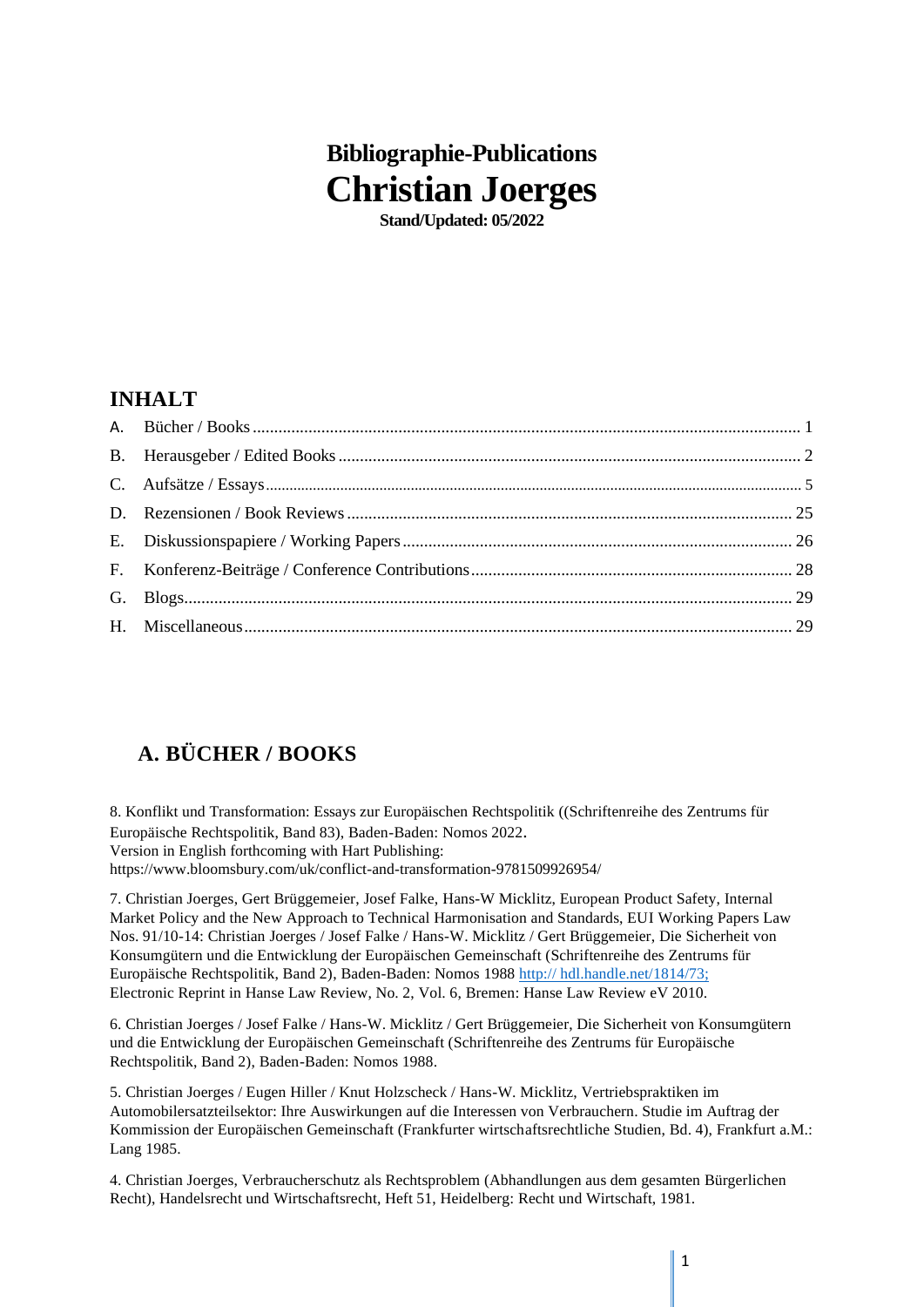3. Christian Joerges / Heinz-Dieter Assmann / Gert Brüggemeier / Dieter Hart, Wirtschaftsrecht als Kritik des Privatrechts. Beiträge zur Privat- und Wirtschaftsrechtstheorie, Königstein: Athenäum 1980 (eigenmer Beitrag mit Dieter Hart: "Verbraucherrecht und Marktökonomik: Eine Kritik ordnungstheoretischer Eingrenzungen der Verbraucherpolitik", 83-238).

2. Christian Joerges, Bereicherungsrecht als Wirtschaftsrecht. Eine Untersuchung zur Entwicklung von Leistungs- und Eingriffskondiktion, Köln: O. Schmidt 1977 (reprint from Die Aktiengesellschaft 1976, 281- 293; 315-328).

1. Christian Joerges, Zum Funktionswandel des Kollisionsrechts. Die "Governmental Interest Analysis" und die "Krise des Internationalen Privatrechts" (Beiträge zum ausländischen und internationalen Privatrecht, Bd. 38), Berlin-Tübingen: de Gruyter-Mohr-Siebeck 1971, Reprint 2020.

### <span id="page-1-0"></span>**A. HERAUSGEBER / EDITED BOOKS**

42. Josef Hien and Christian Joerges (eds) Responses of European economic cultures to Europe's crisis politics: the example of German-Italian discrepancies, European University Institute, Robert Schuman Centre for Advanced Studies, San Domenico di Fiesole 2018, 108-119, available at *[http://cadmus.eui.eu/handle/1814/59884.](http://cadmus.eui.eu/handle/1814/59884);* own contributions; Introductory Explanations (with Josef Hien) at 5-

19; at 229-236: Should the Specifics of National Political Cultures be Characterised as "Democratic Acquis" and Can they be Defended by Law?

41. Josef Hien and Christian Joerges (eds), Ordoliberalism, Law and the Rule of Economics, Oxford: Hart Publishing, 2017; own contributions: Introduction: Objectives and Contents of the Volume (with Josef Hien), 1- 10; The Overburdening of Law by Ordoliberalism and the Integration Project, 179-200.

40. Damian Chalmers / Markus Jachtenfuchs /Christian Joerges (eds), The End of the Eurocrats' Dream. Adjusting to European Diversity, Cambridge: Cambridge University Press 2016; own contributions The Re-Transformation of Europe (with Damian Chalmers and Markus Jachtenfuchs), 1-28; Integration through law and the crisis of law in Europe's emergency, 299-338.

39. Mark Dawson / Henrik Enderlein / Christian Joerges (eds), Beyond the Crisis. The Governance of Europe's Economic, Political and Legal Transformation. Oxford: OUP, 2015 (therein Introduction (co-authored), 1-10; Chapter 10, Europe's Legitimacy in the Crisis, 167-172, and Chapter 14, Constitutionalism and the Law of the European Economy, 216-231.

38. Ed. with Carola Glinski), The European Crisis and the Transformation of Transnational Governance. Authoritarian Managerialism versus Democratic Governance, Oxford: Hart Publishing, 2014 (own contribution: Three Transformations of Europe and the Search for a Way Out of its Crisis, 25-46).

37. Christian Joerges / Tobias Pinkel / Ulf Uetzmann, (Hrsg.), Josef Falke zum 65. Geburtstag, ZERP-Diskussionspapier 1/2014, Bremen 2014.

36. Josef Falke / Christian Joerges (eds), Handelsliberalisierung und Sozialregulierung in transnationalen Konstellationen (Schriftenreihe des Zentrums für Europäische Rechtspolitik der Universität Bremen (ZERP), Bd. 67), Baden-Baden: Nomos, 2013 (own contribution: Perspektiven einer kollisionsrechtlichen Verfassung transnationaler Märkte, 393-445.

35. Christian Joerges / Peer Zumbansen (Hrsg.), Politische Rechtstheorie Revisited. Rudolf Wiethölter zum 100. Semester, ZERP Diskussionspapier 1/2013, Bremen 2013, available at *at:* [https://www.uni](https://www.uni-bremen.de/fileadmin/user_upload/fachbereiche/fb6/fb6/Forschung/ZERP/PDF/Diskussionspapiere/dp1_2013.pdf)[bremen.de/fileadmin/user\\_upload/fachbereiche/fb6/fb6/Forschung/ZERP/PDF/Diskussionspapiere/dp1\\_2013.pdf](https://www.uni-bremen.de/fileadmin/user_upload/fachbereiche/fb6/fb6/Forschung/ZERP/PDF/Diskussionspapiere/dp1_2013.pdf)

34. Christian Joerges / Poul F. Kjaer / Tommi Ralli, Conflicts Law as Constitutional Form in the Postnational Constellation, Transnational Legal Theory, Vol. 2, Issue 2 (Special issue), Oxford: Hart Publishing 2011.

33. Christian Joerges, After Globalisation. New Patterns of Conflict and their Sociological and Legal Reconstructions, ARENA Report 4/11, Oslo, August, RECON Report No 15, 2011.

32. Christian Joerges / Ernst-Ulrich Petersmann, (eds), Constitutionalism, Multilevel Trade Governance and Social Regulation, Oxford: Hart 2006 (own contribution: Constitutionalism in Postnational Constellations: Contrasting Social Regulation in the EU and in the WTO, 491-527: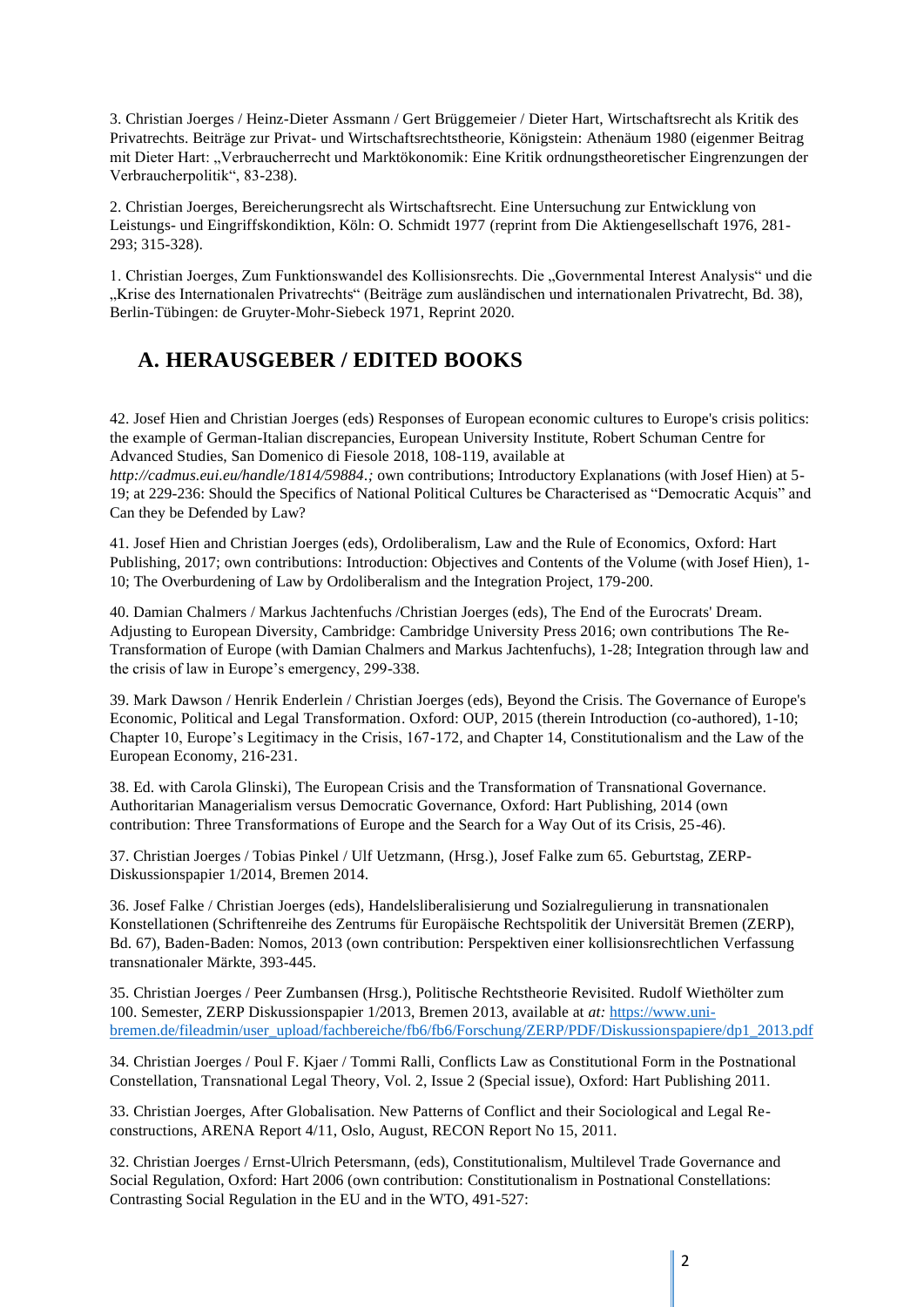2nd ed., 2011; New Title: Constitutionalism, Multilevel Trade Governance and International Economic Law (New Chapter: The Idea of a Three-dimensional Conflicts Law as Constitutional Form , 413-456.

31. Christian Joerges / Tommi Ralli, European Constitutionalism without Private Law - Private Law without Democracy, ARENA Report 3/11, Oslo, June, RECON Report No 14, 2011.

30. Christian Joerges / Josef Falke (eds), Karl Polanyi, Globalisation and the Potential of Law in Transnational Markets, Oxford: Hart Publishing 2011 (own contributions: (with Josef Falke: The Social Embeddedness of Transnational Markets: Introducing and Structuring the Project, 1-16; A New Type of Conflicts Law as the Legal Paradigm of the Postnational Constellation, 465-501

29. Christian Joerges / David M. Trubek / Peer Zumbansen, Critical Legal Thought: An American-German Debate - Republication (with a new Introduction) Twenty-Five Years Later, German Law Journal, Review of Developments in German, European and International Jurisprudence, German Law Journal 2011. https://germanlawjournal.com/volume-12-no-01/

28. Camil Ungureanu / Klaus Guenther / Christian Joerges (eds), Jürgen Habermas, Volumes 1 and 2, International Library of Essays in the History of Social and Political Thought, Burlington: Ashgate, 2011.

27. Andreas Fischer-Lescano / Christian Joerges / Arndt Wonka, The German Constitutional Court's Lisbon Ruling: Legal and Political Science Perspectives, Bremen, ZERP DP 1/2010, 27-40 [\[http://www.zerp.uni](http://www.zerp.uni-/)bremen.de/]

26. Michael Blecher / Giuseppe Bronzini / Roberto Ciccarelli / Jennifer Hendry / Christian Joerges (eds), Governance, società civile e movimenti sociali. Rivendicare il comune, Rom: Ediesse, 2009 (own contribution: Integrazione attraverso la de-giuridicizzazione? Un intervento interlocutorio, 31-58).

25. Christian Joerges / Poul F. Kjaer, Transnational Standards of Social Protection. Contrasting Eruropean and Transnational Governance, Oslo: RECON-REPORT No. 4 (2008). https:/[/www.reconproject.eu/projectweb/portalproject/Report4\\_TransnationalStandards.html\).](http://www.reconproject.eu/projectweb/portalproject/Report4_TransnationalStandards.html))

24. Erik Oddvar Eriksen / Christian Joerges / Florian Rödl (eds), Law, Democracy and Solidarity in a Postnational Union, London-New York: Routledge 2008 (contributions therein: "Introduction: Europe's Unsettled political order" (Joerges, Eriksen & Rödl), 1-19; 'Working through "Bitter Experiences" towards Constitutionalisation: A Critique on the Disregard for History in European Constitutional Theory', at 175-192).

23. Christian Joerges / Matthias Mahlmann / Ulrich K. Preuß, "Schmerzliche Erfahrungen" der Vergangenheit und der Prozess der Konstitutionalisierung Europas – Rechts-, Geschichts- und Politikwissenschaftliche Beiträge – , Wiesbaden: Verlag für Sozialwissenschaften 2008 (eigener Beitrag "Unitas in Pluralitate als Verfassungsauftrag: Plädoyer für einen 'horizontalen Konstitutionalismus'", 26-42).

22. Christian Joerges / Michael Blecher / Giuseppe Bronzini, / Jennifer Hendry (eds), Governance, Civil Society and Social Movements, (2008) I:3 European Journal of Legal Studies, [http://www.ejls.eu/index.php?id=3.](http://www.ejls.eu/index.php?id=3)

21. Christian Joerges / Erik Oddvar Eriksen / Florian Rödl (eds), Law and Democracy in the Post-Nation Union, Oslo: Arena Center for European Studies 2006.

20. Christian Joerges / Ernst-Ulrich Petersmann, Constitutionalism, Multilevel Trade Governance and Social Regulation, Oxford: Hart 2006 (own contribution: Constitutionalism in Postnational Constellations: Contrasting Social Regulation in the EU and in the WTO', 491-527).

19. Christian Joerges / Paul Blokker (eds), Confronting Memories: European "Bitter Experiences" and the Constitutionalisation Process, Special Issue of the German Law Journal (6:2, 2005), available at <http://www.germanlawjournal.com/> (own contribution: "Constructing Europe in the Shadow of its Pasts").

18. Christian Joerges / Bo Stråth / Peter Wagner, The Economy as Polity: The Political Constitution of Contemporary Capitalism (therein Christian Joerges / Michelle Everson: "The European Turn to Governance and Unanswered Questions of Legitimacy: Two Examples and Counter-intuitive Suggestions"), London: UCL Press 2005, 159-179.

17. Christian Joerges / Michael Zürn (eds), Law and Governance in Postnational Europe. Compliance Beyond the Nation-State, Cambridge: Cambridge University Press 2005 (own contribution: "Compliance research in legal perspectives", 218-261). Neu veröffentlicht 2011.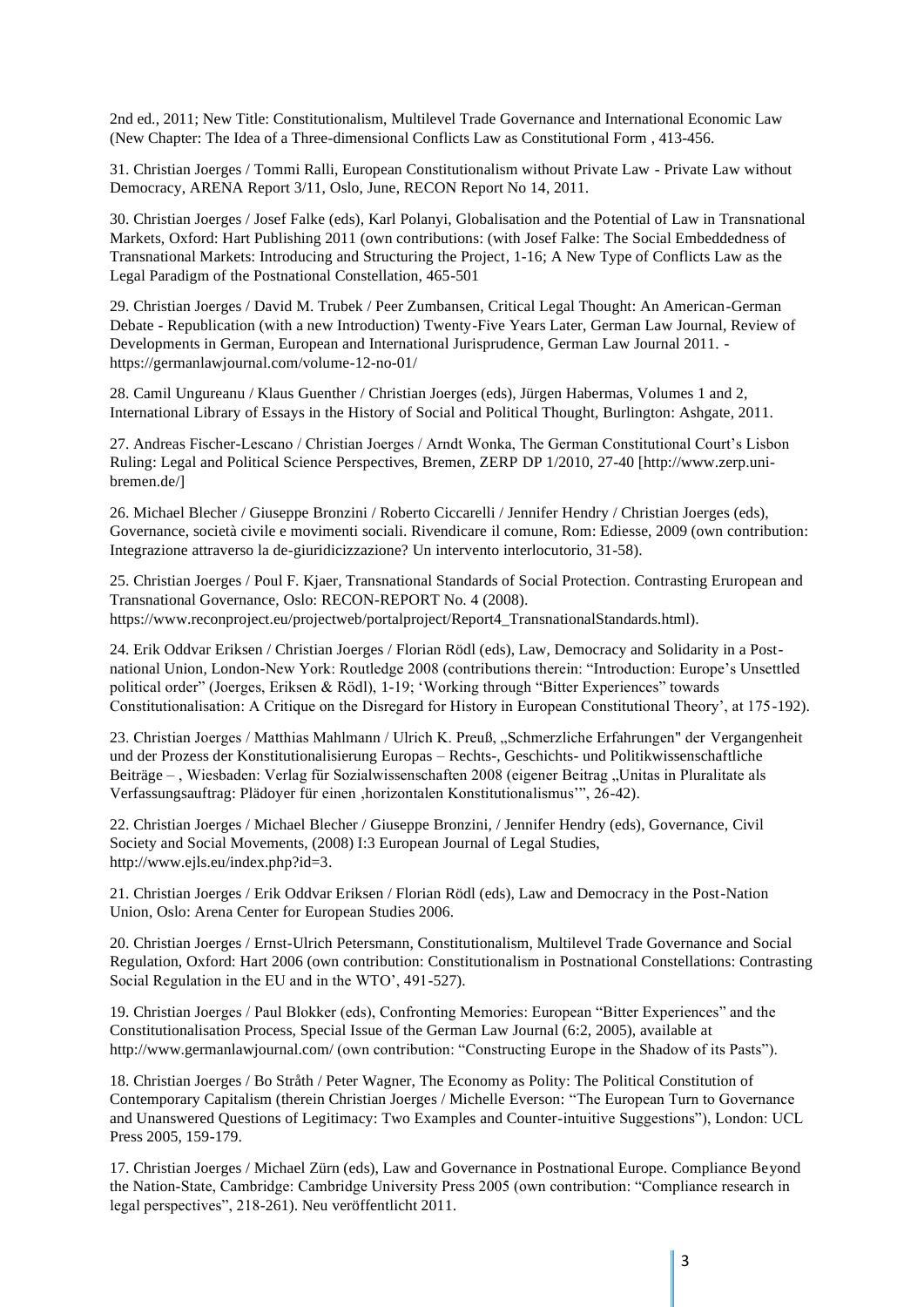16. Christian Joerges / Inger-Johanne Sand / Gunther Teubner, Transnational Governance and Constitutionalism, Oxford: Hart Publishing 2004 (own contribution: "Constitutionalism and Transnational Governance: Exploring a Magic Triangle", 343-375).

15. Christian Joerges (guest editor), The Darker Side of a Pluralist Heritage: Anti-liberal Traditions in European Social Theory and Legal Thought, Special Issue of Law and Critique 14:3 (2003). Own contributions: Preface (225-222); "Continuities and Discontinuities in German Legal Thought" (297-308).

14. Christian Joerges / Gunther Teubner, Rechtsverfassungsrecht – Recht-Fertigung zwischen Privatrechtsdogmatik und Gesellschaftstheorie (Internationale Studien zur Privatrechtstheorie Bd 4), Baden-Baden: Nomos 2003 (eigener Beitrag: "Zur Legitimität der Europäisierung des Privatrechts. Überlegungen zu einem Recht-Fertigungs-Recht für das Mehrebenensystem der EU", 183-212).

13. Christian Joerges / Navraj S. Ghaleigh (eds), Darker Legacies of Law in Europe: The Shadow of National Socialism and Fascism over Europe and its Legal Traditions (with a Prologue by Michael Stolleis and an Epilogue by JHH Weiler), Oxford, Hart Publishing 2003 (own contribution: "Europe a Großraum? Shifting Legal Conceptualisations of the Integration Project", 167-191). 23 Reviews collected and introduced by Daniel Augenstein in German Law Journal 7: 2 (2006), 71-255.

12. Christian Joerges / Renaud Dehousse (eds), Good Governance in Europe's Integrated Market. Collected Courses of the Academy of European Law, vol. XI/2, Oxford: Oxford University Press 2002 (own contribution: "Editorial: The Law's Problems with the Governance of the European Market", 3-31).

11. Christian Joerges / Yves Mény / J.H.H. Weiler (eds), Mountain or Molehill? A Critical Appraisal of the Commission White Paper on Governance, European University Institute-Robert Schumann Centre/ NYU School of Law-Jean Monnet Center 2002. Own Contibution: "'Ökonomisches Gesetz' – 'Technische Realisation' – 'Stunde der Exekutive': Rechtshistorische Anmerkungen zum Weissbuch der Kommission"/ "'Economic order' – 'technical realization' – 'the hour of the executive': some legal historical observations on the Commission White Paper on European governance";

[http://www.eui.eu/Documents/RSCAS/Research/OnlineSymposia/Weiler.pdf.](http://www.eui.eu/Documents/RSCAS/Research/OnlineSymposia/Weiler.pdf)

10. Christian Joerges / Yves Mény / Joseph H.H. Weiler, What Kind of Constitution for What Kind of Polity? Responses to Joschka Fischer, Florence: Robert Schuman Centre/ Cambridge, Mass.: Jean Monnet Chair Harvard Law School 2000; [http://www.jeanmonnetprogram.org/papers/00/symp.html.](http://www.jeanmonnetprogram.org/papers/00/symp.html)

9. Guest editor, European Review of Private Law, Volume 8: 1, 2000, iii-viii, 1-246, Special Issue on Interactive Private Law Adjudication in the European Multi-level System – Analytical Explorations and Normative Challenges (own contributions: Editorial, v-viii; "Interactive Adjudication in the Europeanisation Process? A Demanding Perspective and a Modest Example", 1-16).

8. Christian Joerges / Josef Falke (Hrsg),, Das Ausschußwesen der Europäischen Union. Praxis der Risikoregulierung im Binnenmarkt und ihre rechtliche Verfassung, Baden-Baden: Nomos 2000 (eigene Beiträge: "Die Europäische ,Komitologie': Kafkaeske Bürokratie oder Beispiel ,deliberativen Regierens' im Binnenmarkt", 17-44; "Zusammenfassung und Perspektiven: "Gutes Regieren' im Binnenmarkt", 349-381).

7. Christian Joerges / Ellen Vos (eds), EU Committees: Social Regulation, Law and Politics, Oxford-Portland: Hart Publishing 1999 (own contributions: "Bureaucratic Nightmare, Technocratic Regime and the Dream of Good Transnational Governance", 3-17; "'Good Governance' Through Comitology?", 311-338).

6. Christian Joerges / Oliver Gerstenberg, Private governance, democratic constitutionalism and supranationalism. Proceedings of a Workshop (COST A 7 seminar) at the EUI, 22-24 May 1997, Luxembourg: European Commission (Directorate-General Science, Research and Development; EUR 18340 EN), 1998 (own contributions: Christian Joerges / Oliver Gerstenberg, "European Challenges to Private Law and the Need for a Constitutionalist Perspective", V-VIII; "The Impact of European Integration on Private Law: Reductionist Perceptions, True Conflicts and a New Constitutionalist Perspective", 69-100 [also in 3 (1997) European Law Journal 378-406].

5. Christian Joerges / Karl-Heinz Ladeur / Ellen Vos, Integrating Scientific Expertise into Regulatory Decision-Making. National Traditions and European Innovations (Schriftenreihe des Zentrums für Europäische Rechtspolitik, Band 23), Baden-Baden: Nomos 1997 (own contributions: Editorial (Christian Joerges / Karl-Heinz Ladeur), 7-14; "Scientific Expertise in Social Regulation and the European Court of Justice: Legal Frameworks for Denationalized Governance Structures", 295-324).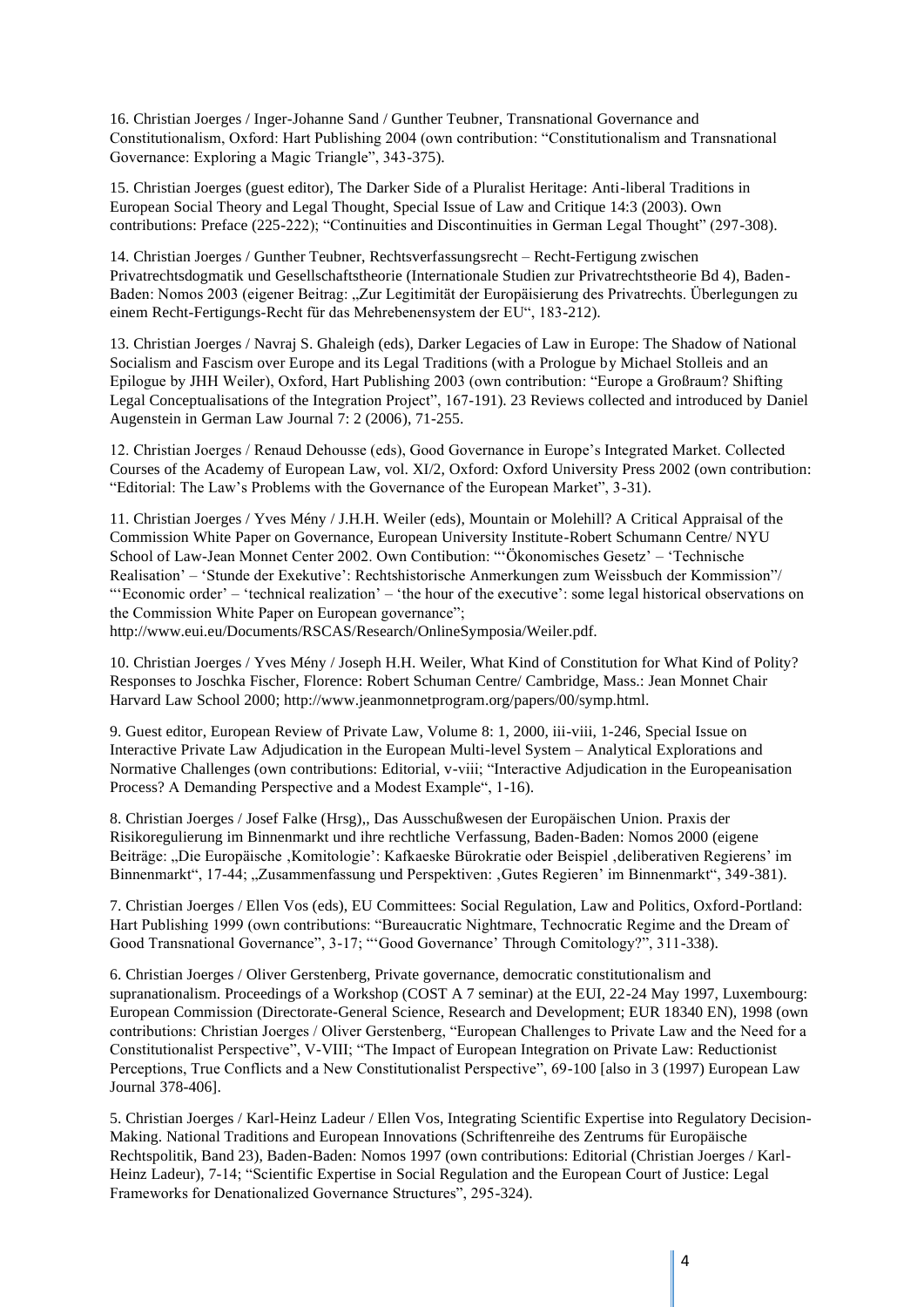4. Guest editor: European Review of Private Law, 3:2 (1995), 173-381, Special Issue on The Directive on Unfair Terms in Consumer Contracts (own Contributions: Introduction, 173-174; "The Europeanisation of Private Law as a Rationalisation Process and as a Contest of Disciplines – an Analysis of the Directive on Unfair Terms in Consumer Contracts", 175-191).

3. Christian Joerges (ed.), Franchising and the Law: Theoretical and Comparative Approaches in Europe and the United States Das Recht des Franchising: Konzeptionelle, rechtsvergleichende und europarechtliche Analysen (Schriftenreihe der Gesellschaft für Rechtsvergleichung Bd. 153), Baden-Baden: Nomos 1991 (own contributions: Introduction, 5-9; Contract and Status in Franchising Law, 11-66).

2. Christian Joerges / David M. Trubek (eds), Critical Legal Thought: An American-German Debate (Schriftenreihe des Zentrums für Europäische Rechtspolitik, Band 7), Baden-Baden: Nomos 1989 (own Contributions: Christian Joerges / David M. Trubek Introduction, 1-19); "Politische Rechtstheorie and Critical Legal Studies: Points of Contacts and Divergencies", 597-643. German version (see WP 4): "Amerikanische und deutsche Traditionen der soziologischen Jurisprudenz und der Rechtskritik", San Domenico di Fiesole/FI 1988, Reprint 1991 (EUI Working Paper No. 88/354).

Wiederabdruck/Reprint 2011: Christian Joerges / David M. Trubek / Peer Zumbansen, Critical Legal Thought: An American-German Debate - Republication (with a new Introduction) Twenty-Five Years Later, German Law Journal, Review of Developments in German, European and International Jurisprudence, German Law Journal 2011.

1. Christian Joerges / Gert Brüggemeier, "Workshop zu Konzepten des postinterventionistischen Rechts", Zentrum für Europäische Rechtspolitik, Materialien 4, Bremen 1984.

# **C. AUFSÄTZE / ESSAYS**

#### **2022**

249. Europe's crisis politics and Europe's law, Key lecture at the Seminar "*Law and Political Economy – Central and Eastern European Perspectives*", Warsaw, 21 March 2022, forthcoming in the *Studia Prawa Prywatnego/Studies in Private Law*1 (2022).

248. Authoritarian Liberalism, Authoritarian Managerialism and the Search for Alternatives: Comments on Michael A. Wilkinson's *Authoritarian Liberalism*, European Law Open (2022), 1, 178–190.

247. Ordoliberalisation as Ordo-Tragedy? Ernst-Joachim Mestmäcker's Vision of European Economic Constitutionalism, in Thomas Biebricher, Werner Bonefeld, and Peter Nedergaard (eds.) Oxford Handbook of Ordoliberalism (forthcoming)

246. Economic Constitutionalism and "The Political" of "The Economic", in Guillaume Grégoire & Xavier Miny (eds.), *The Idea of Economic Constitution in Europe*, Leiden: Brill 2022 (forthcoming).

#### **2021**

245. (With Michelle Everson): Taking the Law Seriously? Observations on the PSPP Judgement and the Quest for Infringement Proceedings, [https://verfassungsblog.de/taking-the-law-seriously/,](https://verfassungsblog.de/taking-the-law-seriously/) 8. Juli 2021.

244. Responding to Socioeconomic Diversity in the European Union (and to Steven Klein's Essay) with Democracy-Enhancing Conflicts Law. Global Perspectives, https://doi.org/10.1525/gp.2021.18788. *Global Perspectives* (2021) 2 (1): 18788

243. (With Josef Hien) Cultural Political Economy and Conflicts Law – A New Way to Approach the Eurozone Crisis », *Global Perspectives*, 2020, vol. 1, n°1, 13301.

#### **202**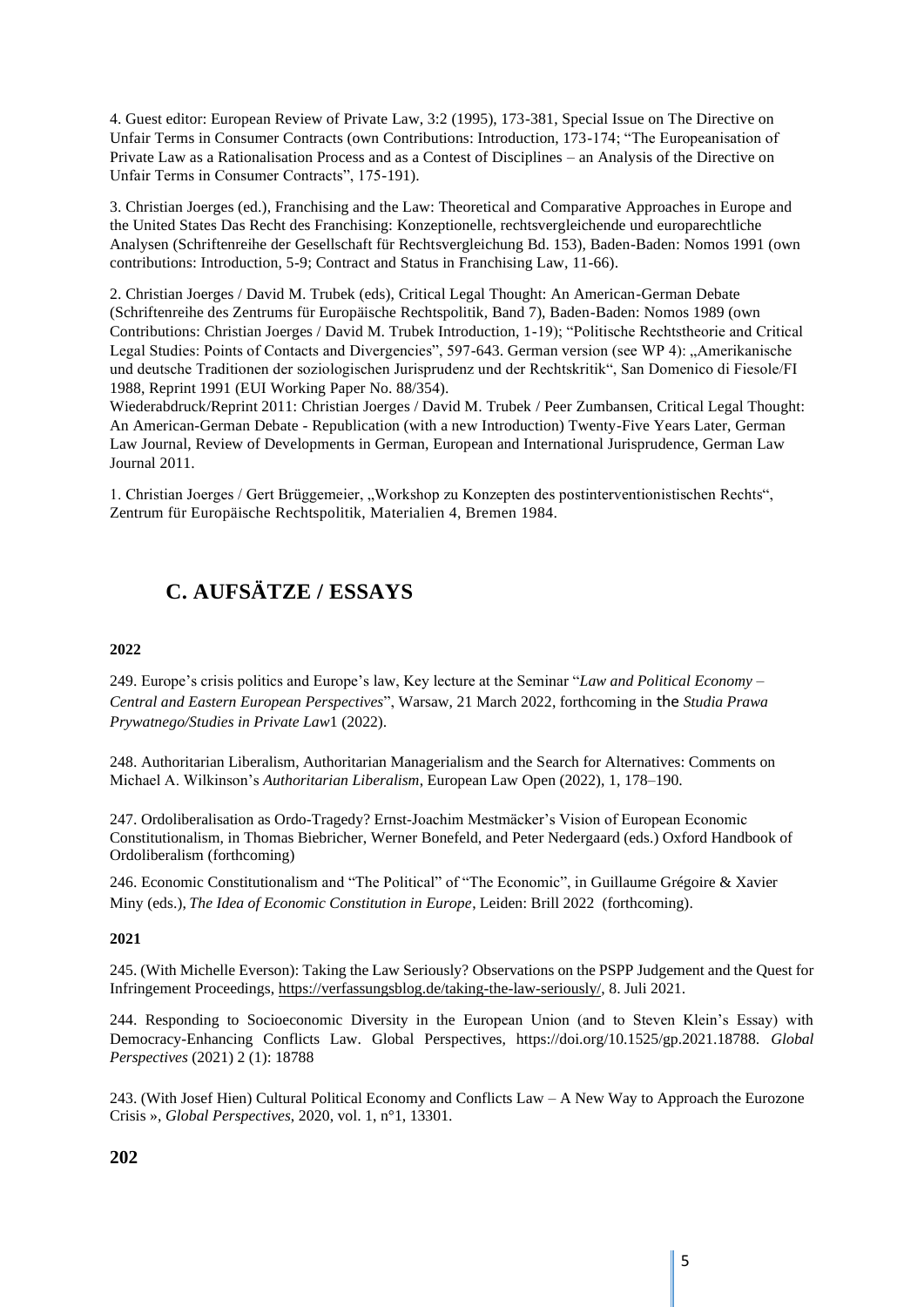242. Eine "immer engere Union der Völker Europas" trotz sich vertiefender wirtschaftlicher und sozialer Unterschiede? Überlegungen zur Verfassung von Europas "Einheit in Vielfalt", in: Christian Katzenmeier (Hrsg,), Festschrift für Dieter Hart: Medizin - Recht – Wissenschaft, Berlin: Springer 267-282

241. Mit Fabian Bohnenberger, A conflicts-law response to the precarious legitimacy of transnational trade governance, in: Moshe Hirsch /Andrew Lang (Hrsg), Research Handbook on the Sociology of International Law, Cheltenham: Edward Elgar 2020, 37-61.

240. (Mit Josef Hien), Cultural Political Economy and Conflicts Law – A New Way to Approach the Eurozone Crisis." Global Perspectives 1 (1). https://doi.org/10.1525/gp.2020.13301

239. How to Defend the Integrity of Law in Times of Crises? Some *Seemingly* Paradoxical Reflections ["Rivista](https://www.rivisteweb.it/issn/1720-562X/issue/8085)  [del Diritto della Sicurezza Sociale", 4/2020.](https://www.rivisteweb.it/issn/1720-562X/issue/8085) pp. 817-830, DOI: 10.3241/98931, https://www.rivisteweb.it/issn/1720-562X

238. Conclusioni: Observations on the Integration through Law Paradigm, Karl Polanyi's Economic Sociology, the Commodification of Money in the Eurozone, the Disregard of Europe's Socio-economic Diversity and the Overburdening of Law and Jurisprudence, in: Corrado Caruso / Marta Morvillo (Hrsg.), Il Governo dei numeri:Indicatori economico-finanziari e decisione di bilancio nello Stato costituzionale, Bolgna, Il Mulino 2020, 353-366.

237. (Mit Michelle Everson), The Legal Proprium of the Economic Constitution, in Poul F. Kjaer (ed.), *The Law of Political Economy: Transformations of the Function of Law*, Cambridge: Cambridge University Press, 2020, 33-61.

236. The European Economic Constitution. Observations on the Conceptual History of an Unworkable Idea, Cultura giuridica e diritto vivente Rivista on line del Dipartimento di Giurisprudenza Università di Urbino Carlo Bo, Vol. 7 (2020), file:///C:/Users/C1681~1.JOE/AppData/Local/Temp/2392-10191-1-PB-2.pdf.

#### **2019**

235. "Einmischung ist Pflicht": Zum neunzigsten Geburtstag des Juristen Rudolf Wiethölter, [https://www.unibremen.de/fileadmin/user\\_upload/fachbereiche/fb6/fb6/Forschung/ZERP/Rudolf\\_Wiethoelter\\_z](https://www.unibremen.de/fileadmin/user_upload/fachbereiche/fb6/fb6/Forschung/ZERP/Rudolf_Wiethoelter_zum_90_Joerges.pdf) um 90 Joerges.pdf;

shortened version in FAZ, 17/7/2019, [https://www.faz.net/aktuell/feuilleton/hoch](https://www.faz.net/aktuell/feuilleton/hoch-schule/hochschule/politische-einmischung-war-pflicht-rudolf-wiethoelter-wird-9016289101/prof-rudolf-wiethoelter-als-16289150.html)[schule/hochschule/politische-einmischung-war-pflicht-rudolf-wiethoelter-wird-9016289101/prof](https://www.faz.net/aktuell/feuilleton/hoch-schule/hochschule/politische-einmischung-war-pflicht-rudolf-wiethoelter-wird-9016289101/prof-rudolf-wiethoelter-als-16289150.html)[rudolf-wiethoelter-als-16289150.html.](https://www.faz.net/aktuell/feuilleton/hoch-schule/hochschule/politische-einmischung-war-pflicht-rudolf-wiethoelter-wird-9016289101/prof-rudolf-wiethoelter-als-16289150.html)

234. Christian Joerges / Michelle Everson. Une querelle allemande? Der Streit um die Wirtschaftsverfassung zwischen Ernst-Joachim Mestmäcker und Rudolf Wiethölter, in Dan Wielsch (Hg.), "Rechtsbrüche" – Spiegelungen der Rechtskritik Rudolf Wiethölters. Kolloquium zum 90. Geburtstag 2019, KJ 52 (2019:4), 479- 502.

233. Christian Joerges, Vladimir Bogoeski and Lukas Nüse, Economic Constitutionalism and the 'European Social Model': Can European Law Cope with the Deepening Tensions between Economic and Social Integration after the Financial Crisis, in Herwig Hofmann, Katerina Pantazatou and Giovanni Zaccaroni (eds), *The Metamorphosis of the European Economic Constitution*, Cheltenham: Edward Elgar, 126-153.

232. (Mit Michelle Everson), *Une querelle allemande?* Der Streit um die Wirtschaftsverfassung zwischen Ernst-Joachim Mestmäcker und Rudolf Wiethölter, in: Dan Wielsch (Hg.), "Rechtsbrüche" – Spiegelungen der Rechtskritik Rudolf Wiethölters, Kritische Justiz 52 (2019), 479-502.

231. Christian Joerges, 'Where the Law Runs Out': The Overburdening of Law and Constitutional Adjudication by the Financial Crisis and Europe's New Modes of Economic Governance, in: Sacha Garben, Inge Govaere and Paul Nemitz (eds), *Critical Reflections on Constitutional Democracy in the European Union*, Oxford: Hart Publishing 2019, 168-178.

230. Review essay: "The jurist as true teacher of law. Comments on Ernst-Joachim Mestmäcker, *Europäische Prüfsteine der Herrschaft und des Rechts. Beiträge zu Recht, Wirtschaft und Gesellschaft in der EU*", (2019) 56 *Common Market Law Review*, 843-864.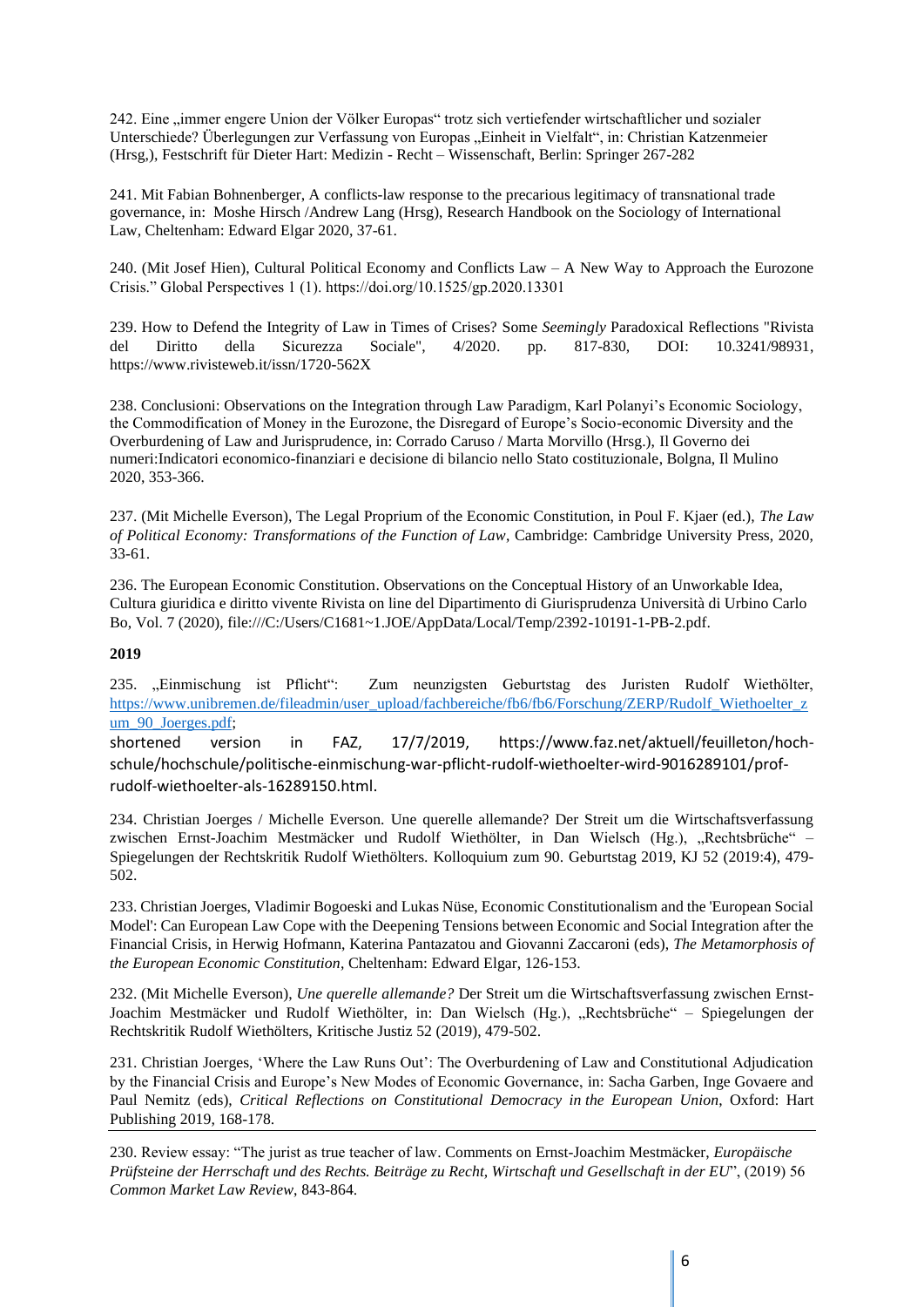229. (mit Michelle Everson), Facticity as validity: the misplaced revolutionary praxis of European law*s,* in [Emilios Christodoulidis,](https://www.google.de/search?hl=de&tbo=p&tbm=bks&q=inauthor:%22Emilios+Christodoulidis%22&source=gbs_metadata_r&cad=3) [Ruth Dukes,](https://www.google.de/search?hl=de&tbo=p&tbm=bks&q=inauthor:%22Ruth+Dukes%22&source=gbs_metadata_r&cad=3) [Marco Goldoni](https://www.google.de/search?hl=de&tbo=p&tbm=bks&q=inauthor:%22Marco+Goldoni%22&source=gbs_metadata_r&cad=3) (eds), *Research Handbook on Critical Legal Theory*, Cheltenham: Edward Elgar Publishing 2019, 407-427.

228. Christian Joerges, [Sociological Shortcomings and Normative Deficits of Regulatory Competition,](https://europeanpapers.us13.list-manage.com/track/click?u=5d1c2b7dbb35c6a2c905bc1b6&id=b8e5079b38&e=cf83d2f3a9) in Francesco Costamagna (ed.), Regulatory Competition in the EU: Foundations, Tools and Implications, European Papers, Vol. 4, 2019, No 1, pp. 157-168, available at

[http://www.europeanpapers.eu/en/e-journal/sociological-shortcomings-normative-deficits-of-regulatory](http://www.europeanpapers.eu/en/e-journal/sociological-shortcomings-normative-deficits-of-regulatory-competition?utm_source=European+Papers+-+Newsletter&utm_campaign=7502581a1d-European_Papers_Newsletter_2019_No_4&utm_medium=email&utm_term=0_8a90fc1b72-7502581a1d-178573717)[competition?utm\\_source=European+Papers+-+Newsletter&utm\\_campaign=7502581a1d-](http://www.europeanpapers.eu/en/e-journal/sociological-shortcomings-normative-deficits-of-regulatory-competition?utm_source=European+Papers+-+Newsletter&utm_campaign=7502581a1d-European_Papers_Newsletter_2019_No_4&utm_medium=email&utm_term=0_8a90fc1b72-7502581a1d-178573717)European Papers Newsletter 2019 No 4&utm\_medium=email&utm\_term=0\_8a90fc1b72-7502581a1d-[178573717;](http://www.europeanpapers.eu/en/e-journal/sociological-shortcomings-normative-deficits-of-regulatory-competition?utm_source=European+Papers+-+Newsletter&utm_campaign=7502581a1d-European_Papers_Newsletter_2019_No_4&utm_medium=email&utm_term=0_8a90fc1b72-7502581a1d-178573717)

227. Christian Joerges, Entre technocratie et innovation démocratique: le montage constitutionnel de l'Union européenne (traduit par Claire Moulin-Doos), in Céline Jouin (ed.), La constitution matérielle de l'Europe, Paris : Editions A. Pedone,171-186.

226. Christian Joerges, The Economy Is a Polity: Implications for the New Modes of Economic Governance in the EU, in Stéphanie Hennette, Thomas Piketty, Guillaume Sacriste, and Antoine Vauchez (eds), How to Democratize Europe, Cambridge, MA: Harvard University Press, 1019, 122-130.

225. Christian Joerges and Christian Kreuder-Sonnen, Europe and European Studies in Crisis: Inter-Disciplinary and Intra- Disciplinary Schisms in Legal and Political Science, in Daniel Innerarity, Jonathan White, Cristina Astier, and Ander Errasti (eds), *A New Narrative for a New Europe*, London-New York: Rowman & Littlefield, 2018, 89-117.

#### **2018**

224. (Mit Josef Hien), Dead man walking? Current European interest in the ordoliberal tradition, slightly revised version of EUI WP 2/2018, European Law Journal 24:1 (2018), 142-162, DOI: 10.1111/eulj.12277.

223. Christian Joerges, Comments on the Draft Treaty on the Democratization of the Governance of the Euro Area, European Papers 3 (2018), 1-7, available at http://www.europeanpapers.eu/fr/e-journal/comments-ondraft-treaty-on-democratization-of-governance-of-euro-area.

222. Christian Joerges, How Is a Closer Union Conceivable under Conditions of Ever Deeper Socio-Economic and Political Diversity: Constitutionalising Europe's *Unitas in Pluralitate*, ZERP-Working Paper 2/2018, Bremen 2018; revised version in European Law Journal 24 (2018), 257-267[; https://doi.org/10.1111/eulj.12289.](https://doi.org/10.1111/eulj.12289)

#### **2017**

221. (Mit Christian Kreuder-Sonnen), Europe and European Studies in Crisis: Inter-Disciplinary and Intra-Disciplinary Schisms in Legal and Political Science, European Law Journal 23 (2017), 118-139.

220. Christian Joerges, Europe after Ordoliberalism: A Philippic, in Thomas Biebricher and Frieder Vogelmann (eds), The Birth of Austerity. German Ordoliberalism and Contemporary Neoliberalism, London-New York: Rowman and Littlefield, 2017, 197-220.

219. Christian Joerges, Where the Law Ends – Why the OMT Controversy is Undecidable, in Online-Festschrift für Udo Reifner, March 2018, [https://www.iff-hamburg.de/udo-reifner-festschrift/,](https://www.iff-hamburg.de/udo-reifner-festschrift/) contribution Joerges at <https://www.iff-hamburg.de/2017/01/30/where-the-law-ends-why-the-omt-controversy-is-undecidable/>

218. Christian Joerges, Si tacuisses philosophus mansisses, Ordines 2 (2017), 17-29, available at http://www.ordines.it/si-tacuisses-philosophus-mansisses-why-the-omt-controversy-is-undecidable-di-christianjoerges/

217. Fabian Bohnenberger / Christian Joerges, A Conflicts-Law Response to the Precarious Legitimacy of Transnational Trade Governance. Research Handbook on the Sociology of International Law edited by Moshe Hirsch and Andrew Lang, chapter 3, 37-61. Draft version available at SSRN: [https://ssrn.com/abstract=3009914.](https://ssrn.com/abstract=3009914)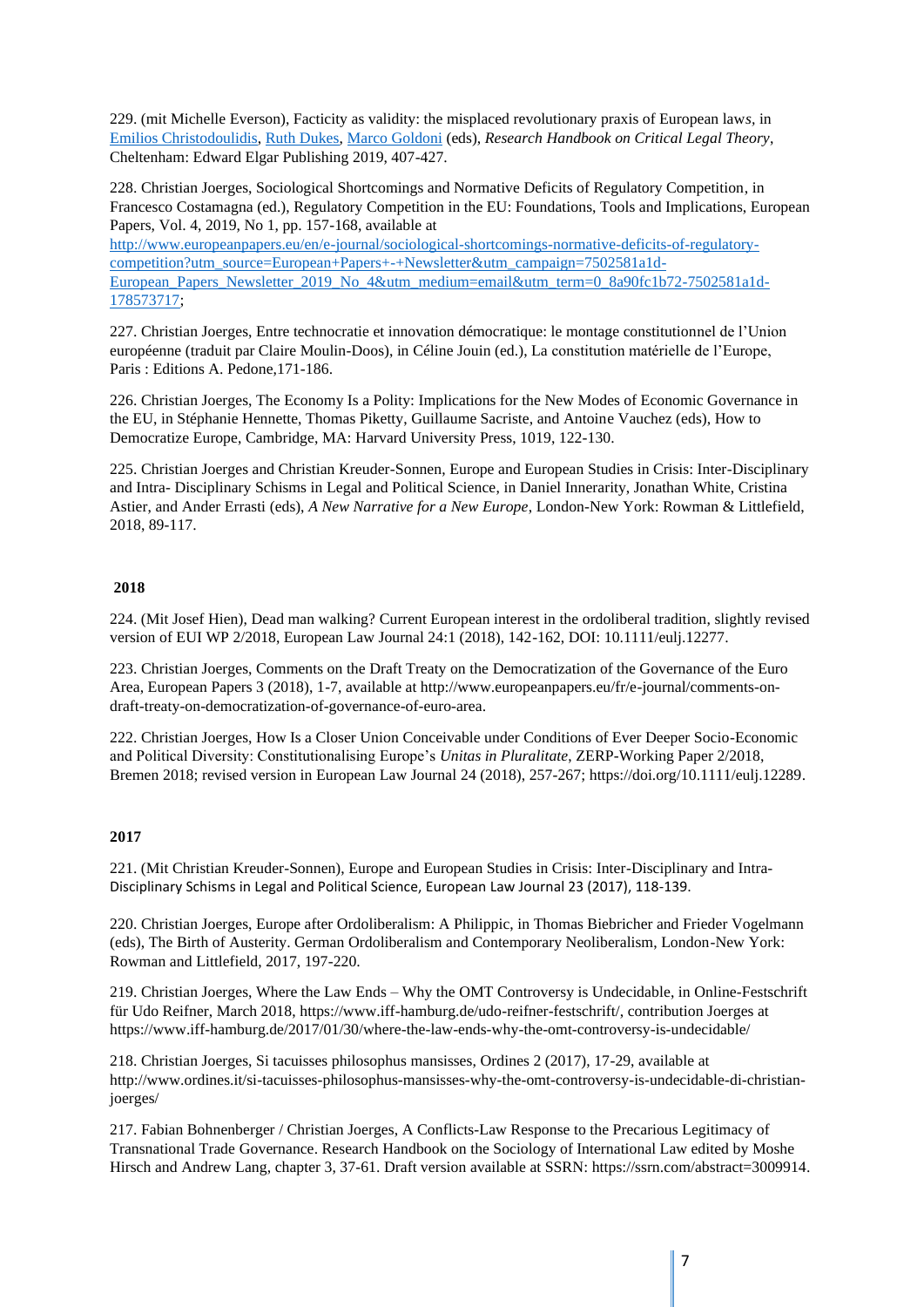216. Christian Joerges, Where the Law Ends – Why the OMT Controversy is Undecidable, in Online-Festschrift für Udo Reifner, March 2018, [https://www.iff-hamburg.de/udo-reifner-festschrift/,](https://www.iff-hamburg.de/udo-reifner-festschrift/) contribution Joerges at https://www.iff-hamburg.de/2017/01/30/where-the-law-ends-why-the-omt-controversy-is-undecidable/

215. Christian Joerges, "European Constitutionalization"; "European Citizenship", in Hauke Brunkhorst, Regina Kreide, and Cristina Lafont (eds), The Habermas Handbook, New York: Columbia University Press, 2017.

214. Josef Hien / Christian Joerges, Das aktuelle europäische Interesse an der ordoliberalen Tradition, Leviathan 45 (2017), 459-493; online: 0340-0425, DOI: [10.5771/0340-0425-2017-4-459](https://doi.org/10.5771/0340-0425-2017-4-459)

213. Josef Hien / Christian Joerges (eds), *Ordoliberalism, Law and the Rule of Economics*, Oxford: Hart Publishing, 2017; own contributions: Introduction: Objectives and Contents of the Volume (with Josef Hien), 1- 10; The Overburdening of Law by Ordoliberalism and the Integration Project, 179-200.

212. Christian Joerges, Il diritto privato nella politica economica Europea dopo la crisi finanziaria, in Politica del diritto XLVIII (2017), 191-224.

211.

210. Christian Joerges / Christian Kreuder‐Sonnen, European Studies and the European Crisis: Legal and Political Science between Critique and Complacency (2017) 23 European Law Journal, 118-139.

209. Josef Hien / Christian Joerges, "Ordoliberalism as an Irritating German Idea", https://www.researchgate.net/publication/3"Introduction: Objectives and Contents of the Volume" in Josef Hien and Christian Joerges (eds), Ordoliberalism, Law and the Rule of Economics, Oxford: Hart Publishing, 2017, 1- 12.

208. Christian Joerges, Kampf ums Geld, in Bertram Lomfeld (Hg.), Die Fälle der Gesellschaft: Eine neue Praxis soziologischer Jurisprudenz, Tübingen: Mohr Siebeck, 2017, 29-45.

207. Christian Joerges, Il Diritto Privato nella Politica Economica Europea dopo la Crisi Finanziaria, Deutsch-Italienische Studien – Studi Italo-Tedeschi 2/2017, Centre of European Law and Politics, University of Bremen, Bremen 2017.

206. Christian Joerges, From Trade Liberalisation to Transnational Governance, in Sam Muller, Stavros Zouridis, Peter Polakovic (eds), *Law of the Future and the Future of Law*, The Hague: Torkel Opsahl Academic EPublisher 2015, Chapter 1, [http://www.fichl.org/fileadmin/fichl/documents/FICHL\\_11\\_Web.pdf](http://www.fichl.org/fileadmin/fichl/documents/FICHL_11_Web.pdf)

205. Christian Joerges / Fabian Bohnenberger, International trade after the US election: on the populist backlash to globalisation, [https://www.hertie-school.org/blog/international-trade-us-election/,](https://www.hertie-school.org/blog/international-trade-us-election/) 11/11/2016.

204. Christian Joerges / Fabian Bohnenberger, From Trade Liberalisation to Transnational Governance and TTIP: How Dani Rodrik, Karl Polanyi and the Varieties of Capitalism Studies May Help us to Understand The Present State of Globalization, Transnational Law Institute Think! Paper 44/2016, London 2016, http://www.kcl.ac.uk/law/tli.

Christian Joerges / Christian Kreuder‐Sonnen, European Studies and the European Crisis: Legal and Political Science between Critique and Complacency (2017) 23 European Law Journal, 118-139.

202. Christian Joerges / Damian Chalmers / Markus Jachtenfuchs (eds), The End of the Eurocrats' Dream. Adjusting to European Diversity, Cambridge: Cambridge University Press, 2016, own contributions: The Retransformation of Europe (with Damian Chalmers and Markus Jachtenfuchs), 1-28; Integration through law and the crisis of law in Europe's emergency, 299-338.

201. Christian Joerges, Pereat iustitia et fiat mundus? Die Krise des Rechts in der Krise Europas, Merkur. Deutsche Zeitschrift für europäisches Denken 70, Heft 803, (2016), 17-31.

200. Christian Joerges, Kampf ums Geld, in Bertram Lomfeld (Hrsg), Die Fälle der Gesellschaft: Eine neue Praxis soziologischer Jurisprudenz, Tübingen: Mohr Siebeck 2017, 29-45.

199. Michelle Everson / Christian Joerges, Between Constitutional Command and Technocratic Rule: Post Crisis Governance and the Treaty on Stability, Coordination and Governance ("The Fiscal Compact"), in Carol Harlow, [Psaivi Leino-Sandberg,](https://www.google.de/search?hl=de&tbo=p&tbm=bks&q=inauthor:%22P.+della+Leino-Sandberg%22&source=gbs_metadata_r&cad=2) [Giancinto](https://www.google.de/search?hl=de&tbo=p&tbm=bks&q=inauthor:%22G.+Cananea%22&source=gbs_metadata_r&cad=2) della Cananea (eds), Research Handbook on EU Administrative Law, Cheltenham: Edward Elgar, 161-187.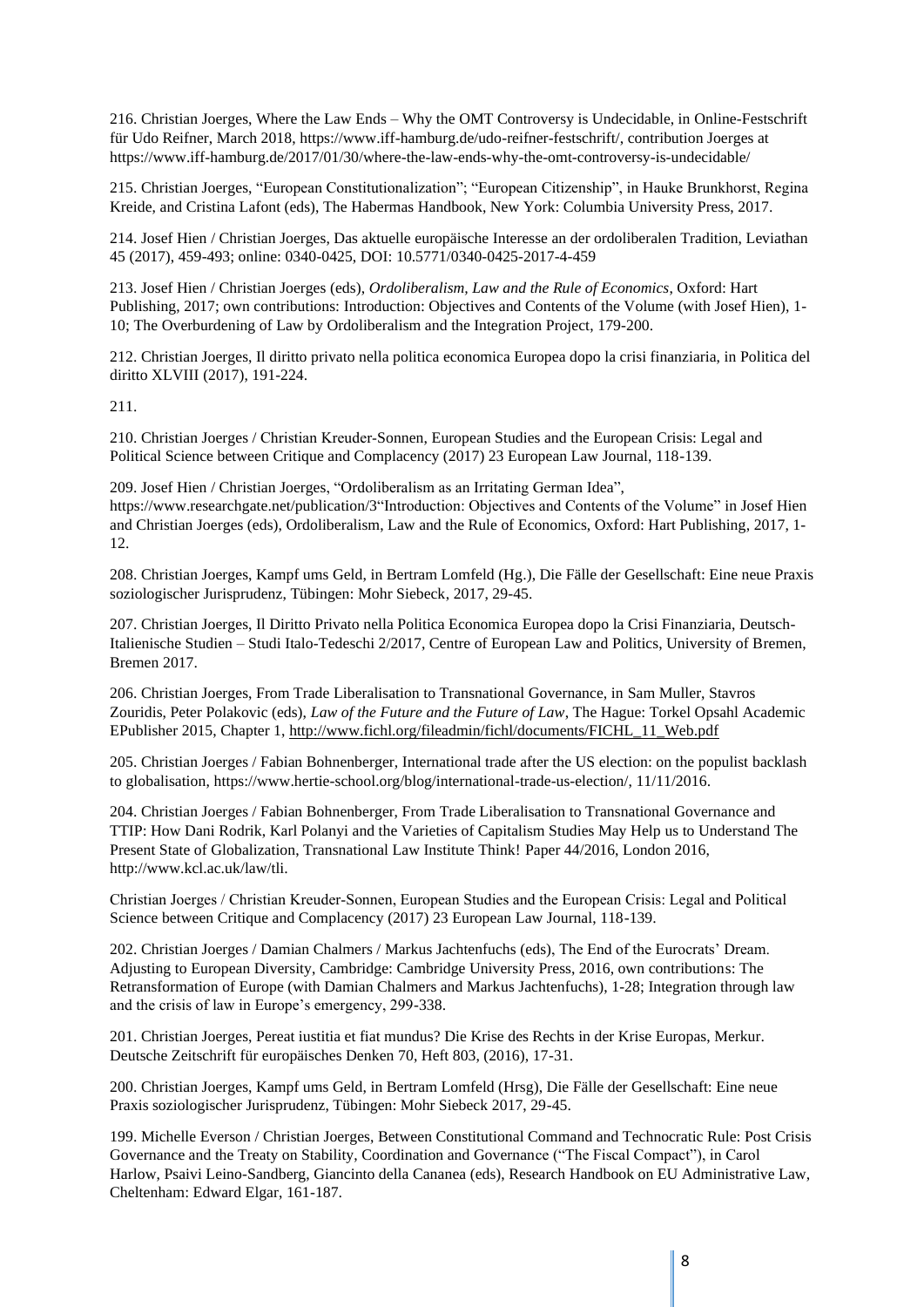198. Christian Joerges, Was bleibt vom Projekt der Integration Europas durch Recht?, in Klaus Günther/Stephan Kadelbach (Hg.), Kulturen des Rechts. Rechtstransfer und Pluralismus in globaler Perspektive, Frankfurt a.M.: Campus, Oktober 2017 (wird nie erscheinen).

#### **2016**

197. Christian Joerges / Christian Kreuder-Sonnen, Europe and European Studies in Crisis: Inter-Disciplinary and Intra-Disciplinary Schisms in Legal and Political Science. , WZB Discussion Paper IV 2016-109, Berlin 2016. Available at https://bibliothek.wzb.eu/pdf/2016/iv16-109.pdf, also at SSRN:

[http://papers.ssrn.com/sol3/papers.cfm?abstract\\_id=2847115,](http://papers.ssrn.com/sol3/papers.cfm?abstract_id=2847115) revised version in Daniel Innerarity, Jonathan White, Cristina Astier, and Ander Errasti (eds), *A New Narrative for a New Europe*, London-New York: Rowman & Littlefield, 2018, 89-117.

196. Christian Joerges, Private Law in Europe's Political Economy after the Financial Crisis, in Matthias Ruffert (ed.), European Economy and People's Mobility. Project Conference of the Jean Monnet Centre of Excellence Jena, Tübingen: Mohr Siebeck, 2016, 101-125.

195. Christian Joerges, What Is Left of the European Economic Constitution II? From Pyrrhic Victory to Cannae Defeat, in Poul F. Kjaer and Niklas Olsen (eds), Critical Theories of Crisis in Europe. From Weimar to the Euro, London-New York: Rowman & Littlefield International, 2016, 143-160.

194. Christian Joerges,, Social Justice in an Ever More Diverse Union (December 1, 2015). ZenTra Working Paper in Transnational Studies No. 62/2015, revised version of August 2016. Available at SSRN: [http://ssrn.com/abstract=2697440,](http://ssrn.com/abstract%3D2697440) 2nd revision

193. Christian Joerges, A disintegration of European Studies? In European Papers. Journal on Law and Integration,<http://europeanpapers.eu/en/e-journal/disintegration-european-studies>

192. Christian Joerges, The European Economic Constitution and its Transformation through the Financial Crisis, in Dennis Patterson/Anna Sodersen (eds), Companion to EU Law and International Law, Oxford-San Francisco: Wiley Blackwell, 2016, 242-261.

191. Christian Joerges, Integration through law and the crisis of law in Europe's emergency, see no. 2002

190. Christian Joerges, Pereat iustitia et fiat mundus? Die Krise des Rechts in der Krise Europas, Merkur. Zeitschrift für europäisches Denken, 70, Heft 803, (2016), 17-31.

189. Christian Joerges, Euro Crisis Law before the Court of Justice to the EU, Blogpost of the European Institute University College London, [http://britain-europe.com/2016/02/29/euro-crisis-law-before-the-court-of-justice](http://britain-europe.com/2016/02/29/euro-crisis-law-before-the-court-of-justice-of-the-eu/)[of-the-eu/.](http://britain-europe.com/2016/02/29/euro-crisis-law-before-the-court-of-justice-of-the-eu/)

188. Christian Joerges, The Overburdening of European Law through Economic and Monetary Union, in Tim Krieger; Diana Panke; Bernhard Neumärker (eds), Europe's Crisis: The Conflict-Theoretic Perspective, Baden-Baden: Nomos, 155-174.

187. Christian Joerges, Pereat iustitia, fiat mundus: What is left of the European Economic Constitution after the OMT-litigation, in Federico Fabbrini (ed.), The European Court of Justice, the European Central Bank and the Supremacy of EU Law. Special Issue (2016) 23 Maastricht Journal of European & Comparative Law 99-118. Also available at SSRN: [http://ssrn.com/abstract=2691929.](http://ssrn.com/abstract%3D2691929)

#### **2015**

186. Christian Joerges, From Trade Liberalisation to Transnational Governance, -- no. 206.

185. Michelle Everson / Christian Joerges / Henning Deters, Wer ist der Hüter des europäischen Konstitutionalismus nach der Finanzkrise?, in Hans-Jürgen Bieling und Martin Große Hüttmann (Hrsg.), Europäische Staatlichkeit: zwischen Krise und Integration, Buchreihe Staat – Souveränität – Nation, Hrsg. von Rüdiger Voigt und Samuel Salzborn, Wiesbaden: VS Springer 2016, 157-176.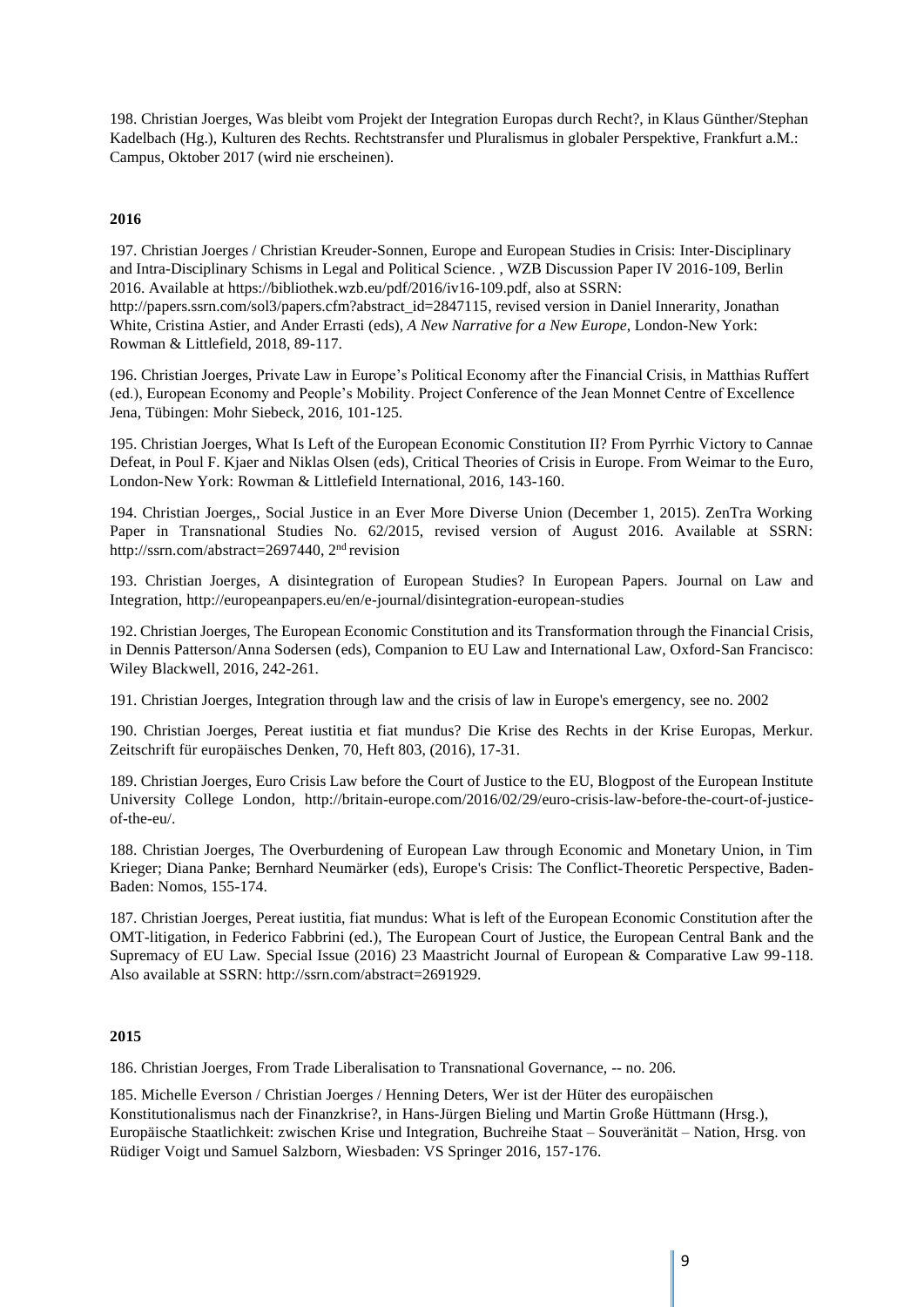184. Christian Joerges, "Zur Aktualität direkter Demokratie in der EU: Das Beispiel der Kernenergie in einer kollisionsrechtlichen Konzeptualisierung des Europarechts, in Wolfhard Kohte / Nadine Zeibig, Festschrift für Armin Höland, Baden- Baden: Nomos 2015, 307-319.

183. Christian Joerges, Flaws, Old and New, of Economic Governance in Europe, in Cultura giuridica e diritto vivente, Online journal del Dipartimento di Giurisprudenza (DiGiur) dell'Università di Urbino, 2014/2 Special issue QUO VADIS EUROPA? Stabilità e crescita nell'ordinamento europeo, a cura di Antonio Canaro, [http://ojs.uniurb.it/index.php/cgdv/article/view/443.](http://ojs.uniurb.it/index.php/cgdv/article/view/443)

182: Christian Joerges, Direktwahl des EU-Kommissionspräsidenten: Mehr Schaden als Nutzen (mit Florian Rödl), Ernstnehmen des Anderen. Und zwar als Rechtsgebot! Darum geht es in Europa (Interview mit Maximilian Steinbeis) in Maximilian Steinbeis, Alexandra Kemmerer, Christoph Möllers (eds), Krise und Konstitutionalisierung in Europa. Verfassungsblog I, Baden-Baden: Nomos 2015, 57-60, 241-248.

181. Christian Joerges, "The Legitimacy Problématique of Economic Governance in the EU", in Hertie School of Governance, The Governance Report 2015, Oxford, OUP 2015, 69-94: Co author with Mark Dawson and Henrik Enderlein of Introduction,13-24; Outlook, 117-126.

180. Christian Joerges, Wohin treibt die Verfassung der Wirtschaft Europas?, in Dieter Hart, Franz Müntefering und Frank- Walter Steinmeier (Hrsg.), Wissenschaft, Verwaltung und Politik als Beruf, Liber amicorum Volker Kröning zum70. Geburtstag am 15. März 2015, Baden-Baden: Nomos, 170-189.

179. Christian Joerges, The European Economic Constitution and its Transformation Through the Financial Crisis, Zentra Working Papers in Transnational Studies 47/2015, Bremen 2015, available at [https://papers.ssrn.com/sol3/papers.cfm?abstract\\_id=2560245,](https://papers.ssrn.com/sol3/papers.cfm?abstract_id=2560245) revised version in in Dennis Patterson/Anna Sodersen (eds), Companion to EU Law and International Law, Oxford-San Francisco: Wiley Blackwell, 2016, 242-261.

178. Christian Joerges, Is There a Guardian of Constitutionalism in Europe? in Serge Champeau / Carlos Closa / Daniel Innerarity / Miguel Poiares Maduro (eds), The Future of Europe: Democracy, Legitimacy and Justice After the Euro Crisis, London-New York: Rowman and Littlefield International, 1915, 15-94.

#### **2014**

177. Christian Joerges, "Brother, can you paradigm"?, Review Essay (Kaarlo Tuori and Klaus Tuori. The Eurozone Crisis. A Constitutional Analysis. Cambridge: Cambridge University Press, 2014), International Journal of Constitutional Law 12 (2014), 769-785, also at [http://www.globallawbooks.org/reviews/detail.asp?id=819.](http://www.globallawbooks.org/reviews/detail.asp?id=819)

176. Christian Joerges, Conflicts-Law Constitutionalism: Ambitions and Problems, in Marise Cremona, Peter Hilpold, Nikos Lavranos, Stefan Schneider, and Andreas R. Ziegler (eds), Reflections on the Constitutionalisation of International Economic Law. Liber amicorum Ernst-Ulrich Petersmann, Leiden: Brill/Nijhoff, 2014, 111-138, also at [http://papers.ssrn.com/sol3/papers.cfm?abstract\\_id=1723249.](http://papers.ssrn.com/sol3/papers.cfm?abstract_id=1723249)

175. Christian Joerges, United in Diversity as Europe's Vocation and Conflicts Law as Europe's Constitutional Form, in Rainer Nickel / Andrea Greppi (eds), The Changing Role of Law in the Age of Supra- and Transnational Governance, Baden-Baden: Nomos, 2014, 125-176, available also at [http://papers.ssrn.com/sol3/papers.cfm?abstract\\_id=1723249.](http://papers.ssrn.com/sol3/papers.cfm?abstract_id=1723249)

174. Christian Joerges, Law and Politics in Europe's Crisis: On the History of the Impact of an Unfortunate Configuration, Constellations [21:2](https://onlinelibrary.wiley.com/toc/14678675/2014/21/2) (2014) 249-261

173. Christian Joerges, Jürgen Neyer, Deliberativer Supranationalismus in der Krise, in Oliver Flugel-Martinsen / Daniel Gaus / Tanja Hitzel-Cassagnes / Franziska Martinsen (Hg.), Deliberative Kritik - Kritik der Deliberation. Festschrift für Rainer Schmalz-Bruns, Wiesbaden: Springer VS, 2014, 353-372.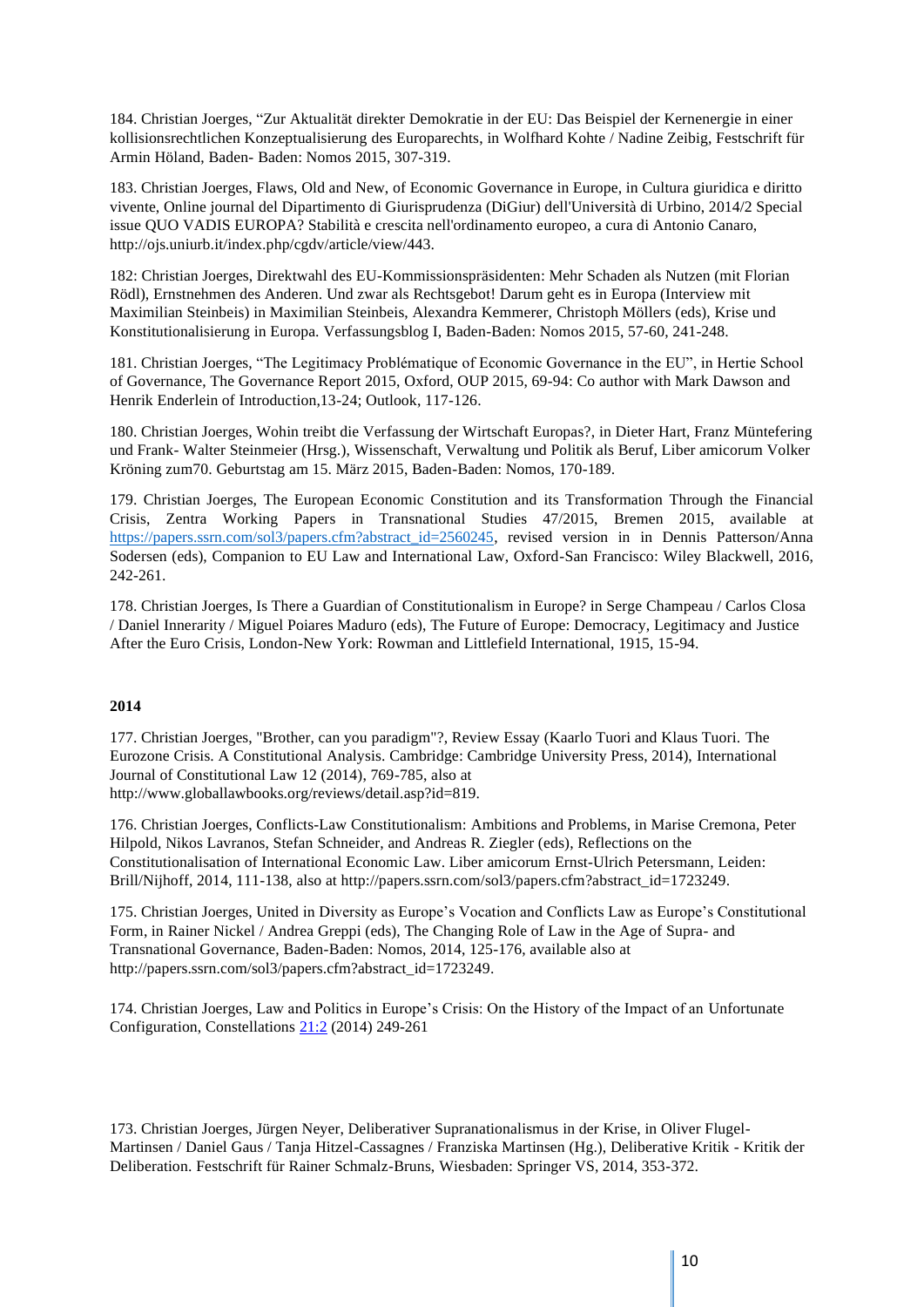172. Christian Joerges, Europe's Economic Constitution in Crisis and the Emergence of a New Constitutional Constellation, German Law Journal 15 (2014), 985–1028, available at [http://papers.ssrn.com/sol3/papers.cfm?abstract\\_id=2179595](http://papers.ssrn.com/sol3/papers.cfm?abstract_id=2179595)

171. Christian Joerges, Carola Glinski, European Unity in Diversity?! A Conflicts-Law Re-construction, in Kai Purnhagen/Peter Rott (eds), Liber Amicorum Hans-W. Micklitz, Dordrecht: Springer, 2014, 285-314.

170. Christian Joerges, Working through 'Bitter Experiences' towards a Purified European Identity? A Critique of the Disregard for History in European Constitutional Theory and Practice, in Ruth Buchanan and Peer Zumbansen (eds), Law in Transition. Human Rights, Development and Transitional Justice, Oxford and Portland, OR: Hart Publishing, 2014, 269-287.

169. Michelle Everson and Christian Joerges, Who is the guardian for constitutionalism in Europe after the financial crisis?, in John Erik Fossum and Agustín José Menéndez (eds), The European Union in crises or the European Union as crises?, ARENA Report Series, Oslo 2014, 335-368, available online at <http://www.sv.uio.no/arena/english/research/publications/arena-publications/reports/2014/report-02-14.pdf>

168. Christian Joerges, Europe's economic constitution in crisis and the emergence of a new constitutional constellation, in John Erik Fossum and Agustín José Menéndez (eds), The European Union in crises or the European Union as crises?, ARENA Report Series, Oslo 2014, 279-334, available online at <http://www.sv.uio.no/arena/english/research/publications/arena-publications/reports/2014/report-2-14.pdf>

167. Christian Joerges, A European Union of, by and for the Citizens: How Can Europe Provide Better Possibilities for the Participation of its Citizens?, Polish Yearbook of European Studies 16 (2014), 141-152.

166. Christian Joerges, Le droit et la politique dans la crise en Europe: l'impact d'une malencontreuse configuration, in : Bernard Remiche, Nicolas Thirion (eds), Crise et droit économique, Bruxelles: Larcier, 2014, 11-25.

165. Christian Joerges, "Where the Law Ends", Contribution to the Debate on Kaarlo Tuori and Klaus Tuori. The Eurozone Crisis. A Constitutional Analysis. Cambridge: Cambridge University Press, 2014, organized by Isabel Feichtner at Verfassungsblod.de, [http://www.verfassungsblog.de/de/where-the-law](http://www.verfassungsblog.de/de/where-the-law-ends/#.U0pA4aLTAqY)[ends/#.U0pA4aLTAqY](http://www.verfassungsblog.de/de/where-the-law-ends/#.U0pA4aLTAqY) and<http://www.hertie-school.org/blog/law-ends/>

164. Michelle Everson, Christian Joerges, "Who is the Guardian for Constitutionalism in Europe after the Financial Crisis?", in Sandra Kröger (ed.), Political Representation in the European Union: Still democratic in times of crisis?, London: Routledge 2014, 400-428.

#### **2013**

163. Christian Joerges, Stefano Giubboni, Diritto e politica nella crisi europea, (2013) 31 Rivista critica del diritto privato, 343-367.

162. Christian Joerges, Florian Rödl, À propos de l'évolution fonctionelle du droit des conflits de lois II : une constitution légitime pour la constellation post-nationale, Revue internationale de droit économique (XXVII), 2013/1-2 (special edition, ed. by Hans-W. Micklitz), 79-94.

161. Christian Joerges, Legitimacy without democracy in the EU? Perspectives on the constitutionalization of Europe, in Miguel Poiares Maduro, Kaarlo Tuori, Suvi Sankari (eds) Transnational Law: Rethinking European Law and Legal Thinking, Cambridge, CUP 2014, 248-268.

160. Michelle Everson / Christian Joerges, "Who is the Guardian for Constitutionalism in Europe after the Financial Crisis?", in Sandra Kröger (ed.), Political Representation in the European Union. Democratic in a time of crisis, Abingdon- NewYork: Routledge, 2014, 197-212. LEQS Paper No. 63. Available at SSRN: [http://ssrn.com/abstract=2287111](http://ssrn.com/abstract%3D2287111) or<http://dx.doi.org/10.2139/ssrn.2287111>

159. Christian Joerges, Zum Urteil des Bundesverfassungsgerichts vom 12 September 2012 über den ESM- und den Fiskalvertrag (Diskussionsbeitrag), Jahrbuch der Juristischen Gesellschaft Bremen 14 (2013) 27-31.

158 Christian Joerges / Alexia Herwig The precautionary principle in conflicts-law perspectives, in Gert Van Calster & Denise Prévost (eds), Research handbook on environment, health and the WTO / -Cheltenham, Elgar, 2013, 3-40.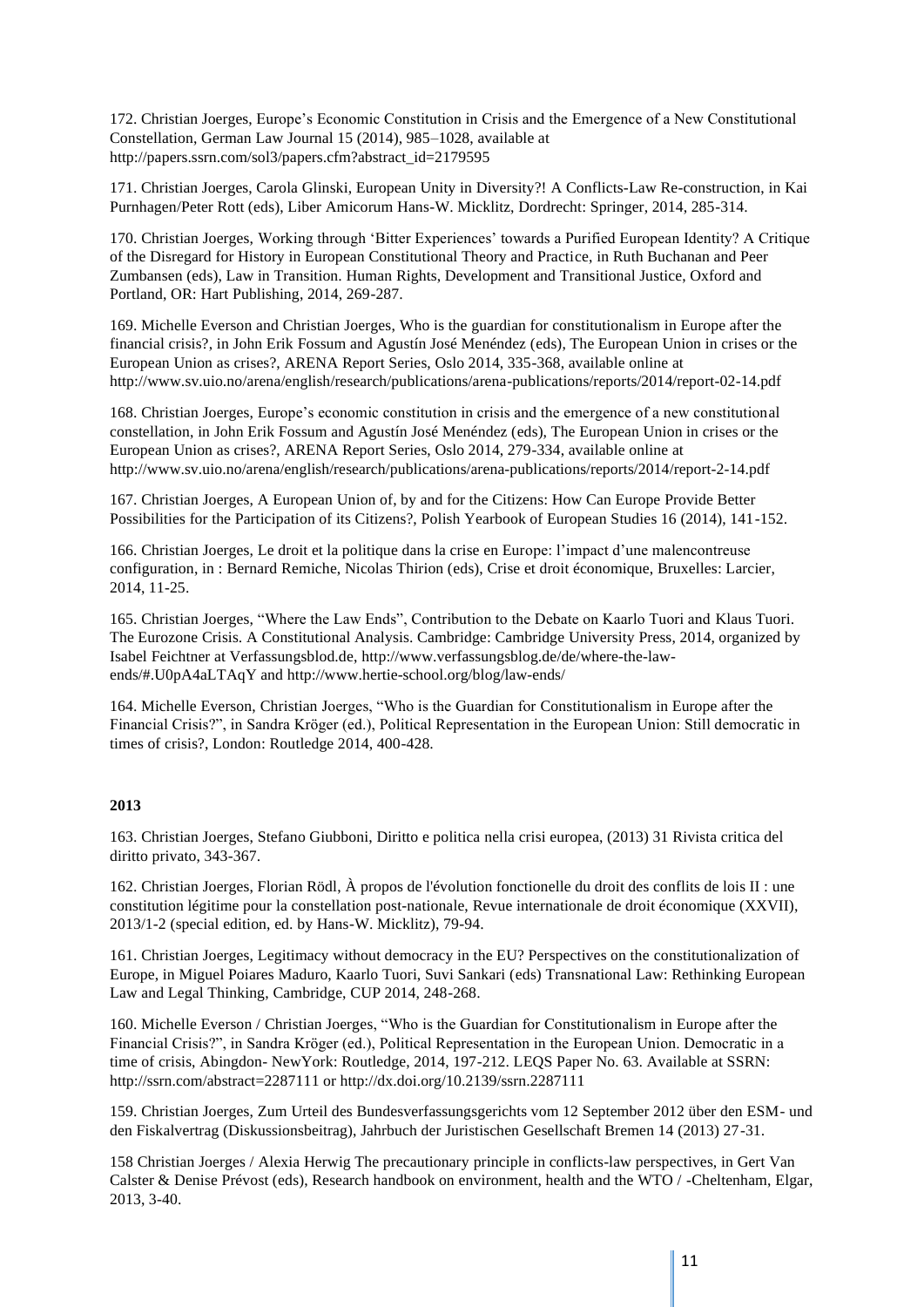#### **2012**

157. Christian Joerges / Maria Weimer, A Crisis of Executive Managerialism in the EU: No Alternative?, Maastricht Faculty of Law Working Paper No. 2012-7, available at Available at SSRN: [http://ssrn.com/abstract;](http://ssrn.com/abstract%3B) [re](http://ssrn.com/abstract%3B)vised version in Gráínne de Búrca / Claire Kilpatrick / Joanne Scott (eds), Liber Amicorum for David M Trubek, Oxford: Hart Publishing, 2014, 295-322.

156. Christian Joerges, Der Berg kreißte - gebar er eine Maus? Europa vor dem Bundesverfassungsgericht, WSI-Mitteilungen 65 (2012), 560.

155. Christian Joerges, Rechtsstaat y Europa social. La reaparición de una tensión clásica en el proceso de integración europea In El Cronista, Núm. 32 Noviembre, 60-71.

154. Christian Joerges, The European Economic Constitution in Crisis: Between "state of exception" and "constitutional moment", in: Miguel Poiares Maduro, Bruno de Witte, Mattias Kumm, "The Democratic Governance of the Euro", RSCAS Global Governance Programme, RSCAS Policy Paper 2012/8, San Domenico die Fiesole, 2012, 39-44, available at

[https://cadmus.eui.eu/bitstream/handle/1814/23981/RSCAS\\_PP\\_2012\\_08.pdf?sequence=1&isAllowed=y](https://cadmus.eui.eu/bitstream/handle/1814/23981/RSCAS_PP_2012_08.pdf?sequence=1&isAllowed=y)

153. Christian Joerges, Recht und Politik in der Krise Europas. Zur Wirkungsgeschichte einer verunglückten Konfiguration, Merkur. Zeitschrift für europäisches Denken, 66, Heft 762, (2012), 1013-1024.

152 Christian Joerges, Europas Wirtschaftsverfassung in der Krise, Der Staat 51 (2012), 357-386; englische Übersetzung: Europe's Economic Constitution in Crisis, ZenTra Working Paper in Transnational Studies No. 06/2012 abrufbar unter [http://habermas-rawls.blogspot.dk/2012/11/paper-on-european-union-carl-schmitt](http://habermas-rawls.blogspot.dk/2012/11/paper-on-european-union-carl-schmitt-vs.html.Revidierte)[vs.html.Revidierte](http://habermas-rawls.blogspot.dk/2012/11/paper-on-european-union-carl-schmitt-vs.html.Revidierte) Fassung: Europe's Economic Constitution in Crisis and the Emergence of a New Constitutional Constellation [http://ssrn.com/abstract=2179595.](http://ssrn.com/abstract%3D2179595) Their cite:Europe's Economic Constitution in Crisis and the Emergence of a New Constitutional Constellation (September 17, 2013). ZenTra Working Paper in Transnational Studies No. 06/2012, Revised Edition Sept. 2013, Available at SSRN: <https://ssrn.com/abstract=2179595> or [http://dx.doi.org/10.2139/ssrn.2179595](https://dx.doi.org/10.2139/ssrn.2179595) 

151. Michelle Everson / Christian Joerges, Reconfiguring the Politics–Law Relationship in the Integration Project through Conflicts–Law Constitutionalism. European Law Journal, 18 (2012), 644–666.

150. Christian Joerges, The Timeliness of Direct Democracy in the EU—The Example of Nuclear Energy in the EU and the Institutionalisation of the European Citizens' Initiative in the Lisbon Treaty, Beijing Law Review, Vol. 3 No. 1, 2012, pp. 1-6, available at

[http://www.scirp.org/journal/PaperInformation.aspx?paperID=18339. S](http://www.scirp.org/journal/PaperInformation.aspx?paperID=18339)lightly revised version: The timeliness of direct democracy in the EU – and the contest over atomic energy in conflicts- law perspectives, in Jürgen Busch et al. (eds), International Constitutional Law in Legal Education. Proceedings of the Erasmus Intensive Programme NICLAS 2010-2012, Wien: Facultas 2014, 89-100.

149. Christian Joerges, What is left of the integration through law project? A reconstruction in conflicts-law perspectives, in Edoardo Chiti / Agustín José Menéndez / Pedro Gustavo Teixeira (eds), The European rescue of the European Union? The existential crisis of the European political project, RECON Report No. 19, Oslo: ARENA 2012, 37-67.

148. Christian Joerges, Alles nur Marleasing? Über Kollisionsrecht und Interlegalität, über Evolution und das Entdeckungsverfahren der Praxis im Angesicht der Krisen Europas, in Stefan Keller / Stefan Wiprächtiger (Hrsg.), Recht zwischen Dogmatik und Theorie, Marc Amstutz zum 50. Geburtstag, Zürich/St.Gallen: Dike Verlag; Baden- Baden: Nomos Verlag 2012, 53-73.

#### **2011**

147. Christian Joerges / Poul F. Kjaer / Tommi Ralli, A New Type of Conflicts Law as Constitutional Form in the Postnational Constellation, Transnational Legal Theory Volume 2, Issue 2, Oxford: Hart Publishing 2011, 153-165.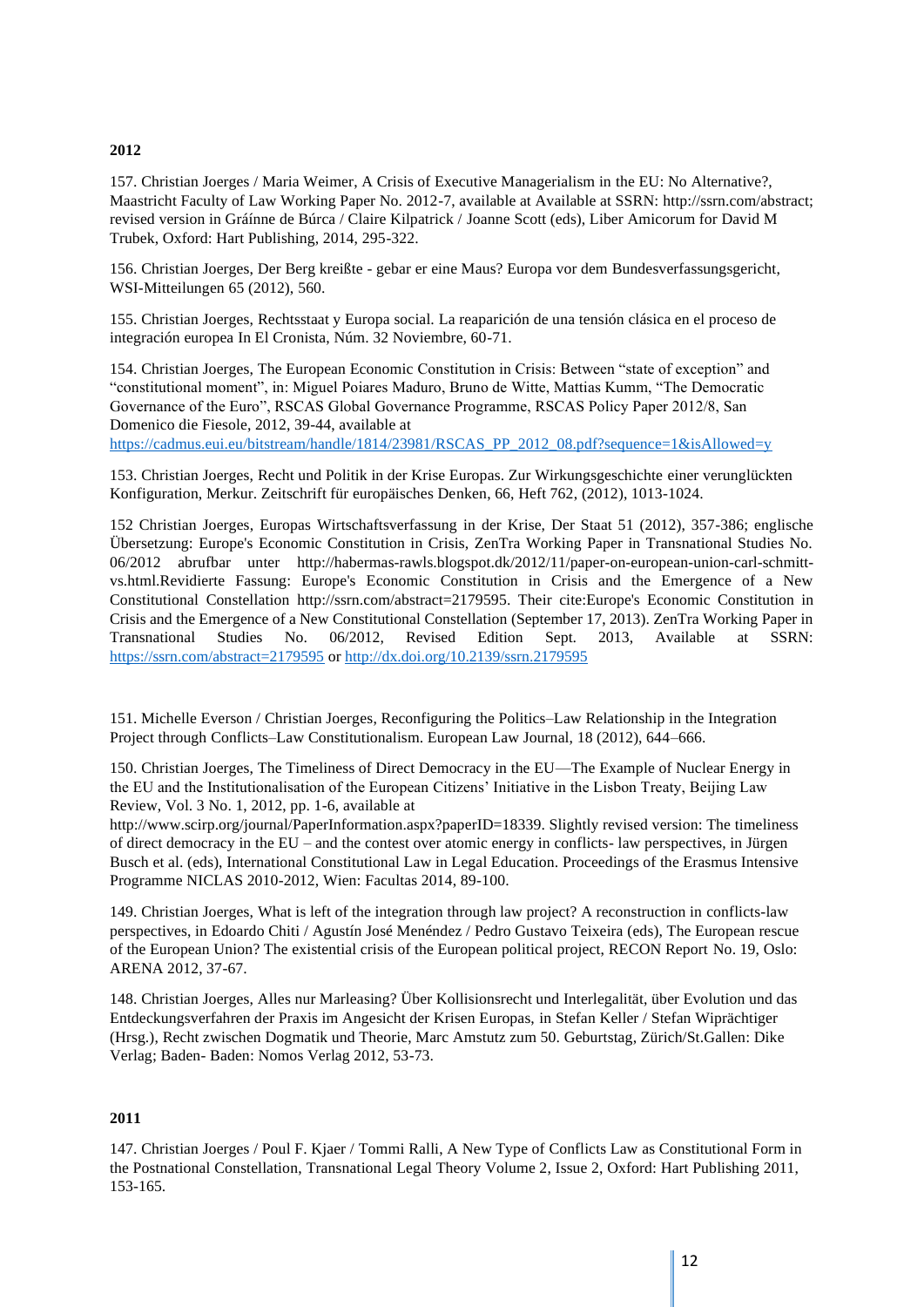146. Christian Joerges, How will constitutionalism and the idea of law-mediated legitimacy survive in postnational constellations? Comment on Stefan Kadelbach, in Rainer Forst and Rainer Schmalz-Bruns (eds), Political Legitimacy and Democracy in Transnational Perspective, RECON REPORT 13/2011, Oslo 2011, 135- 144, available at [http://www.reconproject.eu/main.php/RECONreport1311.pdf?fileitem=29736963.](http://www.reconproject.eu/main.php/RECONreport1311.pdf?fileitem=29736963)

145. Christian Joerges, Perspektiven einer kollisionsrechtlichen Verfassung transnationaler Märkte, TransState AP Nr: 146/2011, Bremen 2011, abrufbar unter<http://www.sfb597.uni-bremen.de/homepages/joerges>

144. Christian Joerges / Florian Rödl, Reconceptualising the constitution of Europe's post-national constellation – by dint of conflict of laws, in Ioannis Lianos / Okeoghene Odudu (eds), Regulating Trade in Services in the EU and the WTO. Trust, Distrust and Economic Integration, Cambridge. Cambridge University Press 2012, 762-80.

143. Christian Joerges, Will the welfare state survive European Integration? On the exhaustion of the legal conceptualisations of the integration project from the foundational period and the search for a new paradigm, European Journal of Social Law 1 (2011), 4-19.

<http://www.lex.unict.it/eurolabor/news/EuropeanJournalSocialLaw.pdf>

142. Christian Joerges, A New Type of Conflicts Law as the Legal Paradigm of the Postnational Constellation, in Christian Joerges / Josef Falke eds), Karl Polanyi, Globalisation and the Potential of Law in Transnational Markets. Oxford: Hart Publishing 2011, 465-501.

141. Christian Joerges / David M. Trubek / Peer Zumbansen The Legacy of Critical Legal Thought and Transatlantic Endeavours, Osgoode CLPE Research Paper No. 06/2011, available at rivat[ehttp://papers.ssrn.com/sol3/papers.cfm?abstract\\_id=1757600.](http://papers.ssrn.com/sol3/papers.cfm?abstract_id=1757600)

140. Christian Joerges, The Rechtsstaat and Social Europe: How a Classical Tension Resurfaces in the European Integration Process, (2010) 9 Comparative Sociology, 65-85.

139. Christian Joerges, Re-Conceptualising European Law as Conflicts Law, the ECJ's Labour Law Jurisprudence and Germany' Federal Constitutional Court, in Bea Verschraegen (ed.), Interdisciplinary Studies of Comparative and Private International Law (Vol. I), Wien: Jans Sramke Verlag 2010, 7-18.

138. Christian Joerges, The Idea of a Three-dimensional Conflicts Law as Constitutional Form, RECON Online-WP 5/2010, Oslo: Center for European Studies. <http://www.reconproject.eu/projectweb/portalproject/RECONWorkingPapers.html>

Also in Christian Joerges / Ernst-Ulrich Petersmann (eds), Constitutionalism, Multilevel Trade Governance and Social Regulation, Oxford: Hart Publishing 2011, 2nd ed., 413-455. <http://www.hartpub.co.uk/books/details.asp?isbn=9781849461658>

Towards Proceduralization of Private Law in the European Multi-Level System (mit Ch. Joerges), in: A. Hartkamp/ M. Hesselink/ E. Hondius/ Ch. Mak/ E. du Perron (eds.), Towards a European Civil Code, 4th ed., Wolters Kluwer, 2011, 277-310.

#### **2010**

'Integration through Conflicts Law: On the Defence of the European Project by  $m$ Means of  $a$ Alternative eConceptualisation of *Legal* eConstitutionalisation<sub>7</sub><sup>2</sup> in: Greppi 377-400-400.

137. Christian Joerges, Europa nach dem Ordoliberalismus: Eine Philippika, Kritische Justiz 43:4 (2010), 394- 406.

136. Christian Joerges, Europarecht als Kollisionsrecht, in Claudio Franzius / Franz C. Mayer / Jürgen Neyer (Hrsg.), Strukturfragen der Europäischen Union, Baden-Baden: Nomos 2010, 285-306.

135. Christian Joerges, Unity in Diversity as Europe's Vocation and Conflicts Law as Europe's Constitutional Form, LSE 'Europe in Question' Discussion Paper Series (LEQS), No. 28, London: European Institute, London School of Economics 2010, [http://papers.ssrn.com/sol3/papers.cfm?abstract\\_id=1723249](http://papers.ssrn.com/sol3/papers.cfm?abstract_id=1723249) Revised version: no.175.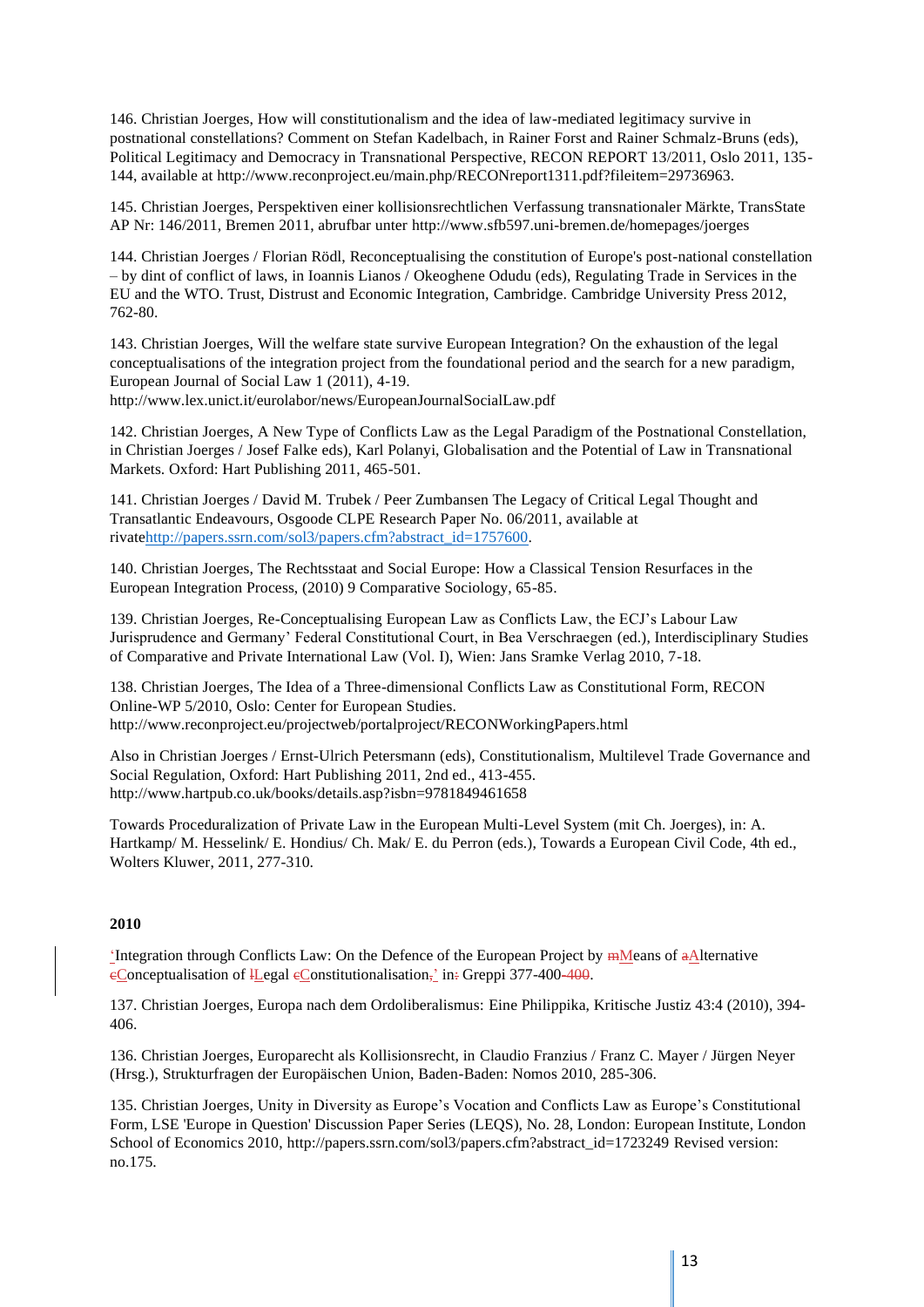134. Christian Joerges, The Lisbon Judgment, Germany's Sozialstaat, the ECJ's Labour Law Jurisprudence and the Reconceptualisation of European Law as a new Type of Conflicts Law in Andreas Fischer-Lescano / Christian Joerges / Arndt Wonka (eds),The German Constitutional Court's Lisbon Ruling: Legal and Political Science Perspectives, Bremen: ZERP DP 1, 27-40

133. Christian Joerges, Re-Conceptualising European Law as Conflicts Law, the ECJ's Labour Law Jurisprudence and Germany' Federal Constitutional Court, in Bea Verschraegen (Hrsg., ed.),. Interdisziplinäre Studien zur Komparatistik und zum Kollisionsrecht (Bd. I) / Interdisciplinary Studies of Comparative and Private International Law (Vol. I), Wien: Jan Sramek, 2010, 7-18.

132. Christian Joerges, Kollisionsrecht als verfassungsrechtliche Form: Das Beispiel der Verrechtlichung des internationalen Handels durch die WTO, in Nicole Deitelhoff / Jens Steffek (Hrsg.), Was bleibt vom Staat? Demokratie, Recht und Verfassung im globalen Zeitalter, Frankfurt a.M-New York: Campus 2009, 309-331.

131a. The Rechtsstaat and Social Europe: How a Classical Tension Resurfaces in the European Integration Process, (2010) 9:1 Comparative Sociology, 65-85, also in Leonardo Morlino / Gianluigi Palombella, Rule of Law and Democracy. Inquiries into Internal and External Issues, Leiden-Boston: Brill 2010, 163-183.

#### **2009**

131b. Sozialstaatlichkeit in Europe? A Conflict-of-Laws Approach to the Law of the EU and the Proceduralisation of Constitutionalisation, 10 German Law Journal 335-360 (2009), available at <http://www.germanlawjournal.com/index.php?pageID=11&artID=1096>

130. Christian Joerges, Europäische Konstitutionalisierung; Europäische Staatsbürgerschaft. in Hauke Brunkhorst / Regina Kreide / Cristina Lafont (Hrsg.), Habermas-Handbuch -- Leben – Werk – Wirkung, Stuttgart: J.B. Metzler 2009, 94-99, 312-315.

English Version in The Habermas Handbook. New Direction in Critical Theory, 153-161 bzw 544-48

129. Bemerkungen zu dem Gutachten von Franz C. Mayer, in: Friedrich Ebert Stiftung (Hrsg.), Der EuGH und das soziale Europa: Für eine Aufwertung sozialer Grundrechte im EU-Rechtssystem, Berlin 2009, 35-37. <http://library.fes.de/pdf-files/id/ipa/06391.pdf>

128. Christian Joerges, La dissociation entre politiques sociales nationales et intégration économique ne compromet-elle pas l'avènement d'une Europe sociale?, in Laurence Boy et al. (eds), Droit économiquie et droits de l'homme, Brüssel/Louvain-la-Neuve: éditions Larcier, 2009, 313-336.

127. Christian Joerges, Integration durch supranationales Kollisionsrecht: Zur Verteidigung des europäischen Projekts durch eine alternative Konzeptualisierung seiner Rechtsverfassung; in Andreas Fischer-Lescano / Florian Rödl / Christoph Schmid (Hrsg.), Europäische Gesellschaftsverfassung. Zur Konstitutionalisierung sozialer Demokratie in Europa, Baden-Baden: Nomos 2009, 373-394.

126. Christian Joerges, Accomplishing the Internal Market and the EMU, in European Union. Committee of the Regions, Forward Studies Unit; The Contribution of the 2008 Ateliers, Brussels 2009, 241-248; [http://www.cor.europa.eu/COR\\_cms/ui/ViewDocument.aspx?siteid=default&contentID=10856adc-eb78-4ef3](http://www.cor.europa.eu/COR_cms/ui/ViewDocument.aspx?siteid=default&contentID=10856adc-eb78-4ef3-) a97b-eb6e06a88a03

125. Christian Joerges, Judicialization and Transnational Governance: The Example of WTO Law and the GMO Dispute, in Bogdan Iancu (ed.), The Law/Politics Distinction in Contemporary Public Law Adjudication, Utrecht: Eleven International Publishing 2009, 67-84.

124. Christian Joerges, A Renaissance of the European Economic Constitution?, in Ulla Neergaard, Ruth Nielsen and Lynn Roseberry (eds), Integrating Welfare Functions into EU Law - From Rome to Lisbon, Copenhagen: DJØF Publishing 2009, 29-52.

123. Christian Joerges, A new alliance of de-legalisation and legal formalism? Reflections on the response to the social deficit of the European integration project, in Hauke Brunkhorst (ed.), Demokratie in der Weltgesellschaft. Soziale Welt Sonderband 18, Baden-Baden: Nomos 2009, 437-450

122. Christian Joerges, The Rechtsstaat and Social Europe: How a Classical Tension Resurfaces in the European Integration Process, In Comparative Sociology, Vol. 9, No. 1, Leiden-Boston: Brill, 65-85. Also in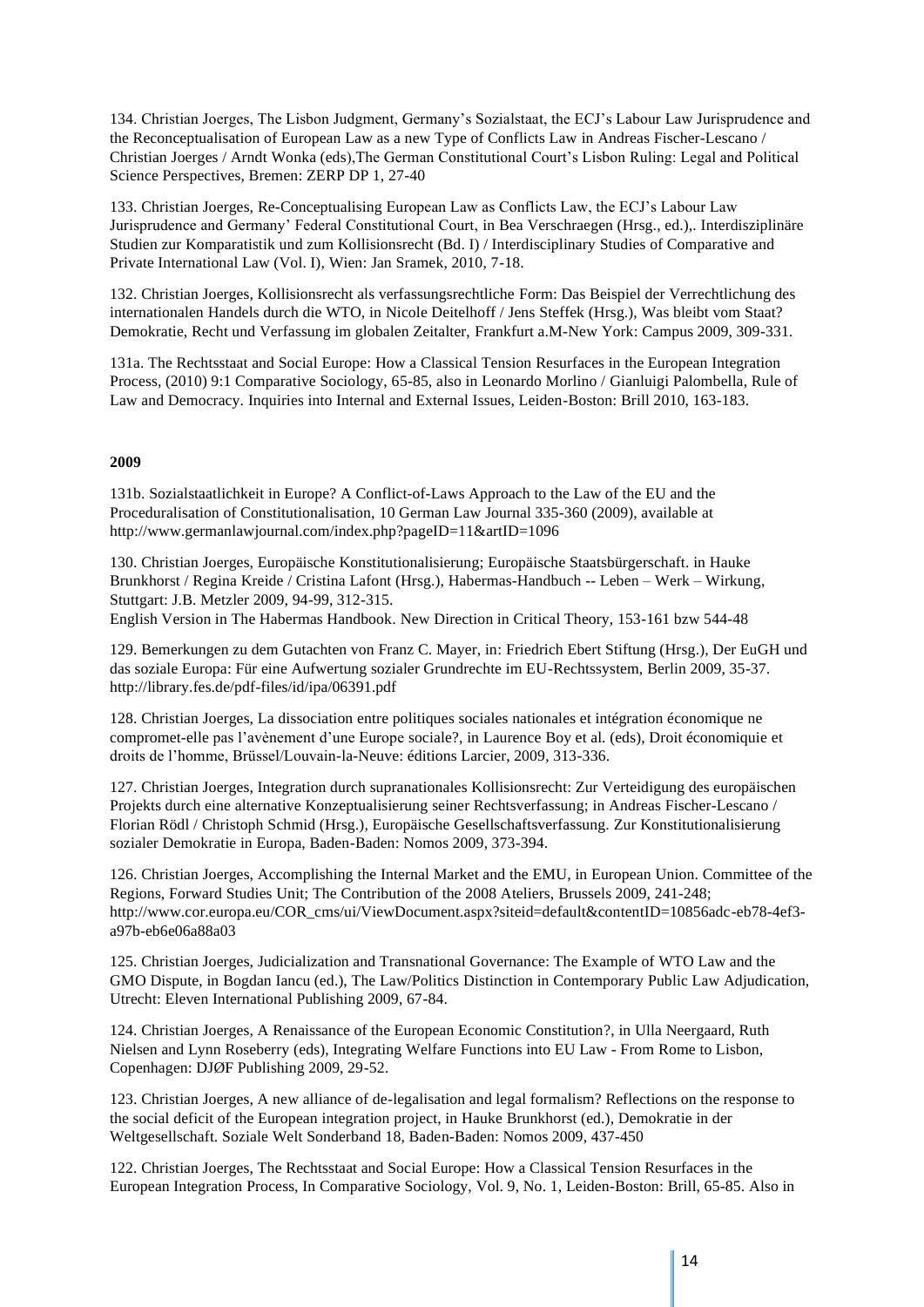Leonardo Morlino & Gianluigi Palombella (eds), Rule of Law and Democracy: Inquiries into Internal and External Issues.

121. Michelle Everson / Christian Joerges, Consumer Citizenship in Postnational Constellations? in D. Naresh Kumar (ed.), Consumer: Legal Encounters, Pinjagutta Hyderabad, India: The Icfai University Press 2008, 1-36.

120. Christian Joerges / Florian Rödl, Zum Funktionswandel des Kollisionsrechts II: Die kollisionsrechtliche Form einer legitimen Verfassung der post-nationalen Konstellation, in Gralf-Peter Calliess, Andreas Fischer-Lescano, Dan Wielsch, Peer Zumbansen (Hrsg.), Soziologische Jurisprudenz. Festschrift für Gunther Teubner zum 65. Geburtstag, Berlin: De Gruyter, 2009, 765-778.

119. Christian Joerges, Sound Science in the European Union and the Global Market: Karl Polanyi in Geneva?, in Michelle Everson / Ellen Vos (eds), Uncertain Risks Regulated, Oxon-New York: Routledge-Cavendish 2009, 415-426; [http://www.sfb597.uni-](http://www.sfb597.uni-/)

bremen.de/homepages/joerges/publikationBeschreibung.php?ID=1360&SPRACHE=de&USER=joerges

118. Christian Joerges / Florian Rödl) Informal Politics, Formalised Law and the 'Social Deficit' of European Integration: Reflections after the Judgments of the ECJ in Viking and Laval, (2009) 15:1 European Law Journal, 1- 19.

#### **2008**

117. Christian Joerges / Florian Rödl, Das soziale Defizit des Europäischen Integrationsprojekts. Von der Entformalisierung europäischer Politik und dem Formalismus europäischer Rechtsprechung im Umgang mit dem "sozialen Defizit" des Integrationsprojekts, *Kritische Justiz* (2008) 41:2, 149-165.

116. Christian Joerges, Integration durch Entrechtlichung?, in Gunnar Folke Schuppert / Michael Zürn (Hrsg.), Governance in einer sich wandelnden Welt, PVS Sonderheft 41/2008, 213-237, [http://www.zerp.uni](http://www.zerp.uni-/)bremen.de/.

115. Integration Through De-Legalisation?, European Law Review 33 (2008), 219-312.

114. Integrazione attraverso la de-giuridicizzazione? Un intervento interlocutorio, 26 (2008) Rivista Critica Del Diritto Privato, 163-188.

113. Michelle Everson / Christian Joerges, "Consumer Citizenship in Postnational Constellations?", in Kate Soper / Frank Trentmann (eds), Citizenship and Consumption, New York: Palgrave Macmillan, October 2008, 154-171.

#### **2007**

112. Christian Joerges / Beate Braams / Michelle Everson, Die Europäische Wende zu 'Neuen Formen des Regierens' (new modes of governance) – Rechtsprobleme eines politischen Konzepts, TranState Arbeitspapiere No. 55, Bremen 2007, available at [http://www.staatlichkeit.uni-bremen.de,](http://www.staatlichkeit.uni-bremen.de/) 

111. Christian Joerges, "Rethinking European Law's Supremacy: A Plea for a Supranational Conflict of Laws", in Beate Kohler Koch / Berthold Rittberger (eds), Debating the Democratic Legitimacy of the European Union, Lanham, MD: Rowman & Littlefield, 2007, 311-327.

110. Christian Joerges, Europarecht als ein Kollisionsrecht neuen Typs: Wie eine europäische *unitas in pluralitate* verfasst werden kann, in Martin Führ / Rainer Wahl / Peter von Wilmowsky (Hrsg.), Umweltrecht und Umweltwissenschaft. Festschrift für Eckard Rehbinder, Berlin: Erich Schmidt Verlag 2007, 719-747.

109. Michelle Everson / Christian Joerges, Consumer Citizenship in Postnational Constellations?, in Kate Soper and Frank Trentmann (eds), Citizenship and Consumption, New York: Palgrave Macmillan, October 2008, 154-171. Elaborated version in D. Naresh Kumar (ed.), Consumer: Legal Encountersa, Icfai University Press, Hyderabad, India, 2008/09, 1-36.

108. Christian Joerges,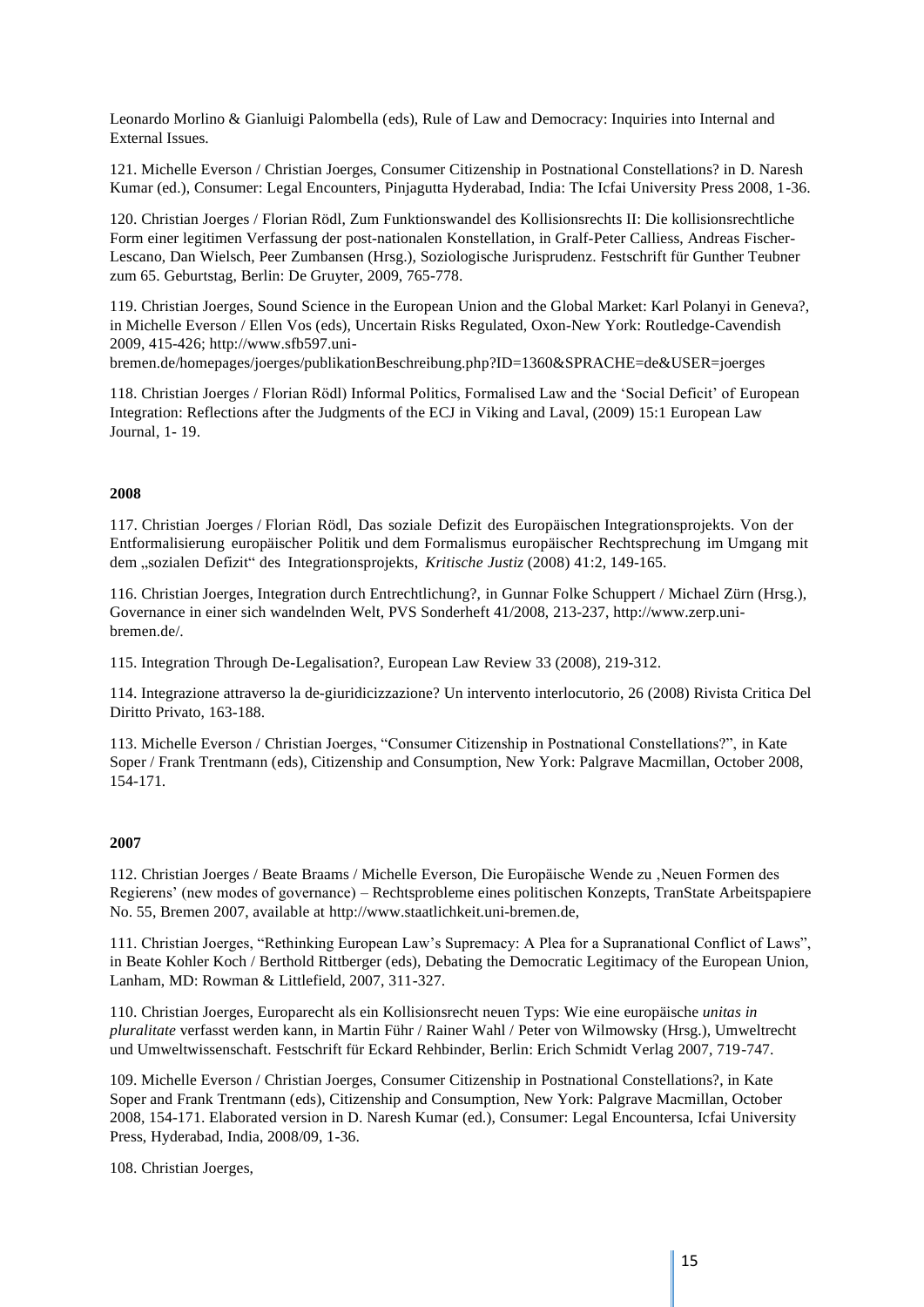#### **2006**

107. Christian Joerges, alexia

106. Christian Joerges, On the Disregard for History in the Convention Process, European Law Journal 12:1 (2006), 2-5.

105. Christian Joerges, Free Trade with Hazardous Products? EUI WP Law 2006/05, available at [http://cadmus.iue.it/dspace/handle/1814/4253.](http://cadmus.iue.it/dspace/handle/1814/4253)

104. Christian Joerges, "Freier Handel mit riskanten Produkten? Die Erosion nationalstaatlichen und die Emergenz transnationalen Regierens", in Stephan Leibfried & Michael Zürn (eds), Transformationen des Staates, Frankfurt a.M.: Suhrkamp (Edition Zweite Moderne) 2006, 151-193.

103. Michelle Everson and Christian Joerges, Re-conceptualising Europeanisation as a public law of collisions: comitology, agencies and an interactive public adjudication, in Herwig C.H. Hofmann/Alexander H. Türk (eds), EU Administrative Governance, Cheltenham, UK: Edward Elgar 2006, 512-540.

103a 'Deliberative Political Processes' Revisited: What Have We Learnt About the Legitimacy of Supranational Decision-Making. Journal of Common Market Studies, Vol. 44, No. 4, pp. 779-802, November 2006, Available at SSRN: <https://ssrn.com/abstract=935726> or [http://dx.doi.org/10.1111/j.1468-5965.2006.00662.x](https://dx.doi.org/10.1111/j.1468-5965.2006.00662.x) 

#### **2005**

102. Christian Joerges, Free Trade with Hazardous Products? The Emergence of Transnational Governance, in European Foreign Affairs Review, 10:4, 2005 (special issue on EU external relations – Exporting the EU Model of Governance? ed. by Mary Farrell), 553-574.

101. Christian Joerges, Working through "Bitter Experiences" towards Constitutionalisation: A Critique of the Disregard for History in European Constitutional Theory, Christian Joerges & a comment by Dario Castiglione, EUI Working Paper Law 2005/14.

-- Revised English Version in B.23.

-- 'Working through "Bitter Experiences" towards Constitutionalisation: A Critique on the Disregard for History in European Constitutional Theory', B.22.

-- La permanenza del passato: una critica all'indifferenza per la storia nella teoria e la pratica del costituzionalism europeo contemporaneo, Rivista critica del diritto privato XXIV:2 (2006), 241-271; reprinted in Sergio Parlotto (ed.), L'idea di Europa. Passato e futuro della Costituzione europea, Milano: Medusa 2007, 167- 194.

-- in Eriksen/Joerges/Rödl, Law, Democracy and Solidarity in a Post-national Union, London-New York: Routledge 2008, 175-192.

100. Christian Joerges, "Constructing Europe in the Shadow of its Pasts", in Joerges/Blokker, Confronting Memories: European "Bitter Experiences" and the Constitutionalisation Process, Special Issue of the German Law Journal (6:2) 2005.

99. Christian Joerges, Freier Handel mit riskanten Produkten? Die Erosion nationalstaatlichen und die Emergenz transnationalen Regierens, in Zürn, Michael & Stephan Leibfried (eds), Vom Wandel des Staates zur Staatlichkeit im Wandel, Frankfurt a.M.: Suhrkamp, 2005); oder In Leibfried/Zürn (eds), Transformationen des Staates, Frankfurt a.M.: Suhrkamp, 151-193. English version: "Free Trade Christian Joerges & Hazardous Products? The Emergence of Transnational Governance Christian Joerges & Eroding State Government", in Mary Farrell, Karoline Postel-Vinay (eds), EU external relations – Exporting the EU Model of Governance? , (2005) 10:4 European Foreign Affairs Review ( Special Issue).

98. Christian Joerges, "Compliance research in legal perspectives", in Zürn/Joerges, Law and Governance in Postnational Europe. Compliance Beyond the Nation-State, Cambridge: Cambridge University Press, 218-261.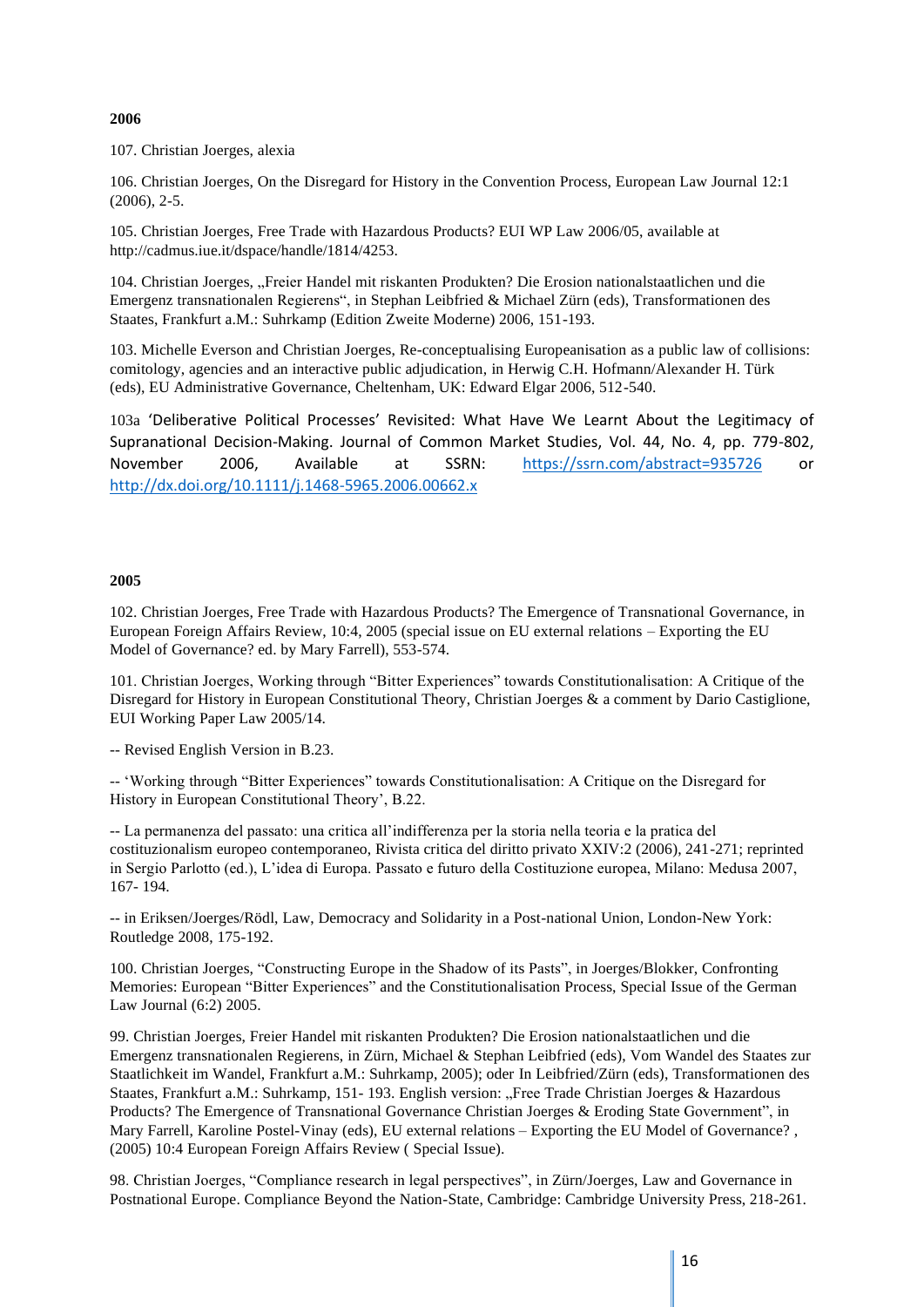97. Michelle Everson and Christian Joerges: "The European Turn to Governance and Unanswered Questions of Legitimacy: Two Examples and Counter-intuitive Suggestions" (2005, B.18), in Stråth/ Wagner/Joerges, The Economy as Polity: The Political Constitution of Contemporary Capitalism, London: UCL Press 2005, 159- 179.

96. (with Christine Godt) Christian Joerges, "Free Trade: The Erosion of National and the Birth of Transnational Governance", in Stephan Leibfried and Michael Zürn (eds) Transformation of the State, Cambridge University Press 2005, 93-117. [= European Review, Volume 13, Supplement S1, available at [http://0journals.cambridge.org.\]](http://0journals.cambridge.org/).

95. What is left of the European Economic Constitution? A Melancholic Eulogy, (2005) 30 European Law Review 461-489; Christian Joerges, "What is Left of the European Economic Constitution?" =-La Constitution économique européenne en processus et en procès, (2006) Revue Internationale de Droit Economique XXX: 3, 245-284 ; =--¿Qué tiene de social-demócrata la Constitución Económica Europea?, Istituto Universitario de Investigación Ortegay y Gasset. Documento de Trabajo 1/05; 73 Revista Española de Derecho Constitucional 2005, 9-53 = "Macht Europa seiner Wirtschaftsverfassung den Prozess? – Ein melancholischer Rückblick", in Gert Brüggemeier (ed.), Liber Amicorum Eike Schmidt, Heidelberg: C.F.Müller 2005, 187-222 = "Cosa resta della Costituzione economica europea?", XXIII:1 (2005) Rivista Critica Del Diritto Privato. 35-73.

#### **2004**

94. Christian Joerges, "The Challenges of Europeanization in the Realm of Private Law: A Plea for a New Legal Discipline" (Herbert Bernstein Memorial Lecture 2003), Duke Journal of Comparative and International Law 24 (2004), 149-196; also at<http://www.iue.it/PUB/law04-12.pdf.9>

93. (with Florian Rödl) Christian Joerges, "The 'Social Market Economy' as Europe's Social Model?", EUI Working Paper Law No. 2004/8; in Lars Magnusson and Bo Stråth (eds), A European Social Citizenship? Preconditions for Future Policies in Historical Light, Brussels: Lang 2005, 125-158, available at http://papers.ssrn.com/sol3/papers.cfm?abstract\_id=635362.

92. Christian Joerges, "Constitutionalism and Transnational Governance: Exploring a Magic Triangle", in Joerges/Sand/Teubner, Transnational Governance and Constitutionalism, Oxford: Hart Publishing, 343-375.

91. Christian Joerges, "Recht, Wirtschaft und Politik im Prozess der Konstitutionalisierung Europas", in Markus Jachtenfuchs/Beate Kohler-Koch (eds), Europäische Integration, 2nd ed., Opladen: Leske + Budrich 2003, 183-218; English version "Law, economics and politics in the constitutionalisation of Europe", 5 (2002- 2003) The Cambridge Yearbook of European Legal Studies, Oxford-Portland 2004, 123-150; . revised version Christian Joerges & Michelle Everson, "Law, economics and politics in the constitutionalization of Europe", in Erik O. Eriksen, Johan E. Fossum and Agustin J. Menéndez (eds), Developing a Constitution for Europe, London-New York: Routledge 2004, 162-179.

90. Christian Joerges, "Continuities and Discontinuities in German Legal Thought" (2003, B.15), in The Darker Side of a Pluralist Heritage: Anti-liberal Traditions in European Social Theory and Legal Thought, Special Issue of Law and Critique (14:3), 297-308.

-- Italian version of "Continuities and Discontinuities in German Legal Thought" (no. I.21).

89. Christian Joerges, "Europeizazione come processo: Tensioni tra la logica dell'integrazione e la logica della codificazione", in Marisa Meli & Mara Rosaria Maugeri (eds), L'armonizzazione del diritto privato europeo, Milano: Giuffrè 2004, 43-62; English version: "Europeanization as Process: Thoughts on the Europeanization of Private Law", 11 (2005) European Public Law 62-82. German version: "Europäisierung als Prozess: Überlegungen zur Vergemeinschaftung des Privatrechts", in Horst Eidenmüller, Stephan Lorenz, Alexander Trunk, Christiane Wendehorst, Johannes Adolff (eds), Festschrift für Andreas Heldrich, München: C.H. Beck 2005, 205-224.

#### **2003**

88. (with Jürgen Neyer) Christian Joerges, "Politics, risk management, World Trade Organisation governance and the limits of legalization", 30 (2003) Science and Public Policy 219-225.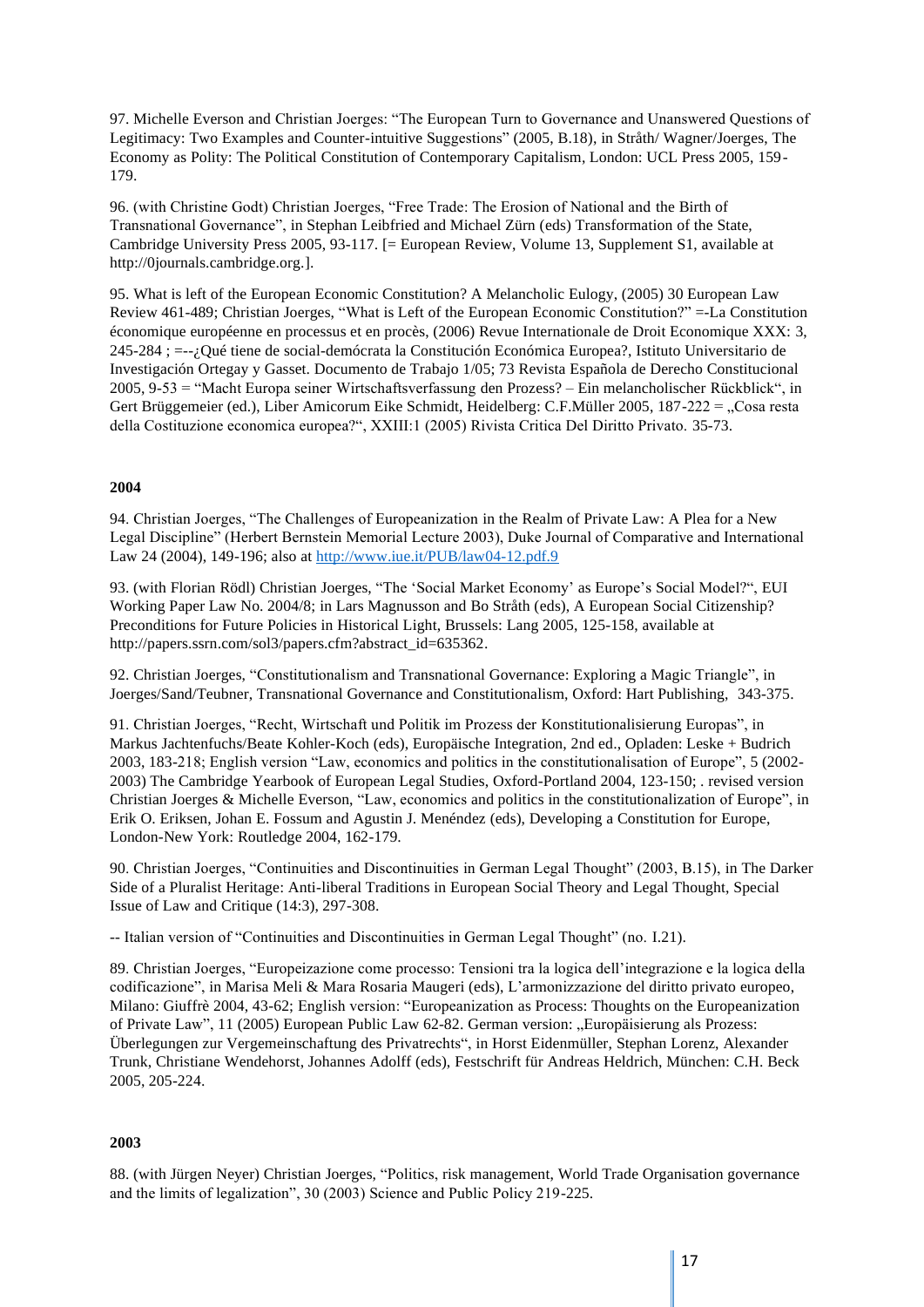87. Christian Joerges, Zur Legitimität der Europäisierung des Privatrechts. Überlegungen zu einem Recht-Fertigungs-Recht für das Mehrebenensystem der EU, B.14; -- "On the Legitimacy of Europeanising Private Law: Considerations on a Justice-making Law for the EU Multi-level System", Electronic Journal of Comparative Law 7:3 (September 2003), [http://www.ejcl.org/73/art73-3.html;](http://www.ejcl.org/73/art73-3.html%3B) (Ius Commune Lectures on European Private Law 6, Maastricht 2003; EUI Working Paper Law 2003/2). -- "Sur la légitimité d'européaniser le droit privé. Pladoyer pour une approche procédurale", EUI Working Paper LAW No. 2004/04; La Revue Internationale de Droit Economique XVIII/2 (2004), 133-170; "On the Legitimacy of Europeanising Private Law: Considerations on a Law of Justi(ce)-fication (*justum facere*) for the EU Multilevel System", in A. Hartkamp et al.. (eds), Towards a European Civil Code, The Hague: Kluwer Law International, 3rd ed. 2004, 159-190.

86. Christian Joerges, Ein europäisches Zivilgesetzbuch als einzige Lösung? Kooperation statt Hierarchie: Legitimationsprobleme und Argumentationsstrategien am Beispiel des Privatrechts, Frankfurter Rundschau/ Forum Humanwissenschaften, Dienstag, 05.11.2002

-- "On the Legitimacy of Europeanising Europe's Private Law", Global Jurist Topics: Vol. 2: No. 2, Article 1, [http://www.bepress.com/gj/topics/vol2/iss2/art1.](http://www.bepress.com/gj/topics/vol2/iss2/art1)

-- "Un codice civile `davveoro l'unica soluzione?", XXI:1 (2003) Rivista Critica del Diritto Privato, 3-8.

#### **2002**

85. Christian Joerges, "The Commission's White Paper on Governance in the EU: A Symptom of Crisis?", Guest Editorial, CMLRev 39:3 (2002), 441-445.

84. Christian Joerges, The Law's Problems with the Governance of the European Market (2002, B. 12) in Christian Joerges & Renaud Dehousse, Good Governance in Europe's Integrated Market. Collected Courses of the Academy of European Law, vol. XI/2, Oxford: Oxford University Press 2002

83. Christian Joerges, "Das Weißbuch der Kommission über "Europäisches Regieren' – Ein missglückter Aufbruch zu neuen Ufern", 25 (2002) Integration 187-199.

82. Christian Joerges, "'Ökonomisches Gesetz' – 'Technische Realisation' – 'Stunde der Exekutive': Rechtshistorische Anmerkungen zum Weissbuch der Kommission"/ "'Economic order' – 'technical realization' – 'the hour of the executive': some legal historical observations on the Commission White Paper on European governance" (B.11).

81. Christian Joerges, "'Deliberative Supranationalism'- Two Defences", 8 (2002) ELJ 133-151.

80. Christian Joerges, "Europe a Großraum? Rupture, Continuity and Re-configuration in the Legal Conceptualisation of the Integration Project" / "Europa ein Großraum? Zäsuren, Kontinuitäten, Re-Konfigurationen in der rechtlichen Konzeptualisierung des Integrationsprojekts. Christian Joerges & A Comment by Neil Walker: "Putting the European House in Order: from Grossraum to Condominium", EUI Working Paper Law 2/2002; [http://www.iue.it/PUB/law02-2.pdf.](http://www.iue.it/PUB/law02-2.pdf) 

-- "Europe a Großraum? Shifting Legal Conceptualisations of the Integration Project" (2003, B.13)

-- "Wurde Europa ein Großraum? Zäsuren, Kontinuitäten, Re-Konfigurationen in der rechtlichen Konzeptualisierung des Integrationsprojekts", in Markus Jachtenfuchs and Michèle Knodt (Hrsg.), Regieren in internationalen Institutionen, Opladen: Leske + Budrich, 2002, 53-78;

79. Christian Joerges, "'Good Governance' in the European Internal Market: Two Competing Legal Conceptualisation of European Integration and their Synthesis", in Armin von Bogdandy, Petros C. Mavroides and Yves Mény (eds), European Integration and International Co-ordination. Studies in Transnational Economic Law in Honour of Claus-Dieter Ehlermann, Den Haag–London–New York: Kluwer Law International 2002, 219-242.

--"'Good Governance' im Europäischen Binnenmarkt: Über die Spannungen zwischen zwei rechtswissenschaftlichen Integrationskonzepten und deren Aufhebung – Claus-Dieter Ehlermann zum 70. Geburtstag", (2002) Europarecht 17-40.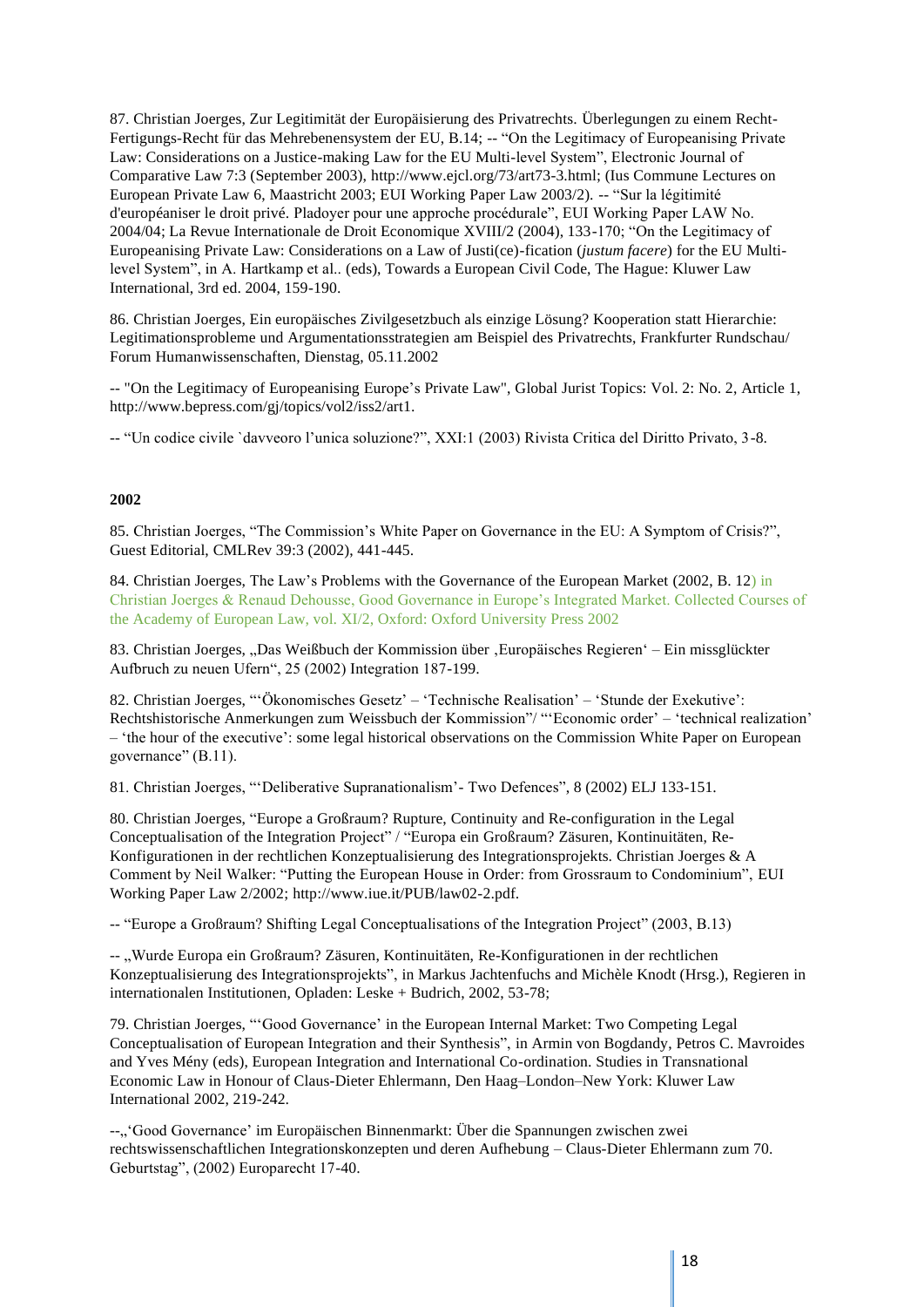78. Christian Joerges,"'Deliberative Supranationalism' – A Defence", European Integration online Papers (EIoP); 5 (2001) N° 8, available at [http://eiop.or.at/eiop/texte/2001-008a.htm.](http://eiop.or.at/eiop/texte/2001-008a.htm)

77. Christian Joerges, Das Recht im Prozeß der Konstitutionalisierung Europas, EUI Working Paper Law. 7/2001; The Law in the Process of Constitutionalising Europe, EUI Working Paper Law 4/2002

-- "The Law in the Process of Constitutionalising Europe", in Erik O. Eriksen, John E. Fossum and Agustín J. Menéndez (eds), Constitution Making and Democratic Legitimacy, Oslo (Arena Report No 5/2002), 13-48.

#### **2001**

76. Christian Joerges, "The Bright and the Dark Side of the Consumer's Access to Justice in the EU", Global Jurist Topics 1 (2001): No. 2, Article 1.

#### **2000**

75. Christian Joerges & Christoph Schmid, "Das Fach Rechtswissenschaften am Europäischen Hochschulinstitut Florenz", Zeitschrift für Europäisches Privatrecht (ZEuP) 2000.

-- The Law Department in the European University Institute, Florence, EUI-Review Summer 2000, 17-21, http/[/www.iue.it/General/EUI-review/law-EN\).](http://www.iue.it/General/EUI-review/law-EN))

74. Christian Joerges, "Transnationale , deliberative Demokratie' oder , deliberativer Supranationalismus'? Anmerkungen zur Konzeptualisierung legitimen Regierens jenseits des Nationalstaats bei Rainer Schmalz-Bruns", 7 (2000) Zeitschrift für Internationale Beziehungen 145-161.

73. Christian Joerges, "Regulating European Markets: Technocratic Regimes v. Good Transnational Governance", in European Commission. Directorate General XII, Science, Research and Development, Directorate F – Human potential and mobility, Governance and Citizenship in Europe. Some Research Directions, Brussels 2000, 27-32.

72. Christian Joerges, "Law, Science and the Management of Risks to Health at the National. European and International Level – Stories on Baby Dummies, Mad Cows and Hormones in Beef". Seminar on "Regulatory Interventions in a Market Economy", Programme TACIS "Strengthening the State of Law and Legal Education under New Market Relations", Moscow, 13 - 16 December 1999), 7 (2001) Columbia Journal of European Law 1- 19.

71. Christian Joerges, "Der Philosoph als wahrer Rechtslehrer. Review Essay on Giandomenico Majone", Regulating Europe (1996), 5 (1999) European Law Journal 147-153.

70. Christian Joerges, "Desintegrative Folgen legislativer Harmonisierung: ein komplexes Problem und ein unscheinbares Exempel", in Hans Schulte-Nölke and Reiner Schulze (Hg.), Europäische Rechtsangleichung und Nationale Privatrechte, Baden-Baden: Nomos 1999, 205-222.

-- "Interactive Adjudication in the Europeanisation Process? A Demanding Perspective and a Modest Example", EuRevPrivL 8 (2000), 1-16;

-- extracts also in Mauro Bussani and Ugo Mattei (eds), Making European Law,. Essays on the 'Common Core' Project, Università degli studi di Trento The Hague-London-New York: Kluwer 2000, 103-11 and in Mauro Bussani and Ugo Mattei (eds), The Common Core of European Private Law, The Hague-London-New York: Kluwer 2002, 105-110.

69. Christian Joerges & Michelle Everson, "Challenging the Bureaucratic Challenge", in Erik O. Eriksen and John E. Fossum (eds), Integration through Deliberation? On the Prospects for European Democracy, London: Routledge 2000, 164-188.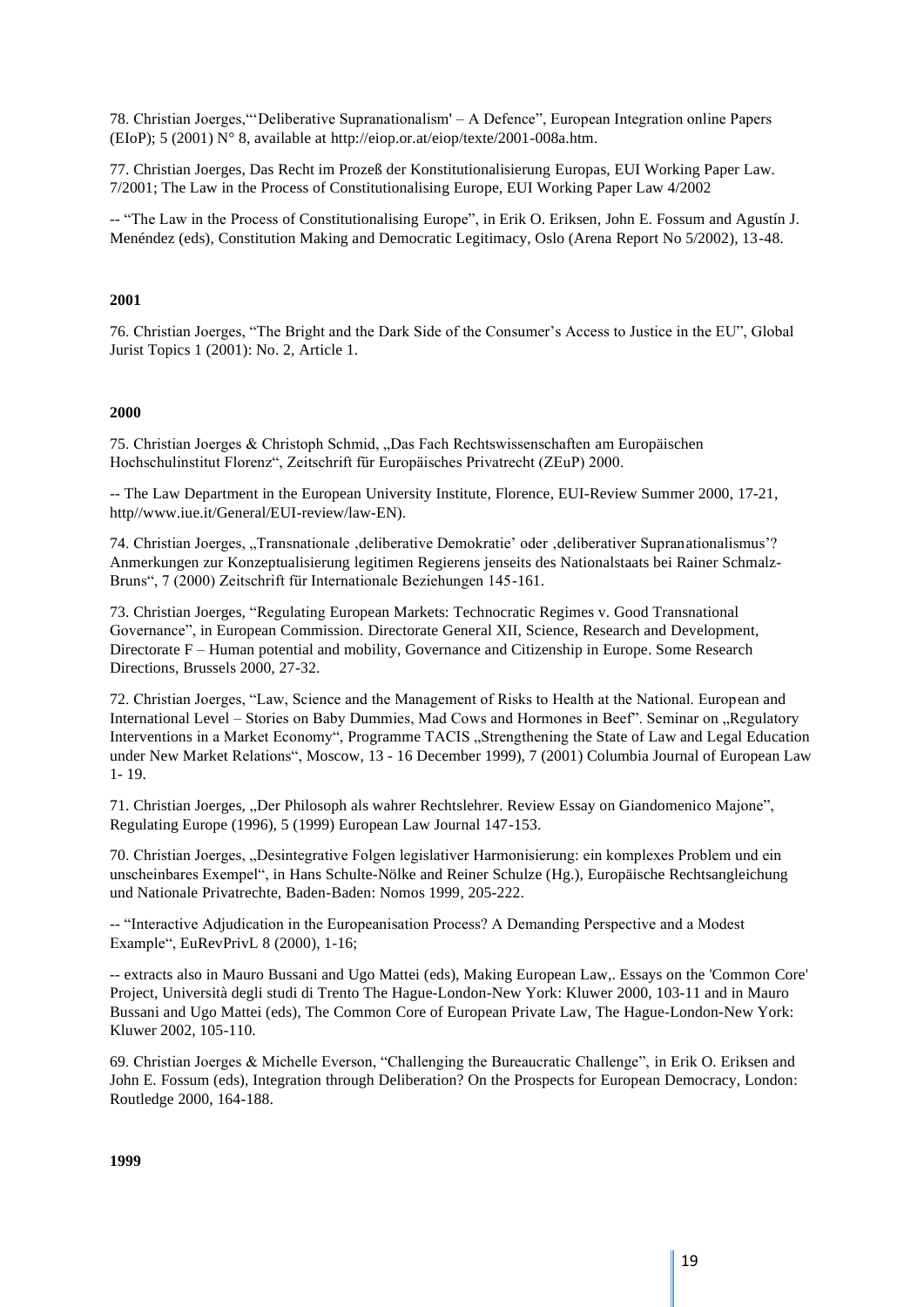68. Christian Joerges & Ellen Vos, "Structures of Transnational Governance and Their Legitimacy", in Johan A.E. Vervaele (ed.), Compliance and Enforcement of European Community Law, Den Haag-London-Boston: Kluwer 1999, 71-93.

67. Christian Joerges, "Challenges of European Integration to Private Law" (in collaboration with Andreas Furrer & Oliver Gerstenberg), in Academy of European Law, Collected Courses of the Academy of Law, Den Haag-Boston-London: Kluwer 1999, Vol. VII, Book 1, 281-338.

#### **1998**

66. Christian Joerges, "Introduzione. Sfide europee alle teorie del diritto privato", in Jacques Derrida and Gianni Vattimo (eds), Annuario Filosofico Europeo. Diritto, giustizia e interpretazione, Roma-Bari: Laterza 1998, 79-85

#### **1997**

65. Christian Joerges, "European challenges to private law: on false dichotomies, true conflicts and the need for a constitutional perspective" (Annual Conference of the Society of Public Teachers of Law on 17-20 September 1997 at Warwick), 18 (1998) Legal Studies 146-166, available at : DOI: [https://doi.org/10.1111/j.1748-](https://doi.org/10.1111/j.1748-121X.1998.tb00009.x) [121X.1998.tb00009.x](https://doi.org/10.1111/j.1748-121X.1998.tb00009.x)

64. Christian Joerges & Andreas Bücker, Jürgen Neyer and Sabine Schlacke, "Formen europäischer Risikoverwaltung: Komitologie im Bereich von Lebensmitteln und technischen Gütern", in Hermann Schmitt, Elmar Rieger and Thomas König (eds), Europäische Institutionenpolitik, Frankfurt-New York: Campus 1997, 289-313.

63. Christian Joerges, "The Impact of European Integration on Private Law: Reductionist Perceptions, True Conflicts and a New Constitutionalist Perspective", European Law Journal 3 (1997) 378-406.

62. Christian Joerges, Homo Sapiens, Homo Faber, Homo Ludens, Homo Europeus: Ein zweiter Versuch, Norbert Reich zu ehren, in Ludwig Krämer, Hans-W. Micklitz and Klaus Tonner (eds), Law and Diffuse Interests in the European Legal Order/ Recht und diffuse Interessen in der Europäischen Rechtsordnung. Liber amicorum Norbert Reich, Baden-Baden: Nomos 1997, 913-925.

61. Christian Joerges / Jürgen Neyer, "From Intergovernmental Bargaining to Deliberative Political Processes: The Constitutionalisation of Comitology", 3 (1997) European Law Journal 273-299. ["Transforming strategic interaction into deliberative problem-solving: European comitology in the foodstuffs sector", 4 (1997) Journal of European Public Policy 609-625; Von intergouvernementalem Bargaining zur deliberativen Politik:Gründe und Chancen für eine Konstitutionalisierung der europäischen Komitologie, in Beate Kohler-Koch (ed.), Regieren in entgrenzten Räumen (PVS-Sonderheft 28/1998), Opladen: Westdeutscher Verlag 1998, 207-233].

#### **1996**

60. Christian Joerges, "Rechtswissenschaftliche Integrationstheorien", in Beate Kohler-Koch and Wichard Woyke (eds), Lexikon der Politik - Band 5. Die Europäische Union, München: C.H. Beck 1996, 229-232.

59. Christian Joerges, "Taking the Law Seriously: On Political Science and the Role of Law in the Process of European Integration", 2 (1996) European Law Journal 105-135.

58. Christian Joerges, Andreas Bücker, Jürgen Neyer & Sabine Schlacke, "Social Regulation through European Committees: An Interdisciplinary Agenda and two Fields of Research", in Robert H. Pedler & Guenther F. Schaefer, Shaping European Law and Policy: The Role of Committees and Comitology in the Policy Process, Maastricht: Euopean Institute of Public Administration 1996, 39-58.

57. Christian Joerges, "The Process of European Integration and the 'Denationalization' of Private Law", in Borge Dahl and Ruth Nielsen (eds), New Directions in Business Law Research, Copenhagen: GadJura 1996, 73-90.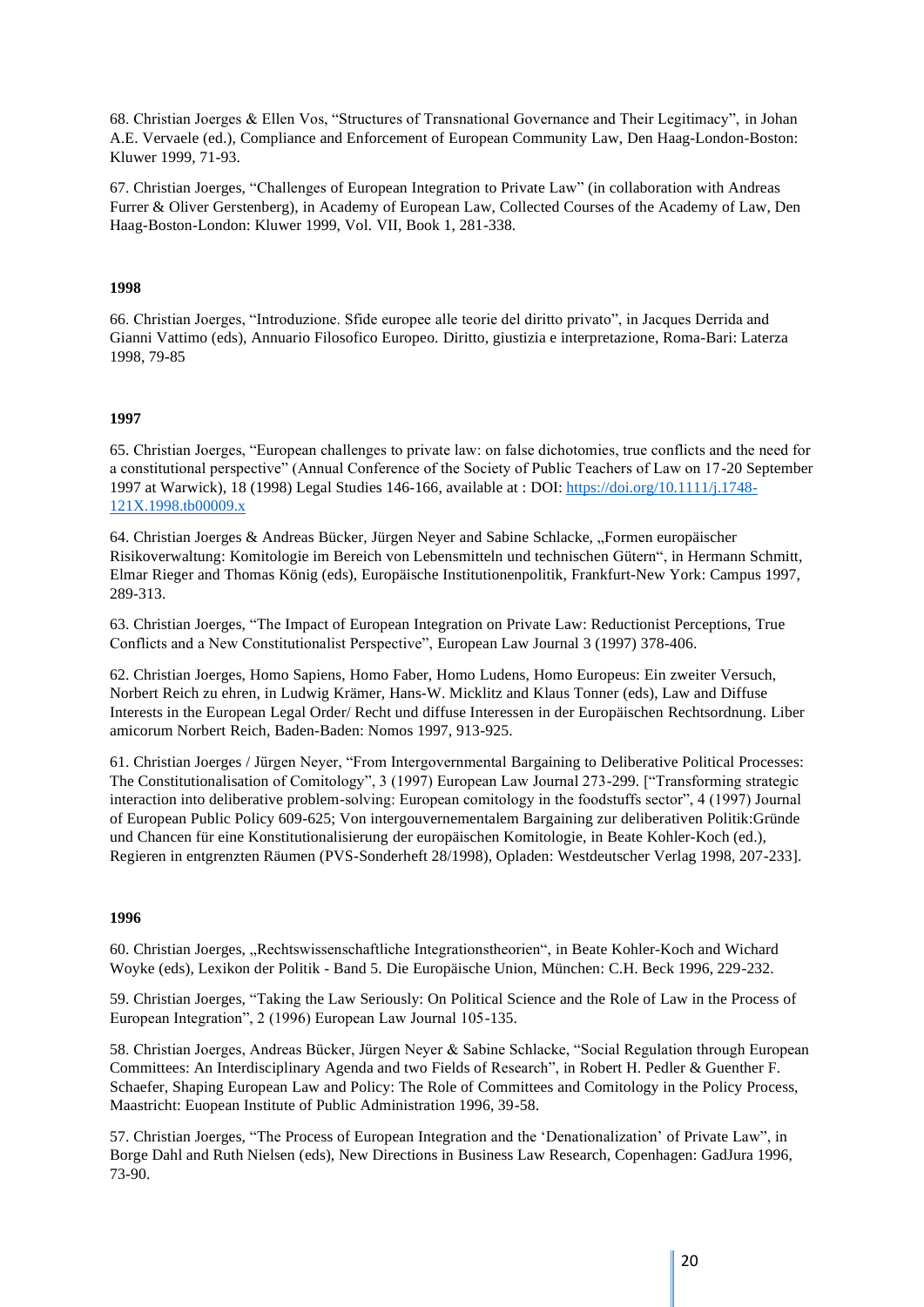56. Christian Joerges, "Monetary Policy, Constitutional Law and Supranationalism: A Comment on P. VerLoren van Themaat", in Francis Snyder (ed.), Constitutional Dimensions of European Economic Integration, Den Haag- London-Boston: Kluwer 1996, 23-28.

#### **1995**

55. Christian Joerges, "Demos vs. Ethnos in Private Law: Friedrich Kessler and His German Heritage", 104 (1995) Yale Law Journal 2137-2143.

54. Christian Joerges, Private Law Justice and the Process of European Integration - A Comment, in Esa Paasivirta and Kirsti Rissanen (eds), Principles of Justice and the Law of the European Union, Brussels and Luxembourg 1995, 299-324.

53. Christian Joerges, Die Rolle des Rechts im Prozess der Europäischen Integration - Ein Plädoyer für die Beachtung des Rechts durch die Politikwissenschaft", EUI Working Papers in Law 1/95.

-- in Markus Jachtenfuchs and Beate Kohler-Koch (eds), Europäische Integration, Opladen: Leske + Budrich 1996, 73-108.

52. Christian Joerges, "Die Europäisierung des Privatrechts als Rationalisierungsprozeß und als Streit der Disziplinen. Eine Analyse der Richtlinie über mißbräuchliche Klauseln Verbraucherverträgen", Zeitschrift für Europäisches Privatrecht 1995, 181-201.

-- "The Europeanisation of Private Law as a Rationalisation Process and as a Contest of Legal Disciplines - an Analysis of the Directive on Unfair Terms in Consumer Contracts", European Review of Private Law 3 (1995), 175-192.

51. Christian Joerges, "Die Wissenschaft vom Privatrecht und der Nationalstaat", in Dieter Simon (ed.), Rechtswissenschaft in der Bonner Republik. Studien zur Wissenschaftsgeschichte der Jurisprudenz, Frankfurt a.M.: Suhrkamp 1994 (stw Bd.1150), 311-363.

-- "The Science of Private Law and the Nation-State", in Francis Snyder (ed.), The Europeanization of Law. The Legal Effects of European Integration, Oxford-Portland: Hart 2000, 47-82.

#### **1994**

50. Christian Joerges, "Rationalisierungsprozesse im Recht der Produktsicherheit: Öffentliches Recht und Haftungsrecht unter dem Einfluß der Europäischen Integration". Beitrag zum Symposium "Privatrecht in der Risikogesellschaft" am 21.-22. 9. 1993 in Tokio, 27 (1994) Jahrbuch für Umwelt- und Technikrecht 141-178.

49. Christian Joerges, "Economic Law, the Nation-State and the Maastricht Treaty", in Renaud Dehousse (ed.), Europe after Maastricht: an Ever Closer Union?, München: C.H. Beck 1994, 29-62.

-- Senter for Europarett. Universitetet i Oslo. IUSEF nr. 12, Oslo 1994, 11-57.

-- "Legitimationsprobleme des europäischen Wirtschaftsrechts und der Vertrag von Maastricht", in Gert Brüggemeier (ed.), Verfassungen für ein ziviles Europa, Baden-Baden: Nomos 1994 (Schriftenreihe des Zentrums für Europäische Rechtspolitik Bd. 20), 91-130.

#### **1993**

48. Christian Joerges, "Soziale Rechte und regulative Politik in der Europäischen Gemeinschaft", in SPD-Bundestagsfraktion (ed.), "Besser leben mit Europa? Chancen einer Europäischen Verfassung". Texte der Anhörung am 27. Mai 1993 in Bonn, Bonn 1993, 24-28, Anhang 4, 1-17.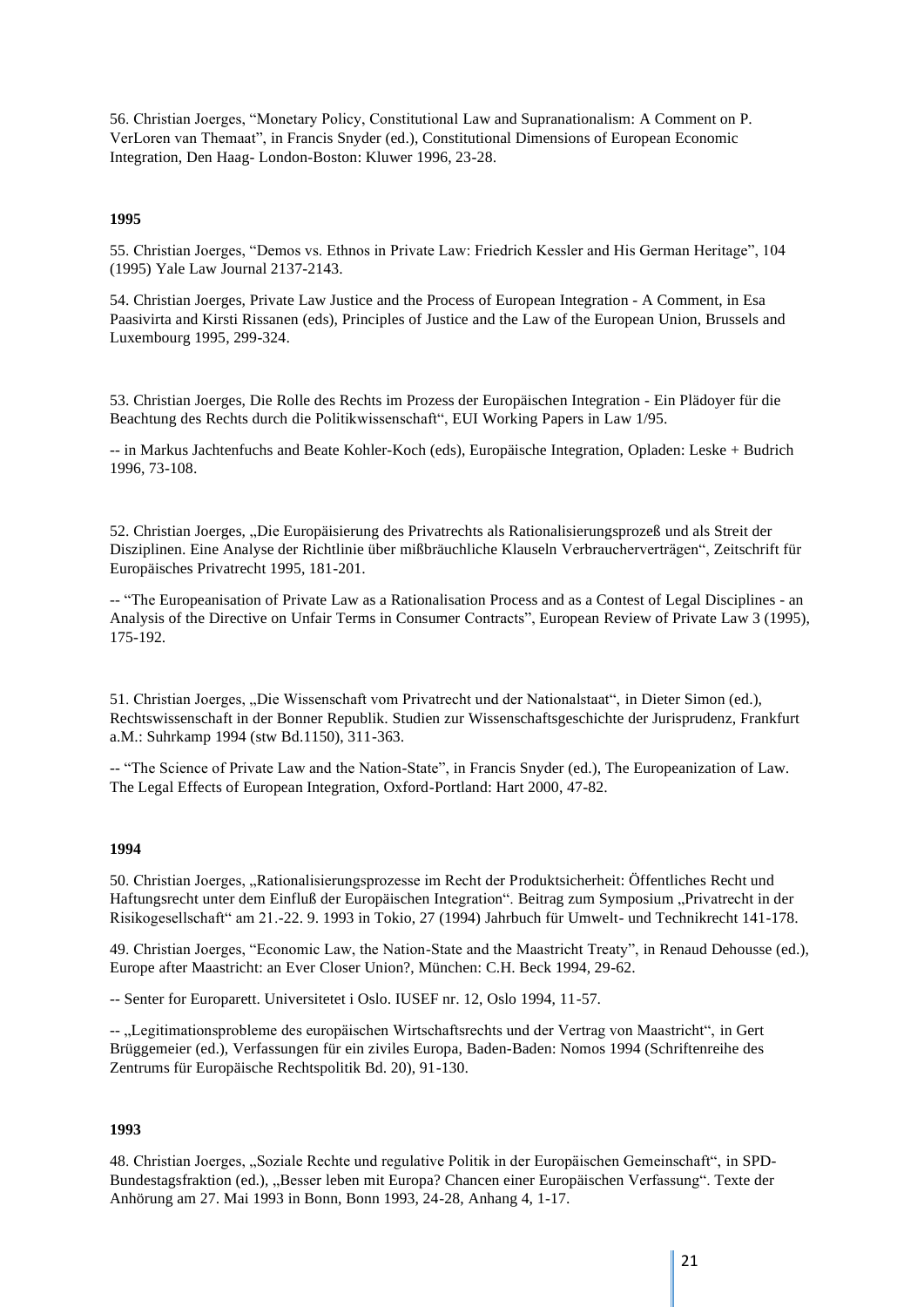47. Christian Joerges, "Wirtschaftsrecht, Nationalstaat und der Vertrag von Maastricht", 21 (1993) Leviathan. Zeitschrift für Sozialwissenschaft 493-516.

46. Christian Joerges & Gert Brüggemeier, "Europäisierung des Vertrags- und Haftungsrechts", in Peter-Christian Müller-Graff (ed.), Gemeinsames Privatrecht in der Europäischen Gemeinschaft, Baden-Baden: Nomos 1993 (Schriftenreihe des Arbeitskreises Europäische Integration Bd. 33), 233-286. – 2. Aufl. 1999, 301- 360.

45. Christian Joerges, "Die Europäisierung des Wirtschaftsrechts", in Rudolf Hrbek (ed.), Die Entwicklung der EG zur Politischen Union und zur Wirtschafts- und Währungsunion unter der Sonde der Wissenschaft. Beiträge für das Jahreskolloquium des Arbeitskreises Europäische Integration e.V. (14.-16. November 1991 in Bonn), Baden-Baden: Nomos 1993 (Schriftenreihe des Arbeitskreises Europäische Integration Bd. 32), 31-53.

#### **1991**

44. Christian Joerges, "Die Europäisierung des Rechts und die rechtliche Kontrolle von Risiken", 3/4 (1991) Kritische Vierteljahreschrift für Gesetzgebung und Rechtswissenschaft 416-434.

-- "Social Regulation and the Legal Structure of the Europen Community", in Bernd Stauder (ed.), La sécurité des produits de consommation - Integration européenne et le consommateur suisse, Zürich: Schulthess 1992, 31--- revised version: "Product Safety in the European Community: Market Integration, Social Regulation and Legal Structures", 38 (1992) Journal of Behavioral and Social Sciences 132-149; reprinted in Francis Snyder (ed.), European Community Law. Vol. II, Aldershot-Dartmoth: Hong Kong-Singapore-Sydney, 297-320.

43. Christian Joerges / Josef Falke, Auswirkungen der Bauproduktrichtlinie auf die ökologischen Politikziele der Mitgliedstaaten, in Wigart Schuchardt (ed.), Technische Normen und Bauen. Kooperationsprinzip und staatliche Verantwortung. EG-Binnenmarkt und eine umweltverträgliche Stadtentwicklung als Herausforderung an die Baunormung, Berlin-Köln: Beuth 1991, 137-145.

42. Christian Joerges, "Status und Kontrakt im Franchise-Recht", (1991) Die Aktiengesellschaft 325-352.

41. Christian Joerges, "Die Europäische Integration und das Recht", in Die Modernisierung moderner Gesellschaften; Verhandlungen des 25. Deutschen Soziologentages in Frankfurt am Main 1990, ed. by Wolfgang Zapf, Frankfurt a.M./ New York: Campus 1991, 330-336.

40. Christian Joerges & Josef Falke, "Die Normung von Konsumgütern und der Richtlinienentwurf über die allgemeine Produktsicherheit. Beitrag zur Tagung des Arbeitskreises für Europäische Integration am 11. November 1989", in Peter-Christian Müller-Graff (ed.), Technische Regeln im Binnenmarkt, Baden-Baden: Nomos 1991 (Schriftenreihe des Arbeitskreises Europäische Integration Bd. 28), 159-202.

#### **1990**

38. Christian Joerges, "Paradoxes of deregulatory strategies at Community level: The example of Product Safety Policy", in Giandomenico Majone (ed.), Deregulation or reregulation?: Regulatory reform in Europe and in the United States, London: Pinter/ New York: St. Martin's Press, 1990, 176-197.

37. Christian Joerges, "Nachmarktkontrollen im amerikanischen Recht", in Hans.-W. Micklitz (ed.), Post Market Control of Consumer Goods (Schriftenreihe des Zentrums für Europäische Rechtspolitik, Band 11), Baden- Baden: Nomos, 1990, 155-209.

36. Christian Joerges, "Die Verwirklichung des Binnenmarktes und die Europäisierung des Produktsicherheitsrechts", in: Jürgen F. Baur, Klaus J. Hopt & K. Peter Mailänder (eds), Festschrift für Ernst Steindorff zum 70. Geburtstag, Berlin-New York: deGruyter 1990, 1247-1267.

35. Christian Joerges, "Geschichte als Nicht-Geschichte: Unterschiede und Ungleichzeitigkeiten zwischen Friedrich Kessler und der deutschen Rechtswissenschaft", in Marcus Lutter, Ernst C. Stiefel and Michael H. Hoeflich (eds), Der Einfluß deutschsprachiger Emigranten auf die Rechtsentwicklung in den USA und in Deutschland, Tübingen: Mohr/Siebeck, 1993, 221-253. = "Friedrich Kessler. La scienza giuridica tedesca negli anni dell'emigranzione", XXIII (1993) Materiali per una storia della cultura giuridica 471-505. = "History as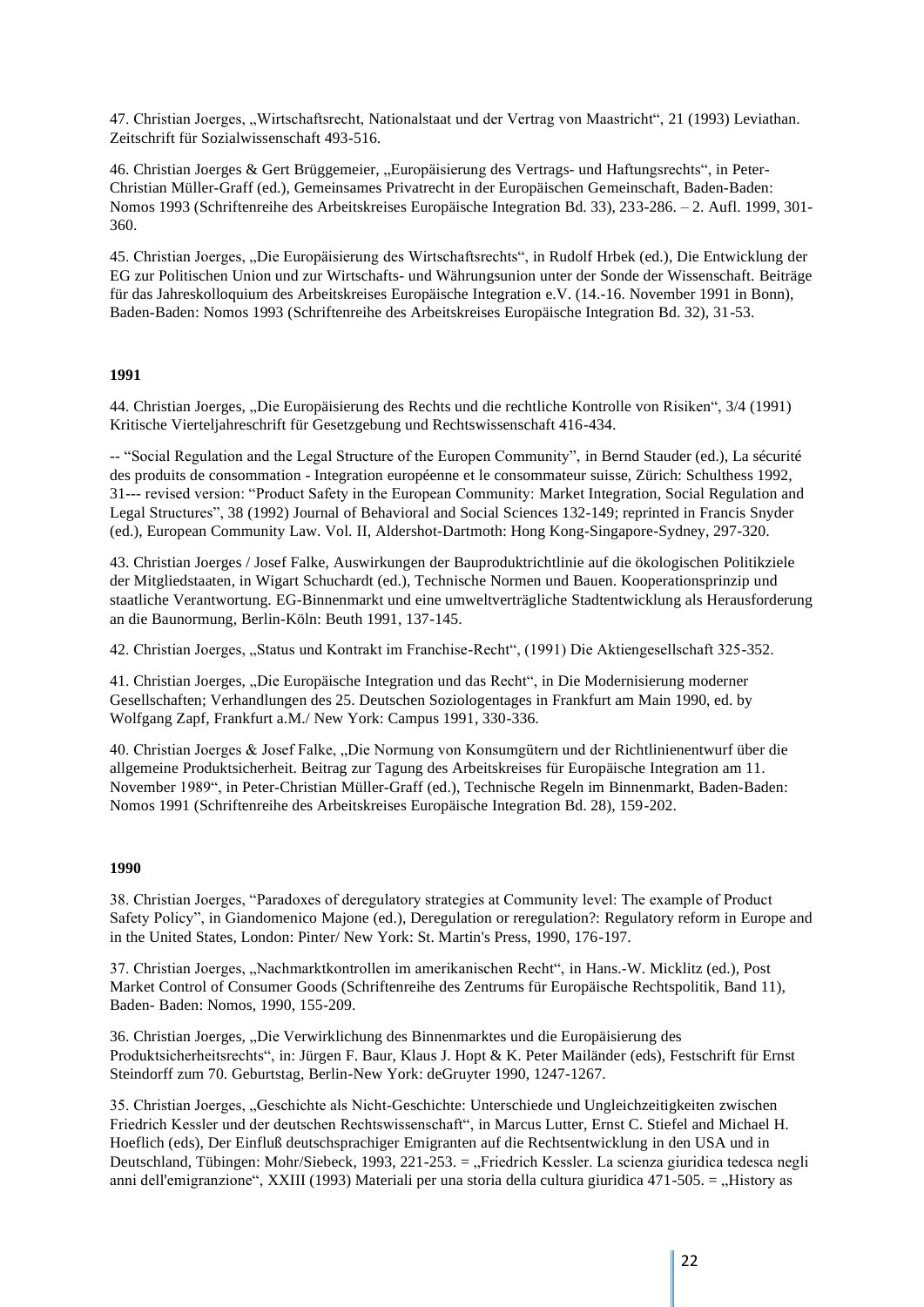Non- History: Divergencies and Time Lags between Friedrich Kessler and German Jurisprudence", 42 (1994) American Journal of Comparative Law 163-193.

34. Christian Joerges, L'importanza di Ludwig Raiser nella crisi di orientamento del doppoguerra, X (1993) Rivista critica del diritto privato 265-267.

#### **1989**

33. Christian Joerges, Politische Rechtstheorie - Impulse und Suchbewegungen. Rede zur Verleihung der Ehrendoktorwürde an Rudolf Wiethölter durch den Fachbereich Rechtswissenschaft der Universität Bremen, (1989) 22 Kritische Justiz, 184-193.

32. Christian Joerges, Formale Freiheitsethik, materiale Verantwortungsethik und Diskursethik im modernen Privatrecht, in Franz U. Pappi (ed.), Wirtschaftsethik. Gesellschaftswissenschaftliche Perspektiven (Sonderheft der Christiana Albertina Universität), Kiel 1989, 127-139.

#### **1988**

31. Christian Joerges, Produktsicherheit und Produkthaftung im Kontext der Europäischen Rechtspolitik. Überlegungen zu G.M.F. Snijders' Monographie, (1988) Tijdschrift voor Consumentenrecht 158-165.

30. Christian Joerges, The New Approach to Technical Harmonization and the Interests of Consumers: Reflections on the Necessities and Difficulties of a Europeanization of Product Safety Policy, in Roland Bieber / Renaud. Dehousse / John Pinder / Joseph H.H. Weiler (eds), 1992: One European Market? A Critical Analysis of the Commission's Internal Market Strategy, Baden-Baden: Nomos 1988, 157-225.

#### **1987**

29. Christian Joerges / Josef Falke, Folgeprobleme der Europäisierung Technischer Vorschriften und Normen für die Länder der Bundesrepublik. (1987) Deutsches Verwaltungsblatt, 1051-1057.

28. Christian Joerges, Franchise-Verträge und Europäisches Wettbewerbsrecht: Eine Kritik der Pronuptia-Entscheidungen des EuGH und der Kommission, 151 (1987) Zeitschrift für das gesamte Handelsrecht und Wirtschaftsrecht 195-223.

27. Christian Joerges, Zivilrechtskodifikation, Verbraucherschutz und Rechtswissenschaft, in Gert Brüggemeier / Dieter Hart (Hrsg.), Soziales Schuldrecht, Bremen 1988, 228-253; revised version: "Die Überarbeitung des BGB-Schuldrechts, die Sonderprivatrechte und die Unbestimmtheit des Rechts", (1987) Kritische Justiz 166- 182.

26. Christian Joerges, Produktsicherheit nach dem US-amerikanischen Consumer Product Safety Act, Teil 1: (1987) Produkthaftung International 30-44; Teil 2, (1987) Produkthaftung International 78-84.

-- "Le 'Consumer Product Safety Act' américain et sa mise en oeuvre par la 'Consumer Product Safety Commission' », Revue internationale de droit comparé 1988, 7-37.

#### **1986**

25. Christian Joerges, Amerikanska och tyska traditioner inom sociologisk rättsvetenskap och kritisk rättsteori, 3 (1986) Tidskrift för Rättssociologi 199-215.

24. Christian Joerges, Die Parabel vom zwölften Kamel. Kommentar zu einer Konferenz über Schiedsgerichtsbarkeit, (1986) Tijdschrift voor Consumenten-Recht 228-230.

23. Christian Joerges, Quality Regulation in Consumer Goods Markets: Theoretical Concepts and Practical Examples, in Terence Daintith / Gunther Teubner (eds), Contract and Organization, Berlin: de Gruyter, 1986, 142-163.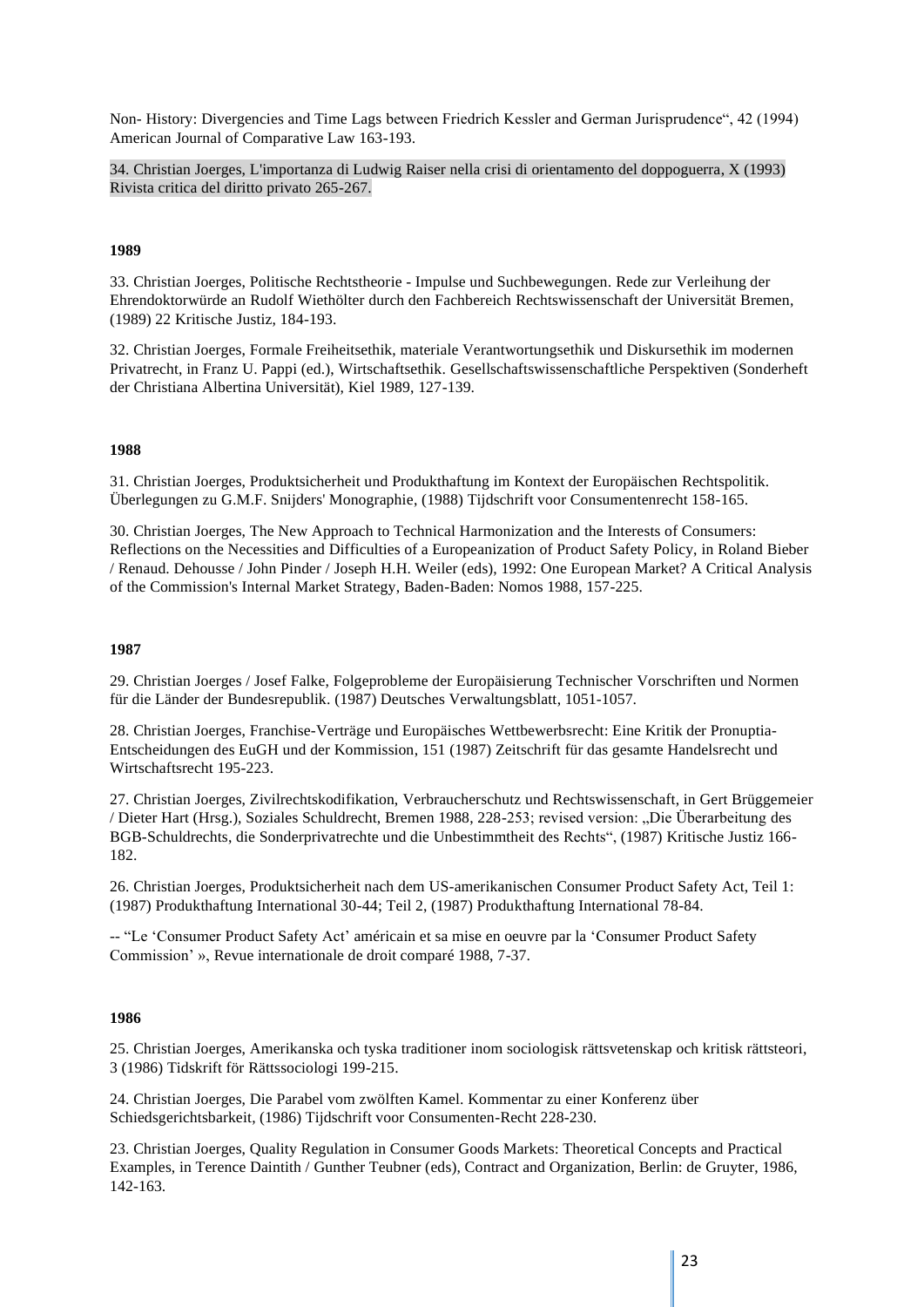#### **1985**

22. Christian Joerges, Wettbewerbsschutz und Vertragsgerechtigkeit in den Beziehungen zwischen Automobilherstellern und -händlern: Über die Aufgaben richterlicher Rechtspolitik in "Relationierungsverträgen", in Christian Broda / Erwin Deutsch / Hans-Ludwig Schreiber / Hans-Jochen Vogel (Hrsg.), Festschrift für Rudolf Wassermann, Neuwied: Luchterhand, 1985, 697-714.

21. Christian Joerges, Die GruppenfreistellungsVO der Kommission der EG für den Automobilsektor, (1985) Recht der Internationalen Wirtschaft 525-530.

20. Christian Joerges, Relational Contracts Law in a Comparative Perspective: Tensions Between Contract and Antitrust Law Principles, (1985) Wisconsin Law Review 581-613.

19. Christian Joerges, Selective distribution schemes in the motorcar sector, in Monique Goyens (ed.), E.C. competition policy and the consumer interest, Louvain La Neuve/ Brussels: Scientia 1985, 187-235.

#### **1984**

18. Christian Joerges, Selektiver Vertrieb und Wettbewerbspolitik: eine konzeptionelle Analyse der Entscheidungspraxis von Kommission und Gerichtshof zu Art. 85 EWG-Vertrag, (1984) Gewerblicher Rechtsschutz und Urheberrecht. Internationaler Teil, Teil I, 422-433; Teil II, 279-288.

17. Christian Joerges, The Administration of Art. 85 (3) Treaty of Rome: The Need for Consultation and Information in the Legal Assessment of Selective Distribution Systems, 7 (1984) Journal of Consumer Policy 271-292.

#### **1983**

16. Christian Joerges / Dieter Hart, Nachfragemachtpraktiken. in W. Rainer Walz (Hrsg.), Sozialwissenschaften im Zivilrecht, Neuwied-Darmstadt: Luchterhand 1983, 89-118.

15. Christian Joerges, Kommentar zum Bürgerlichen Gesetzbuch, Bd. 4, Sachenrecht, hrsg. Von Rudolf Wassermann (Reihe Alternativkommentare), Neuwied-Darmstadt: Luchterhand 1983. Kommentierung der §§ 951, (408-412), 985 f., 987-1003 (430-535).

14. Christian Joerges, Der Schutz des Verbrauchers und die Einheit des Zivilrechts, (1983) Die Aktiengesellschaft, 57-67.

#### **1982**

13. Christian Joerges, Das Wirtschaftsrecht der Mixed Economy und die Juristenausbildung der 80er Jahre, in Robert Francke et al. (Hrsg.), Einstufige Juristenausbildung in Bremen, Neuwied: Luchterhand 1982, 66-79.

12. Christian Joerges, Über die Notwendigkeit und die Schwierigkeit der Selbstkritik in der Ausbildungsreform: Das Beispiel der Kontroverse um das Integrierte Sozialwissenschaftliche Eingangsstudium, 7 (1982) Diskurs. Bremer Beiträge zu Wissenschaft und Gesellschaft 405-409.

11. Christian Joerges, Die Rolle der Sozialwissenschaften und die Bedeutung des Schwerpunktkonzepts für die Ausbildungsreform, (1982) Zeitschrift für Rechtspolitik 96-98.

#### **1979**

10. Christian Joerges, Zielsetzungen und Instrumentarien der Europäischen Verbraucherrechtspolitik: Eine Analyse von Entwicklungen im Bereich des Zivilrechts, 3 (1979) Zeitschrift für Verbraucherpolitik 213-227.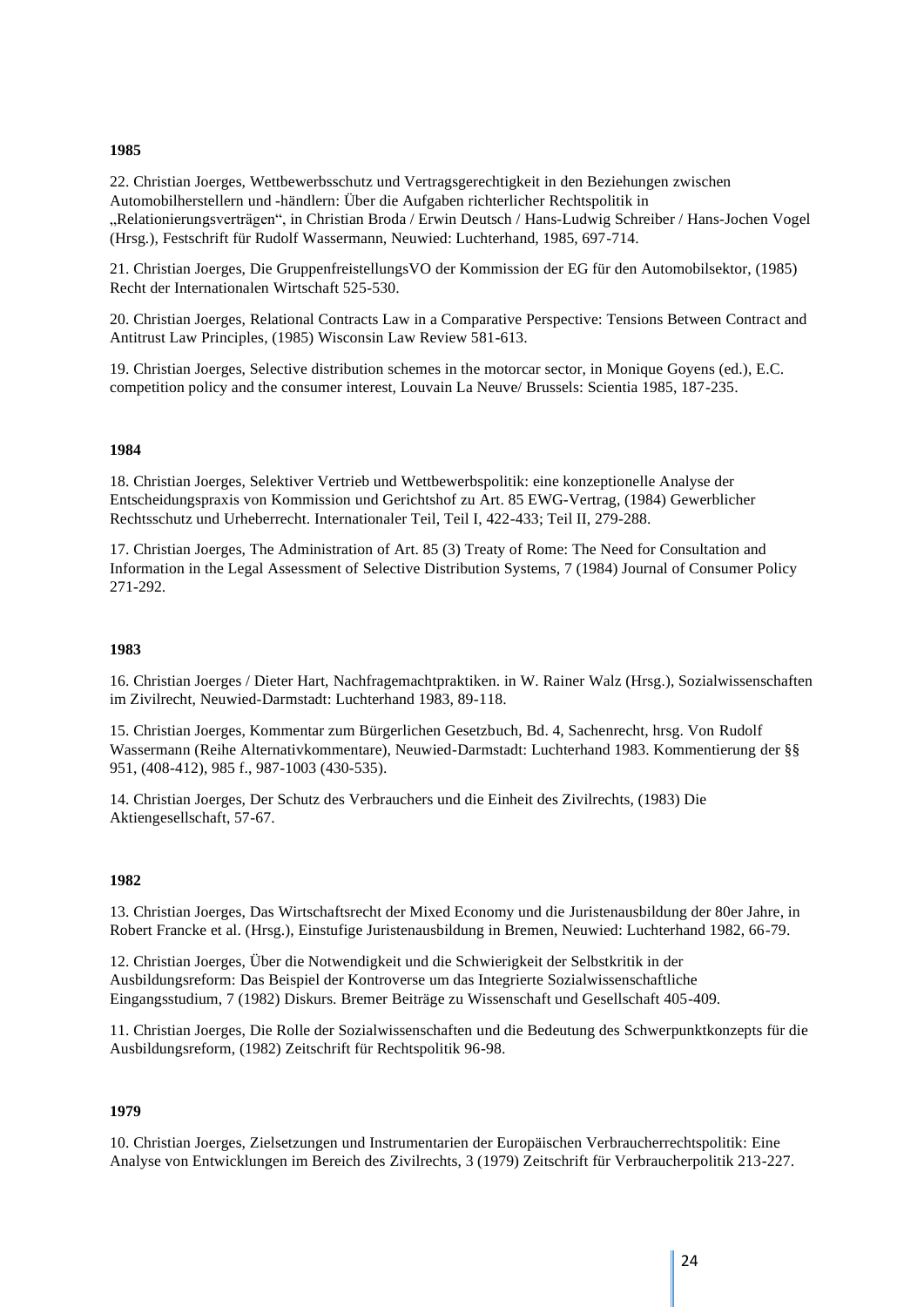9. Christian Joerges, in Rudolf Wassermann (Hrsg.), Kommentar zum Bürgerlichen Gesetzbuch, Bd. 3, Besonderes Schuldrecht, (Reihe Alternativkommentare), Neuwied-Darmstadt: Luchterhand, 1979; Kommentierung der: §§ 662-676 (Auftrag; 650-680); §§ 677-687 (Geschäftsführung ohne Auftrag; 681-709); §§ 812-822 (Ungerechtfertigte Bereicherung; pp. 816-894); Teile des Deliksrechts (910-928).

8. Christian Joerges, Vorüberlegungen zu einer Theorie des Internationalen Wirtschaftsrechts, 43 (1979) Rabels Zeitschrift für ausländisches und internationales Privatrecht 6-79.

#### **1977**

7. Christian Joerges, Das Schwerpunktstudium im Bremer Modell der einstufigen Juristenausbildung, Juristische Schulung 1977, 133-135.

6. Christian Joerges / W. Heidemann, Anmerkung zum Beschluß des OLG Bremen vom 22. 3.1977 betr. die Einführung der paritätischen Mitbestimmung in kommunalen Unternehmen, (1977) Die Aktiengesellschaft 257 (261-267).

#### **1975**

5. Christian Joerges, Die einstufige Juristenausbildung in Bremen, in Peter Gutjahr-Löser (Hrsg.), Neues Recht durch neue Richter? Der Streit um die Ausbildungsreform der Juristen, München-Wien: Olzog 1975, 45-60.

#### **1974**

4. Christian Joerges, Das Rechtssystem der transnationalen Handelsschiedsgerichtsbarkeit, 138 (1974) Zeitschrift für das gesamte Handelsrecht und Wirtschaftsrecht, 549-568.

#### **1972**

3. Christian Joerges, Die klassische Konzeption des Internationalen Privatrechts und das Recht des unlauteren Wettbewerbs, 36 (1972) Rabels Zeitschrift für ausländisches und internationales Privatrecht 421-491.

2. Christian Joerges, "Internationales Privatrecht", in: Axel Görlitz (ed.), Handlexikon zur Rechtswissenschaft, München: Ehrenwirth 1972, 188-195.

1. Christian Joerges, "Juristische Person", in: Axel Görlitz (ed.) Handlexikon zur Rechtswissenschaft, München: Ehrenwirth 1972, 122-127.

### <span id="page-24-0"></span>**D. REZENSIONEN / BOOK REVIEWS**

18. Christian Joerges, (2005) Book Review: Peter C. Caldwell & William E. Scheuerman (eds), *From Liberal Democracy to Fascism: Legal and Political Thought in the Weimar Republic*, Boston-Leiden-Cologne: Humanities Press 2000, (Studies in Central European Histories) (Studies in German Histories), 53:2 *American Journal of Comparative Law*, 517-524.

17. Christian Joerges, (2000) Buchbesprechung: Knut Wolfgang Nörr, Die Republik der Wirtschaft. Teil I: Von der Besatzungszeit bis zur Großen Koalition, Tübingen: Mohr (Siebeck) 1999 (Beiträge zur Rechtsgeschichte des 20. Jahrhunderts, herausgegeben von Knut Wolfgang Nörr, Bernd Rüthers, Dieter Simon, Michael Stolleis, Band 25, X, 269 S.), in *Ius Commune. Zeitschrift für Europäische Rechtsgeschichte*, XXVII, 603-606.

16. Christian Joerges, (1993) Buchbesprechung: Weiterentwicklung der Europäischen Gemeinschaft und der Marktwirtschaft. - Referate des XXV. FIW-Symposions (FIW-Schriftenreihe H. 148), Köln-Berlin-Bonn-München: Heymanns, 1992, in: 30 Common Market Law Review 1271-1275.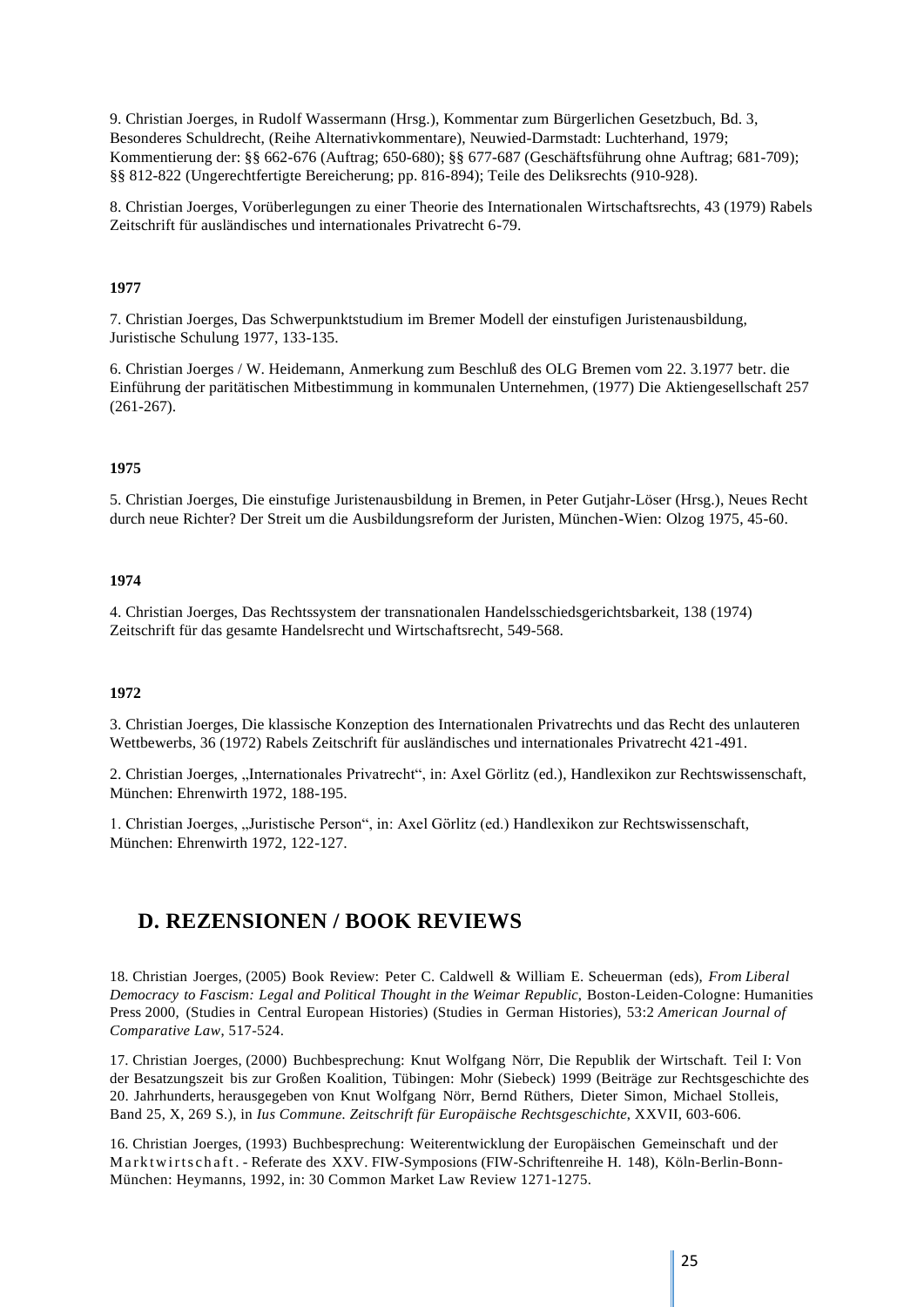15. Christian Joerges, (1991) Buchbesprechung: Max Keller und Kurt Siehr, Allgemeine Lehren des internationalen Privatrechts, Zürich 1986; Christian v. Bar, Internationales Privatrecht. 1. Bd.: Allgemeine Lehren, München 1987, Das Standesamt, 54-55.

14. Christian Joerges, (1987) Buchbesprechung: Eike von Hippel, Verbraucherschutz, 3. Aufl., Tübingen 1986; 20 Verfassung und Recht in Übersee, 121-124.

13. Christian Joerges, (1986) Book Review: Robert B. Stevens, Law School: Legal Education in America from the 1850s to the 1980s, Chapel Hill-London 1983, DAJV-Newsletter, 31-32.

12. Christian Joerges, (1985) Buchbesprechung: Carl Wolfgang Neumann, Allgemeine Wettbewerbstheorie und Preismißbrauchsaufsicht, Neuwied-Darmstadt 1983; 149 Zeitschrift für das gesamte Handelsrecht und Wirtschaftsrecht, 361-366.

11. Christian Joerges, (1981) Buchbesprechung: Eike von Hippel, Verbraucherschutz. 2. Aufl., Tübingen 1979, 145 Zeitschrift für das gesamte Handelsrecht und Wirtschaftsrecht, 357-359.

10. Christian Joerges, (1981) Buchbesprechung: Udo Reifner, Alternatives Wirtschaftsrecht am Beispiel der Verbraucherverschuldung, Neuwied-Darmstadt 1979; 145 Zeitschrift für das gesamte Handelsrecht und Wirtschaftsrecht, 361-364.

9. Christian Joerges, (1981) Buchbesprechung: Festschrift für Konrad Zweigert zum 70. Geburtstag, Tübingen 1981; Rechtseinheit für Europa. Festgabe für Konrad Zweigert zum 70. Geburtstag dargebracht von seinen Mitarbeitern (Rabels Zeitschrift für ausländisches und internationales Privatrecht 45, 1981, Heft 1-2); Das Standesamt, 309-310.

8. Christian Joerges, (1980) Buchbesprechung: Festschrift für Günther Beitzke zum 70. Geburtstag, Berlin 1979; Das Standesamt, 54.

7. Christian Joerges, (1979) Buchbesprechung: Bernd Biervert; Wolf F. Fischer-Winkelmann und Reinhard Rock, Grundlagen der Verbraucherpolitik, Reinbek 1977; ders. (Hrsg.), Verbraucherpolitik in der Marktwirtschaft, Reinbek 1978; 134 Zeitschrift für das gesamte Handelsrecht und Wirtschaftsrecht, 368-370.

6. Christian Joerges, (1979) Buchbesprechung: Konflikt und Ordnung. Festschrift für Murad Ferid zum 70. Geburtstag, München 1978; Das Standesamt, 154-155.

5. Christian Joerges, (1978) Buchbesprechung: Egon Lorenz, Zur Struktur des internationalen Privatrechts, Berlin 1977; 178 Archiv für die civilistische Praxis, 572-578 – Online: [\(http://www.digizeitschriften.de/dms/img/?PID=GDZPPN000188891\)](http://www.digizeitschriften.de/dms/img/?PID=GDZPPN000188891).

4. Christian Joerges, (1977) Buchbesprechung: Paul Heinrich Neuhaus, Die Grundbegriffe des Internationalen Privatrechts, Tübingen 1976; Das Standesamt, 180-181.

3. Christian Joerges, (1976) Buchbesprechung: Christian Kirchner, Internationale Marktaufteilungen, Frankfurt a.M. 1975; 140, Zeitschrift für das gesamte Handelsrecht und Wirtschaftsrecht, 259-268.

2. Christian Joerges, (1976) Buchbesprechung: Jan Kropholler, Internationales Einheitsrecht, Tübingen 1975; Das Standesamt, 115.

1. Christian Joerges, (1974) Buchbesprechung: Johannes Schulze, Das öffentliche Recht im Internationalen Privatrecht, Frankfurt a.M. 1972; 38 Rabels Zeitschrift für ausländisches und internationales Privatrecht, 250-259.

### <span id="page-25-0"></span>**E. DISKUSSIONSPAPIERE/WORKING PAPERS**

EUI Working Papers Law [https://cadmus.eui.eu/handle/1814/3/browse?authority=cecc4ef2-986e-4636-bdf8-](https://cadmus.eui.eu/handle/1814/3/browse?authority=cecc4ef2-986e-4636-bdf8-2a89c58d7df4&type=author) [2a89c58d7df4&type=author](https://cadmus.eui.eu/handle/1814/3/browse?authority=cecc4ef2-986e-4636-bdf8-2a89c58d7df4&type=author) [https://cadmus.eui.eu/handle/1814/3/browse?authority=cecc4ef2-986e-4636-bdf8-](https://cadmus.eui.eu/handle/1814/3/browse?authority=cecc4ef2-986e-4636-bdf8-2a89c58d7df4&type=author) [2a89c58d7df4&type=author](https://cadmus.eui.eu/handle/1814/3/browse?authority=cecc4ef2-986e-4636-bdf8-2a89c58d7df4&type=author)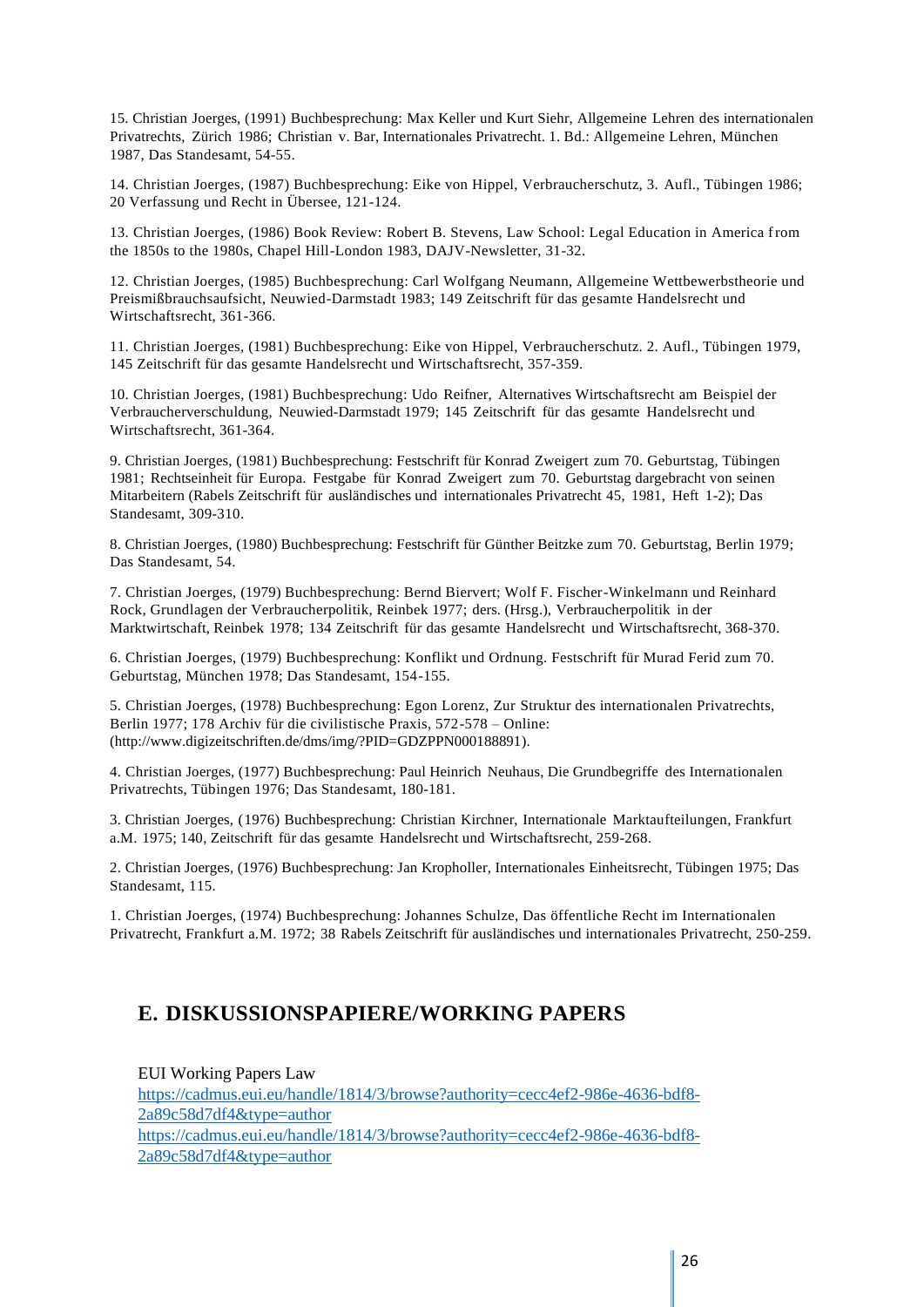23. Christian Joerges, Integration through de-legislation? An irritated heckler, European Governance Papers (EUROGOV) No. N-07-03. Online *available at*: https://www.ihs.ac.at/publications/lib/ep15.pdf (Online Aug. 1st 2019)

22. Christian Joerges, Brexit and Academic Citizenship, European University Institute, Working Papers. LAW 2016/20, San Domenico di Fiesole 2016, own contribution "Europe unwell, yet alive" (reprinted as IHELG Research Monograph No. 17-07, University of Houstin Law Center, 2016): http://law.uh.edu/ihelg/monograph/17-07.pdf

21. Christian Joerges / Tobias Pinkel / Ulf Uetzmann, (Hrsg), Josef Falke zum 65. Geburtstag, ZERP-Diskussionspapier 1/2014, Bremen 2014.

20. Christian Joerges, / Jürgen Neyer, Deliberativer Supranationalismus in der Krise, ZERP-Arbeitspapier 1/2014, http://www.jura.uni-bremen.de/institute/zentrum-fuer-europaeische- rechtspolitik/publikationen/arbeitspapiere/

19. Christian Joerges (2015) Social Justice in an Ever More Diverse Union, ZenTra Working Paper in Transnational Studies No. 62 / 2015. Available at SSRN: http://ssrn.com/abstract=2697440.

18. Christian Joerges, Reconfiguring the Politics-Law Relationship in the Integration Project through Conflicts-Law Constitutionalism, in RECON Online Working Paper, No. 31, 2011.

17. The European Economic Constitution and its Transformation through the Financial Crisis, in: Dennis Patterson and Anna Södersen (eds), A Companion to European Union law and International Law, Oxford: Wiley-Blackwell, 2013 (forthcoming), ZenTra Working Paper in Transnational Studies No. 10/2012, available at http://papers.ssrn.com/sol3/papers.cfm?abstract\_id=2155173.

16. (with Christoph Schmid), Towards Proceduralisation of Private Law in the European Multi-Level System, Bremen. ZERP-Working Paper 3/2010 http://www.zerp.uni-bremen.de/.

15. Florian Rödl / Christian Joerges, Das soziale Defizit des Europäischen Integrationsprojekts. Von der Entformalisierung europäischer Politik und dem Formalismus europäischer Rechtsprechung im Umgang mit dem "sozialen Defizit" des Integrationsprojekts", (2008) 41:2 Kritische Justiz, 149-165, Ein Beitrag aus Anlass der Urteile des EuGH in den Rechtssachen Viking und Laval, ZERP Diskussionspapier 2/2008 Bremen 2008, *abrufbar unter* http://www.zerp.uni-bremen.de/ (https://www.uni-

bremen.de/fileadmin/user\_upload/fachbereiche/fb6/fb6/Forschung/ZERP/PDF/Diskussionspapiere/dp2\_2008.pdf

13. Christian Joerges, Integration durch Entrechtlichung? Ein Zwischenruf, Diskussionspapier 1/2007 des Zentrums für Europäische Rechtspolitik (ZERP), Bremen, *abrufbar unter* http://www.zerni-bremen.de/ (https://www.uni-

bremen.de/fileadmin/user\_upload/fachbereiche/fb6/fb6/Forschung/ZERP/PDF/Diskussionspapiere/dp1\_2007.pdf

12. Christian Joerges, Rethinking European Law's Supremacy: A Plea for a Supranational Conflict of Laws (with comments by Damian Chalmers, Rainer Nickel, Florian Rödl, Robert Wai), EUI Working Paper Law no. 12/2005, available at http://cadmus.iue.it/dspace/bitstream/1814/3332/1/law05-12.pdf.

11. Christian Joerges, Der Europäisierungsprozess als Herausforderung des Privatrechts: Plädoyer für eine neue Rechts-Disziplin, in Andreas Furrer (Hg.), Europäisches Privatrecht im wissenschaftlichen Diskurs, Bern: Stämpfli, 133-188. also available as ZERP Discussion Papers 1/2006, Bremen, at http://www.zerp.uni-bremen.de/ https://www.uni-

bremen.de/fileadmin/user\_upload/fachbereiche/fb6/fb6/Forschung/ZERP/PDF/Diskussionspapiere/dp1\_2006.pdf

10. Christian Joerges, Working through "Bitter Experiences" towards Constitutionalisation: A Critique of the Disregard for History in European Constitutional Theory, Christian Joerges & a comment by Dario Castiglione, EUI Working Paper Law 2005/14.

9. Christian Joerges, Juridification Patterns for Social Regulation and the WTO: A Theoretical Framework, Bremen, TranState Working Papers – Sfb 597 Staatlichkeit im Wandel, available at http://www.sfb597.uni- bremen.de.

8. Christian Joerges, Zur Legitimität der Europäisierung des Privatrechts. Überlegungen zu einem Recht-Fertigungs-Recht für das Mehrebenensystem der EU, B.14; -- "On the Legitimacy of Europeanising Private Law: Considerations on a Justice-making Law for the EU Multi-level System", Electronic Journal of Comparative Law 7:3 (September 2003), http://www.ejcl.org/73/art73-3.html; (Ius Commune Lectures on European Private Law 6, Maastricht 2003; EUI Working Paper Law 2003/2). -- "Sur la légitimité d'européaniser le droit privé. Pladoyer pour une approche procédurale", EUI Working Paper LAW No. 2004/04.

7. Christian Joerges, Das Recht im Prozeß der Konstitutionalisierung Europas, EUI Working Paper Law. 7/2001; The Law in the Process of Constitutionalising Europe, EUI Working Paper Law 4/2002.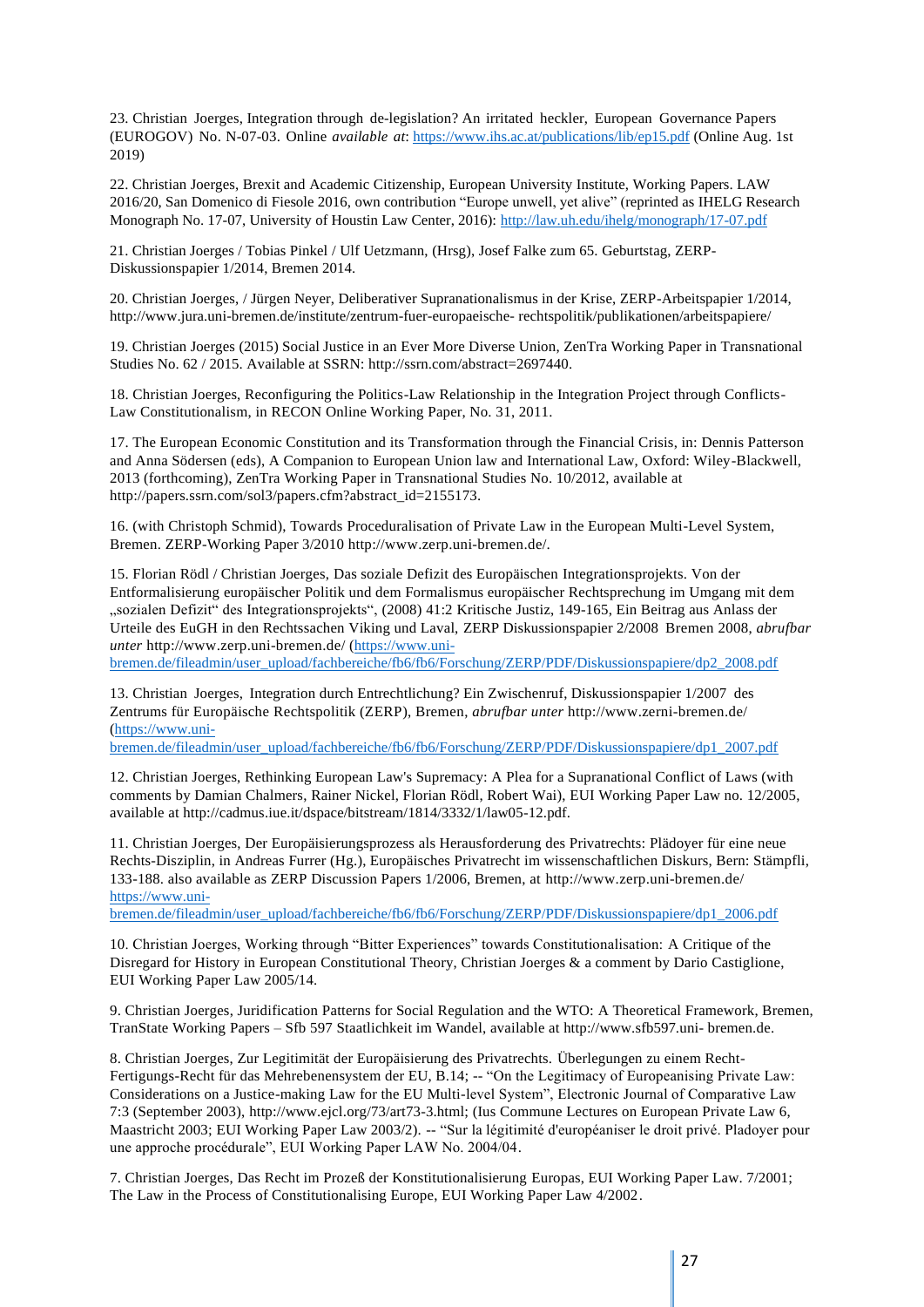6. Christian Joerges, "The Emergence of Denationalized Governance Structures and the European Court of Justice", Arena Working Paper 16/1996, Oslo: 1996.

5. Christian Joerges, "Die Beurteilung der Sicherheit technischer Konsumgüter und der Gesundheitsrisiken von Lebensmitteln in der Praxis des europäischen Ausschußwesens ('Komitologie')", ZERP-Diskussionspapier 1/95 *abrufbar unter* (https://www.uni-

bremen.de/fileadmin/user\_upload/fachbereiche/fb6/fb6/Forschung/ZERP/PDF/Diskussionspapiere/dp1\_1995.pdf)

4. Christian Joerges, Social Regulation by the European Community: The Case of Foodstuffs, in Francis Snyder (ed.), A Regulatory Framework for Foodstuffs in the Internal Market", EUI Working Paper Law 94/4, 50- 56.

3. Christian Joerges /Renaud Dehousse / Michelle Everson / Giandomenico Majone / Francis Snyder, Europe After 1992: New Regulatory Strategies, EUI Working Paper Law 92/31, San Domenico di Fiesole/FI 1992.

2. Christian Joerges, "Markt ohne Staat? Die Wirtschaftsverfassung der Gemeinschaft und die regulative Politik", in Rudolf Wildenmann (ed.), Staatswerdung Europas? Optionen einer Europäischen Union, Baden-Baden: Nomos 1991, 225-268 (= EUI Working Paper No. 90/02, San Domenico di Fiesole, 1991), available at https://cadmus.eui.eu//handle/1814/125 and also at http://eiop.or.at/eiop/pdf/1997-019.pdf. The Market Without the State? States Without a Market? Two Essays on the Law of the European Economy

1. Christian Joerges, "Product Safety Law, Internal Market Policy and the Proposal for a Directive on General Product Safety", in Marc Fallon and F. Maniet (eds), Product safety and control processes in the European Community, Brüssel: Story-Scientia 1990, 177-213 (= EPU Working Paper No. 90/3), San Domenico (FI) 1990.

# <span id="page-27-0"></span>**F. BEITRÄGE ZU KONFERENZEN / CONFERENCE CONTRIBUTIONS**

Josef Hien / Christian Joerges, Ordoliberalism as an irritating German idea, https://www.researchgate.net/publication/313657667\_ ORDOLIBERALISM\_AS\_AN\_IRRITATING\_GERMAN\_IDEA/stats

5. Christian Joerges, (2017) Emergency Governance through the Legalization of Technocratic Rule and the Idea of a Treaty on the Democratization of the Governance of the EURO Area. Conference Paper, Joint Committee Meeting for the Future of Europe, Athens 8 June 2017, Hellenic Parliament, available at https://www.researchgate.net/publication/317847863\_

Emergency\_Governance\_through\_the\_Legalization\_of\_Technocratic\_Rule\_

and\_the\_Idea\_of\_a\_Treaty\_on\_the\_Democratization\_of\_the\_Governance\_of\_the\_EURO\_Area#share.

4. Christian Joerges, (2017) *Si tacuisses, philosopus mansisses*: Why the OMT Controversy is Undecidable, Conference Paper, May 2017 https://www.researchgate.net/publication/317249028\_ Si\_tacuisses\_philosopus\_mansisses\_Why\_the\_OMT\_Controversy\_is\_Undecidable.

Christian Joerges, Konstitutionalisierung nach "schmerzlichen Erfahrungen": Zur Kritik der Geschichtsvergessenheit der Europarechtspolitik . Vortrag am Graduiertenkolleg "Verfassung jenseits des Staates" der Humboldt Universität zu Berlin am 9. Mai 2007., available at http://www.grakov-berlin.eu/.

3. Christian Joerges, (1999) "The Characteristics of Standardisation in Europe", Contribution to the European Commission/EFTA/DIN Conference on "Standardization for the 21st Century" on 15-17 March 1999 in Berlin.

2. Christian Joerges, (1997) "European challenges to private law: on false dichotomies, true conflicts and the need for a constitutional perspective" (Annual Conference of the Society of Public Teachers of Law on 17-20 September 1997 at Warwick.

1. Christian Joerges, (1997) "From Food Law to Food Policy: Constitutional Dimensions of the Europeanisation Process. Contribution to the Joint European Parliament and European Commission Multidisciplinary Conference on Food Law and Food Policy", Brussels, 3-4 November 1997, Brussels: European Commission. (Conference Proceedings, Session 5).